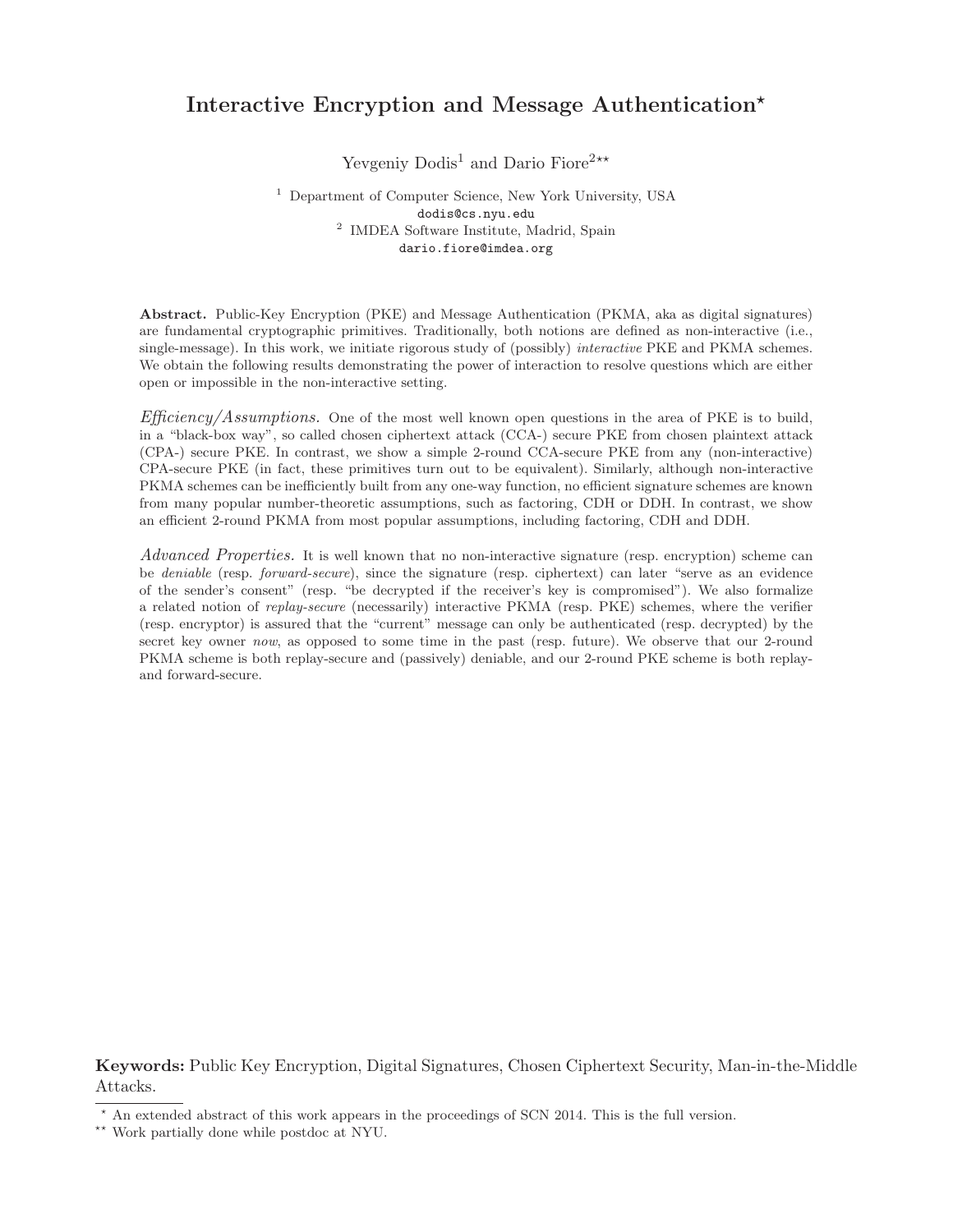# Table of Contents

|   |                                                                          | 1              |
|---|--------------------------------------------------------------------------|----------------|
|   | Yevgeniy Dodis and Dario Fiore                                           |                |
| 1 |                                                                          | 1              |
|   | 1.1                                                                      | $\mathbf{1}$   |
|   | 1.2                                                                      | 3              |
|   | 1.3                                                                      | 4              |
| 2 |                                                                          | 4              |
|   | 2.1                                                                      | 6              |
|   | 2.2 Interactive Chosen-Message Secure Public Key Message Authentication. | 7              |
| 3 | Basic Constructions                                                      | $\overline{7}$ |
|   | 3.1 iCCA Encryption from IND-CPA Encryption and iCMA PKMA                | $\overline{7}$ |
|   | 3.2                                                                      | 10             |
|   | 3.3                                                                      | 12             |
| 4 |                                                                          | 13             |
|   | 4.1                                                                      | 14             |
|   | 4.2                                                                      | 15             |
|   | 4.3                                                                      | 16             |
|   |                                                                          | 21             |
|   | A.1 (Non-Interactive) CCA-secure Public-Key Encryption                   | 21             |
|   |                                                                          | 22             |
|   |                                                                          | 23             |
| B | DDN 3-round iCCA-Secure Encryption from IND-CPA Security                 | 23             |
| C |                                                                          | 24             |
| D |                                                                          | 24             |
| E |                                                                          | 25             |
| F |                                                                          | 27             |
|   |                                                                          | 27             |
|   |                                                                          | 27             |
|   |                                                                          | 28             |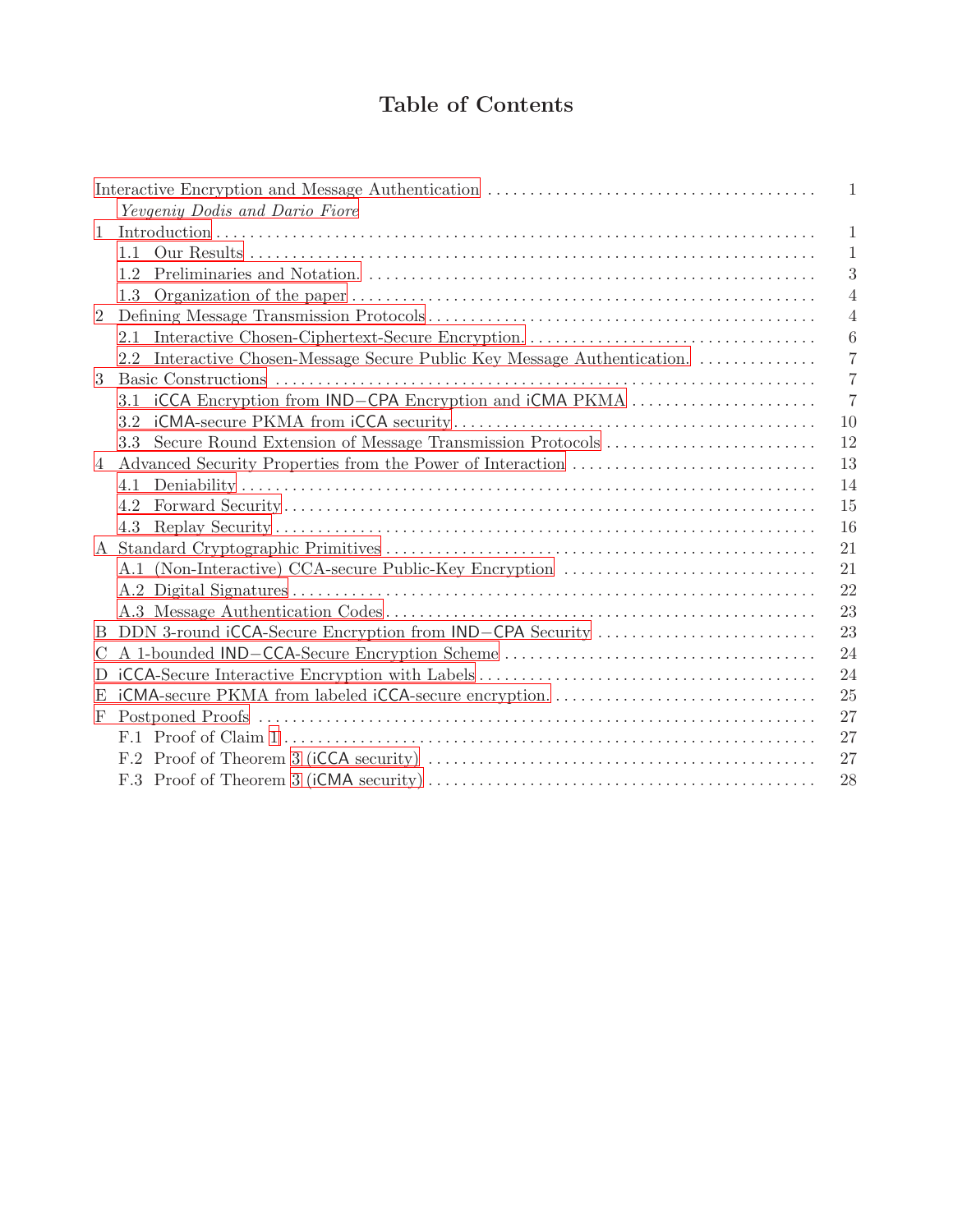# <span id="page-2-0"></span>1 Introduction

Digital signatures and public-key encryption (PKE) schemes are two of the most fundamental and well studied cryptographic primitives. Traditionally, both notions are defined as *non-interactive* (i.e., single message). Aside from obvious convenience — both the sender and receiver need not keep any state such non-interactive "one-and-done" philosophy is also critical in many applications. Coupled with the fact that we now have many (often efficient) candidates for both signature and encryption schemes, it might appear that there is little value in extending the syntax of signature/encryption schemes to allow for (possibly) interactive realizations.

In this work we challenge this point of view, and initiate rigorous study of (possibly) *interactive sig*nature and public-key encryption schemes. For the former, we will actually use the term *Public-Key Mes*sage Authentication (PKMA) scheme, as the term "signature" often comes with expectations of "nonrepudiation", which is orthogonal to the standard notion of "unforgeability" the moment interaction is allowed. First, although we agree that some applications might critically rely on the non-interactivity of PKE/PKMA schemes, we believe that many other applications, including *arguably the most basic one* of sending/receiving private/authentic messages, might not so be fixated on non-interactivity. For such applications, it appears natural to allow the sender and the receiver to interact, especially if they are involved in a conversation anyway.

Second, in this work we will show that, by allowing a single extra message (i.e., a 2-round protocol), we can "resolve" two arguably most important open problems in the area of non-interactive PKE/PKMA schemes:<sup>[3](#page-2-2)</sup> (a) "black-box" 2-round chosen-ciphertext attack (CCA-) secure PKE from any (non-interactive) chosen-plaintext attack (CPA-) secure PKE; (b) *efficient* 2-round strongly unforgeable PKMA scheme from a variety of simple assumptions, such as factoring and DDH.

Third, we point out several useful advanced properties of PKE/PKMA schemes which are impossible to achieve without interaction. While some of these properties (such as deniable PKMA [\[19,](#page-22-2)[21,](#page-22-3)[20,](#page-22-4)[15\]](#page-22-5)) were already extensively studied in the past, most others (such as interactive *forward-secure* PKE, and replay-secure PKE/PKMA) appear to be new.

Related Work. Although our work is the first to offer a detailed and comprehensive study of interactive PKE/PKMA schemes, it is certainly not the first to consider these notions. The most related prior work in this regard is the famous "DDN-paper" on non-malleable cryptography [\[18](#page-22-6)[,19\]](#page-22-2). This seminal work had many extremely important and influential results. Among them, it also considered non-malleable, interactive encryption and authentication, and briefly sketched<sup>[4](#page-2-3)</sup> elegant constructions for both primitives. We discuss more in detail the relation with our work in the next section, when we describe our improvements over the DDN paper.

To the best of our knowledge, the only other work providing a related definition (only for encryption) is the one of Katz [\[29\]](#page-22-7). However, our definition is stronger, as we place more restriction on the attacker to declare that the attacker 'acts as a wire'. Moreover, the solutions given in [\[29\]](#page-22-7) use so called timing assumptions, while our constructions are in the standard model.

# <span id="page-2-1"></span>1.1 Our Results

We now describe our motivations and results in more detail.

DEFINITIONAL FRAMEWORK. Our first goal was to extend the short and elegant definitions of noninteractive encryption/signatures to the interactive setting, without making the definitions long and tedious. Unfortunately, in the interactive setting things are more complicated, as issues of concurrency

<span id="page-2-2"></span><sup>&</sup>lt;sup>3</sup> Of course, we obtain this by changing the model to allow for interaction, which is the reason for the quotation marks.

<span id="page-2-3"></span><sup>&</sup>lt;sup>4</sup> Due to the massive scope of [\[19\]](#page-22-2), the DDN paper did not give formal definitions and proofs for the encryption results (saying they are "outside the scope" of their paper; see page 32), and only sketched the definition/proof for the authentication case.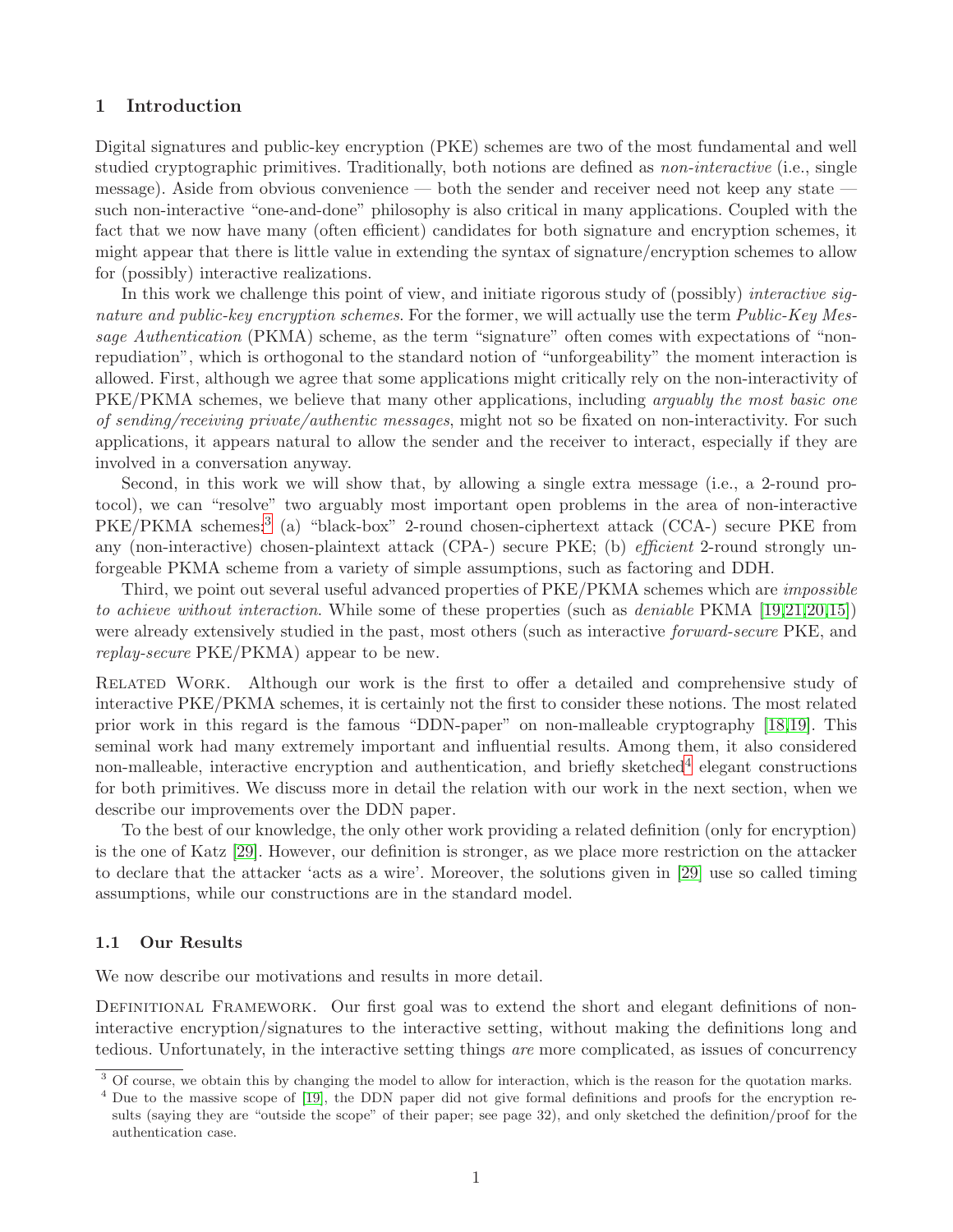and state, among others, must be dealt with. The way we managed to achieve our goal, was to split our definitions into two parts. The first (somewhat boring) part is independent of the particular primitive (e.g., PKE/PKMA), and simply introduces the bare minimum of notions/notation to deal with interaction. For example (see Section [2](#page-5-1) for details), we define (a) what it means to have (concurrent) oracle access to an interactive party under attack; and (b) what it means to 'act as a wire' between two honest parties (for brevity, we call this trivial, but unavoidable, attack a 'ping-pong' attack). Once the notation is developed, however, our actual definitions of possibly interactive PKE/PKMA are as short and simple as in the non-interactive setting (see Definitions [5](#page-7-1) and [6\)](#page-8-3). E.g., in the PKMA setting (Definition [6\)](#page-8-3) the attacker  $\mathcal A$  has (concurrent) oracle access to the honest signer (as defined in (a)), and simultaneously tries to convince an honest verifier (i.e., "challenger"). A wins if the challenger accepts, and  $\mathcal{A}$ 's forgery was not a 'ping-pong' of one of its conversations with the signer (as defined in (b)).<sup>[5](#page-3-0)</sup> Overall, the definition consists of the same couple of lines as in the non-interactive setting! And the same holds for the encryption case in Definition [5,](#page-7-1) which naturally generalizes the notion of CCA-security to the interactive setting.

BETTER EFFICIENCY/ASSUMPTIONS VIA INTERACTION. Turning from definitions to constructions, we show how a *single* extra round of interaction (i.e., a 2-round protocol) can help "solve" (in a sense explained in Footnote [3\)](#page-2-2) two of the arguably toughest open problems in the areas of non-interactive PKE and PKMA, respectively.

In the area of PKE, the question is to build a CCA-secure PKE from a CPA-secure PKE. In principle, such constructions are known using an appropriately-chosen notion of non-interactive zero-knowledge proofs [\[19](#page-22-2)[,36](#page-22-8)[,37](#page-22-9)[,39](#page-22-10)[,31\]](#page-22-11). However, all these constructions are generally inefficient and considered somewhat unsatisfactory, since they use the code of the given CPA-secure encryption scheme. In particular, the question of finding so called black-box constructions of CCA-encryption from CPA-encryption remains open. In fact, although several partial progress along both positive (e.g., [\[12](#page-21-0)[,11](#page-21-1)[,32\]](#page-22-12)) and negative (e.g., [\[25\]](#page-22-13)) fronts was made, the general question remains elusive. In contrast, we show a relatively simple, black-box, 2-round CCA-secure encryption from CPA-secure encryption (in fact, the two primitives are equivalent). We notice that the DDN paper [\[19\]](#page-22-2) itself already made a similar conclusion, by presenting a 3-round black-box protocol from any CPA-secure PKE.[6](#page-3-1) Thus, aside from presenting a formal model for interactive CCA-secure encryption, our result can be viewed as improving the round efficiency of the DDN paper from 3 to 2.

In the area of PKMA, the "theory" question was settled pretty quickly, by showing that the strongest security notion for signature schemes — strong existential unforgeability against chosen message attack — can be realized assuming the mere existence of one-way functions  $[26,35,3,4,38]$  $[26,35,3,4,38]$  $[26,35,3,4,38]$  $[26,35,3,4,38]$  $[26,35,3,4,38]$ . Unfortunately, the generic constructions were primarily of theoretical interest, and did not result in practical enough signature schemes. In fact, practical signature schemes (outside of the random oracle model [\[7,](#page-21-4)[23,](#page-22-17)[40,](#page-22-18)[27\]](#page-22-19)) are only constructed from a handful of "not-too-standard" number-theoretic assumptions, such as 'strong RSA' [\[14](#page-22-20)[,24\]](#page-22-21) and 'Bilinear-Diffie-Hellman' [\[41\]](#page-22-22), and even these 'practical' constructions were generally somewhat slow, requiring generation of primes, long keys or bilinear maps. In particular, one of the main open questions is to build an *efficient* digital signature scheme from a standard assumption, such as factoring, CDH or DDH.

In contrast, we show very efficient, 2-round, strongly unforgeable PKMA schemes from virtually all standard assumptions, including factoring, CDH and DDH. In fact, although we are not aware of any paper explicitly claiming this result, it follows in a relatively simple manner by combining various prior works.<sup>[7](#page-3-2)</sup> Let us explain. With a different motivation in mind, the DDN paper [\[19\]](#page-22-2) showed a simple 3-

This generalizes the notion of *strong* unforgeability, as opposed to regular unforgeability, as was done in DDN [\[19\]](#page-22-2).

<span id="page-3-1"></span><span id="page-3-0"></span><sup>&</sup>lt;sup>6</sup> Although they do not give a formal definition/proof, their construction is easily seen to be secure in our model (see Appendix [B\)](#page-24-1).

<span id="page-3-2"></span><sup>&</sup>lt;sup>7</sup> Except only establishing regular unforgeability, but the actual constructions are easily seen to be strongly unforgeable.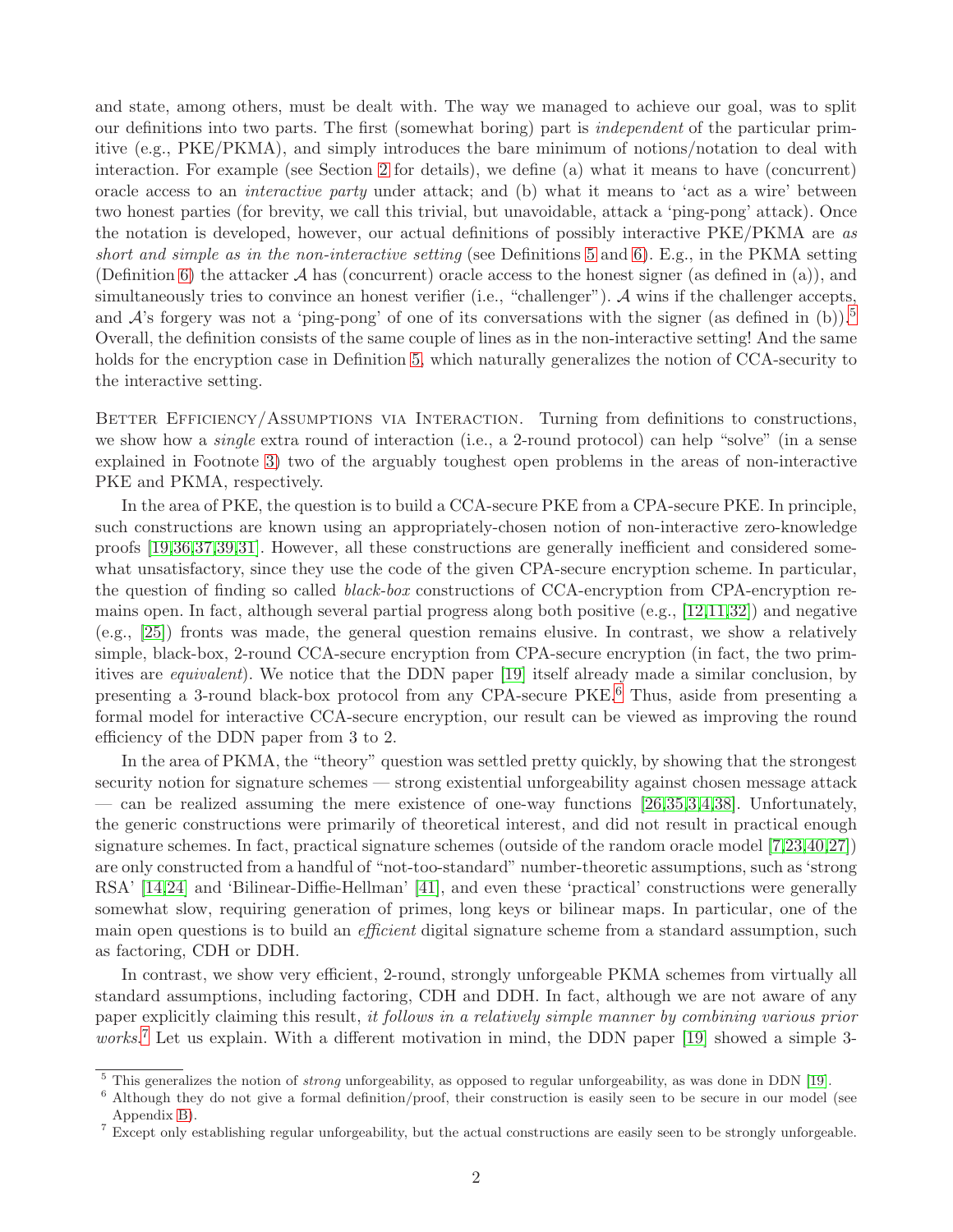round<sup>[8](#page-4-1)</sup> PKMA scheme from any CCA-secure encryption. At the time, CCA-secure PKE was considered a very 'advanced' primitive, so the construction was not considered 'efficient'. Over the years, though, many truly efficient CCA-secure schemes were constructed from virtually all popular assumptions, including factoring [\[28\]](#page-22-23), CDH [\[42\]](#page-22-24) and DDH [\[13\]](#page-21-5) (despite the fact that no such efficient signature schemes are known from these assumptions!). Thus, these results, if combined, immediately yield an efficient 3-round PKMA from all these assumptions. Moreover, it is well known (e.g., see [\[30,](#page-22-25)[1\]](#page-21-6)) that one can reduce the number of rounds from 3 to 2 by also using a message authentication code (MAC), in addition to CCA-secure encryption. Of course, in theory, a MAC is implied by a CCA-secure PKE, albeit in an inefficient manner. Moreover, until recently, even direct efficient MAC constructions from concrete assumptions, such as DDH [\[33\]](#page-22-26) and factoring [\[34\]](#page-22-27), required long keys (quadratic in security parameter). Fortunately, Dodis et al. [\[17\]](#page-22-28) recently observed an elementary efficient (probabilistic) MAC construction from any CCA-secure scheme. This gives an efficient 2-round PKMA scheme from any CCA-secure encryption. We also manage to further optimize the resulting construction, and obtain a really simple (new!) 2-round protocol, depicted in Figure [3.](#page-13-1) In turn, this gives efficient 2-round PKMA from a variety of standard assumptions, including factoring, CDH and DDH.[9](#page-4-2)

DUALITY BETWEEN INTERACTIVE PKE AND PKMA. Interestingly, our 2-round CCA-secure PKE uses a signing key as its long-term "decryption secret" (and generates several ephemeral keys for the CPAsecure scheme), while our 2-round strongly unforgeable PKMA scheme uses a *decryption* key for a CCAsecure encryption as its long term "authentication secret". We show that this duality is not a coincidence. In fact, our 2-round results follow as corollaries of two more general schemes, depicted in Figures [1](#page-9-1) and [2:](#page-12-0) an interactive CCA-secure scheme from any (interactive or not) strongly unforgeable PKMA scheme (plus any CPA-secure  $PKE^{10}$  $PKE^{10}$  $PKE^{10}$ ), and an interactive strongly unforgeable PKMA scheme from any (interactive or not) CCA-secure PKE. The 'duality' of our results (authentication using encryption and vice-versa) shows that, perhaps, the practical/theoretical distinction between interactive encryption and authentication is not as great as one could have guessed by looking at what is known in the noninteractive setting.

Overcoming Impossibility Results. We also show that our simple definitional framework (one generic/reusable 'long-and-boring' part followed by many application-specific 'short-and-intuitive' parts) easily lends itself to various extensions. Examples include various notions of privacy and/or authenticity which are *impossible* in the non-interactive setting, such as forward-secure PKE and the notion of replaysecure PKE/PKMA that we introduce in this work.

# <span id="page-4-0"></span>1.2 Preliminaries and Notation.

We denote by  $\lambda \in \mathbb{N}$  the security parameter. A function  $\epsilon(\lambda)$  is said *negligible* if it is a positive function that vanishes faster than the inverse of any polynomial in  $\lambda$ . If X is a set, let  $x \stackrel{\$}{\leftarrow} X$  denote the process of selecting x uniformly at random in X. An algorithm  $A$  is called PPT if it is a probabilistic Turing machine whose running time is bounded by some polynomial in  $\lambda$ . If  $\mathcal A$  is a PPT algorithm, then  $y \stackrel{\$}{\leftarrow} \mathcal{A}(x)$  denotes the process of running A on input x and assigning its output to y. Definitions of standard cryptographic primitives are recalled in Appendix [A.](#page-22-0)

<span id="page-4-1"></span><sup>8</sup> The construction becomes 2-round if the verifier knows the authenticated message in advance.

<span id="page-4-2"></span><sup>9</sup> Of course, in practice one should not use CCA-secure encryption to build a MAC (instead, one should use practical MACs such as CBC-MAC or HMAC), but here we use it to establish *efficient feasibility results* from concrete number-theoretic assumptions.

<span id="page-4-3"></span><sup>&</sup>lt;sup>10</sup> For the sake of elegance and modularity, we use a slightly stronger notion of so called "1-bounded CCA-secure PKE", but the latter can be built from any CPA-secure PKE [\[12\]](#page-21-0).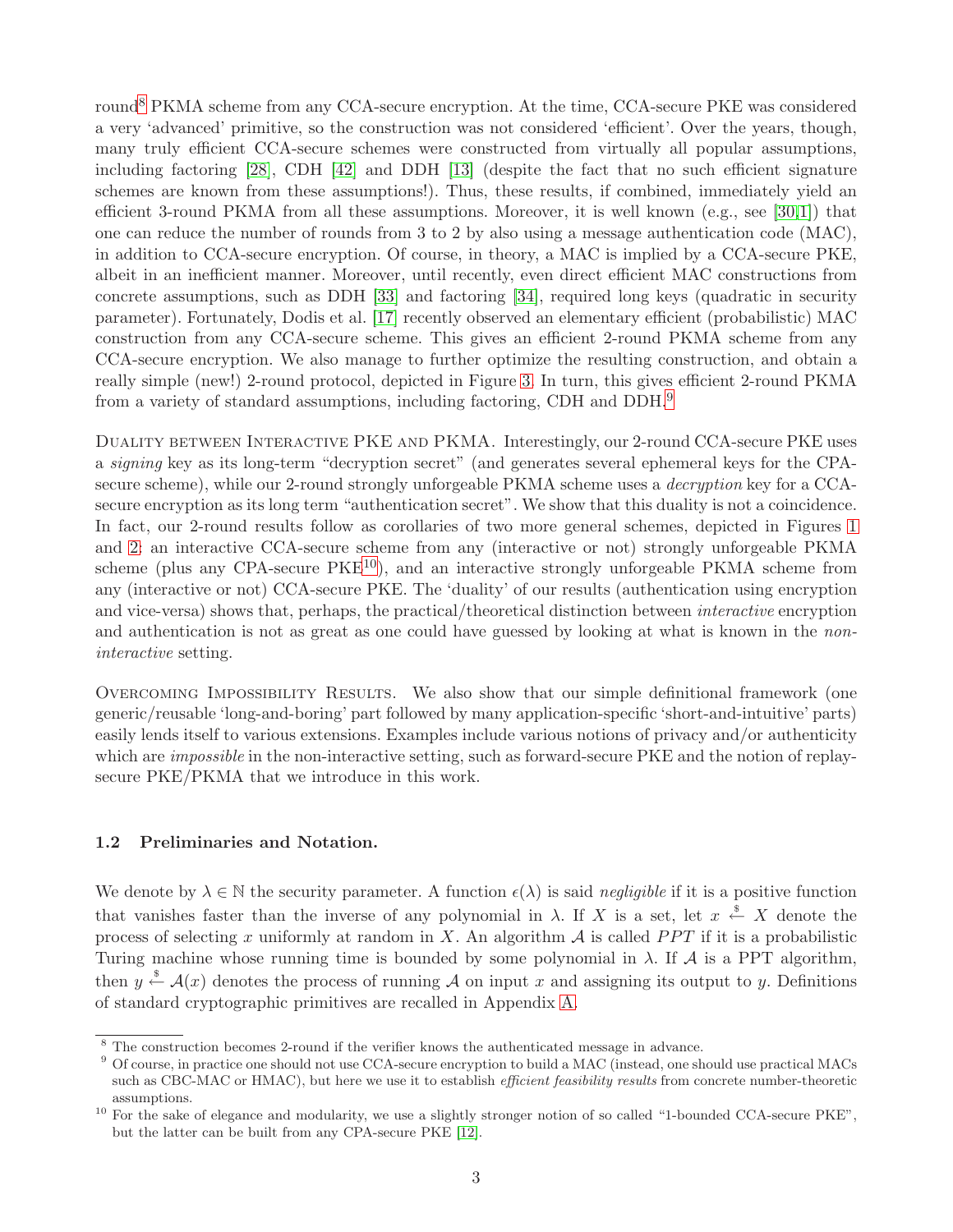#### <span id="page-5-0"></span>1.3 Organization of the paper

The paper is organized as follows. In Section [2](#page-5-1) we introduce our definitional framework for message transmission protocols with the security notions of (possibly interactive) iCCA-secure PKE and iCMAsecure PKMA. Next, in Section [3,](#page-8-1) we focus on realizations of these protocols, notably, iCCA-secure PKE from iCMA-secure PKMA and CPA-secure encryption, and iCMA-secure PKMA from iCCA-secure PKE. Finally, Section [4](#page-14-0) discusses advanced security properties for (interactive) PKE and PKMA. We postpone to the appendix the definitions of standard cryptographic primitives (Appendix [A\)](#page-22-0), the 3-round interactive encryption of Dolev, Dwork and Naor [\[19\]](#page-22-2), the construction of a 1-bounded-IND−CCA-secure PKE scheme from an IND−CPA-secure one (Appendix [C\)](#page-25-0), the extension of (interactive) PKE to support "labels" and its application to PKMA (Appendices [D](#page-25-1)[–E\)](#page-26-0), and a few simple proofs (Appendix [F\)](#page-28-0).

# <span id="page-5-1"></span>2 Defining Message Transmission Protocols

In this section we introduce *message transmission protocols*: we define their syntax as well as suitable notions of confidentiality (called iCCA security) and authenticity (called iCMA security).

We give a generic definition of message transmission protocols involving two parties: a sender S and a receiver R, such that the goal of  $S$  is to send a message m to R while preserving certain security properties on m. In particular, in the next two sections we consider arguably the most basic security properties: the confidentiality/authenticity of the messages sent by S to R. Formally, a message transmission protocol Π consists of algorithms (Setup, S, R) defined as follows:

- Setup( $1^{\lambda}$ ): on input the security parameter  $\lambda$ , the setup algorithm generates a pair of keys (sendk, recvk). In particular, these keys contain an implicit description of the message space M.
- $S(\text{sendk}, m)$ : is a possibly interactive algorithm that is run with the sender key sendk and a message  $m \in \mathcal{M}$  as private inputs.
- R(recvk): is a possibly interactive algorithm that takes as private input the receiver key recvk, and whose output is a message  $m \in \mathcal{M}$  or an error  $\perp$ .

When S and R are jointly run, they exchange messages in a specific order, e.g., S starts by sending  $M_1$ , R sends  $M_2$ , S sends  $M_3$ , and so on and so forth until they both terminate. We say that  $\Pi$  is an *n*-round protocol if the number of messages exchanged between S and R during a run of the protocol is n. If  $\Pi$  is 1-round, then we say that  $\Pi$  is non-interactive. Since the sender gets no output, we assume without loss of generality that the *sender always speaks last*. <sup>[11](#page-5-2)</sup> Thus, in an *n*-round protocol,  $R$  (resp. S) speaks first if n is even (resp. odd). For compact notation, we denote with  $\langle S(\mathsf{sendk}, m), R(\mathsf{recvk}) \rangle = m'$  the process of running S and R on inputs (sendk, m) and recvk respectively, and assigning R's output to  $m'$ . In our notation, we will use  $m \in \mathcal{M}$  for messages (aka plaintexts), and capital M for protocol messages.

**Definition 1 (Correctness).** A message transmission protocol  $\Pi = (Setup, S, R)$  is correct if for all honestly generated keys (sendk, recvk)  $\xleftarrow{\$}$  Setup $(1^\lambda)$ , and all messages  $m\in\mathcal{M},$  we have that  $\langle$ S(sendk,  $m)$ ,  $R(recvk)$  = m holds with all but negligible probability.

Defining Security: Man-in-the-Middle Adversaries. In our work, we assume that the sender and the receiver speak in the presence of powerful adversaries that have full control of the communication channel, i.e., the adversary can eavesdrop the content of the communication, and it can stop/delay/alter the messages passing over the channel. Roughly speaking, the goal of an adversary is to violate a given security property (say confidentiality or authenticity) in a run of the protocol that we call the *challenge* 

<span id="page-5-2"></span><sup>&</sup>lt;sup>11</sup> This holds wlog because if  $\Pi$  is an *n*-round protocol in which R sends the last message, then we can construct an  $(n-1)$ -round protocol Π' by simply dropping the last message from R to S (and that part of the code of R generating the last message is run internally).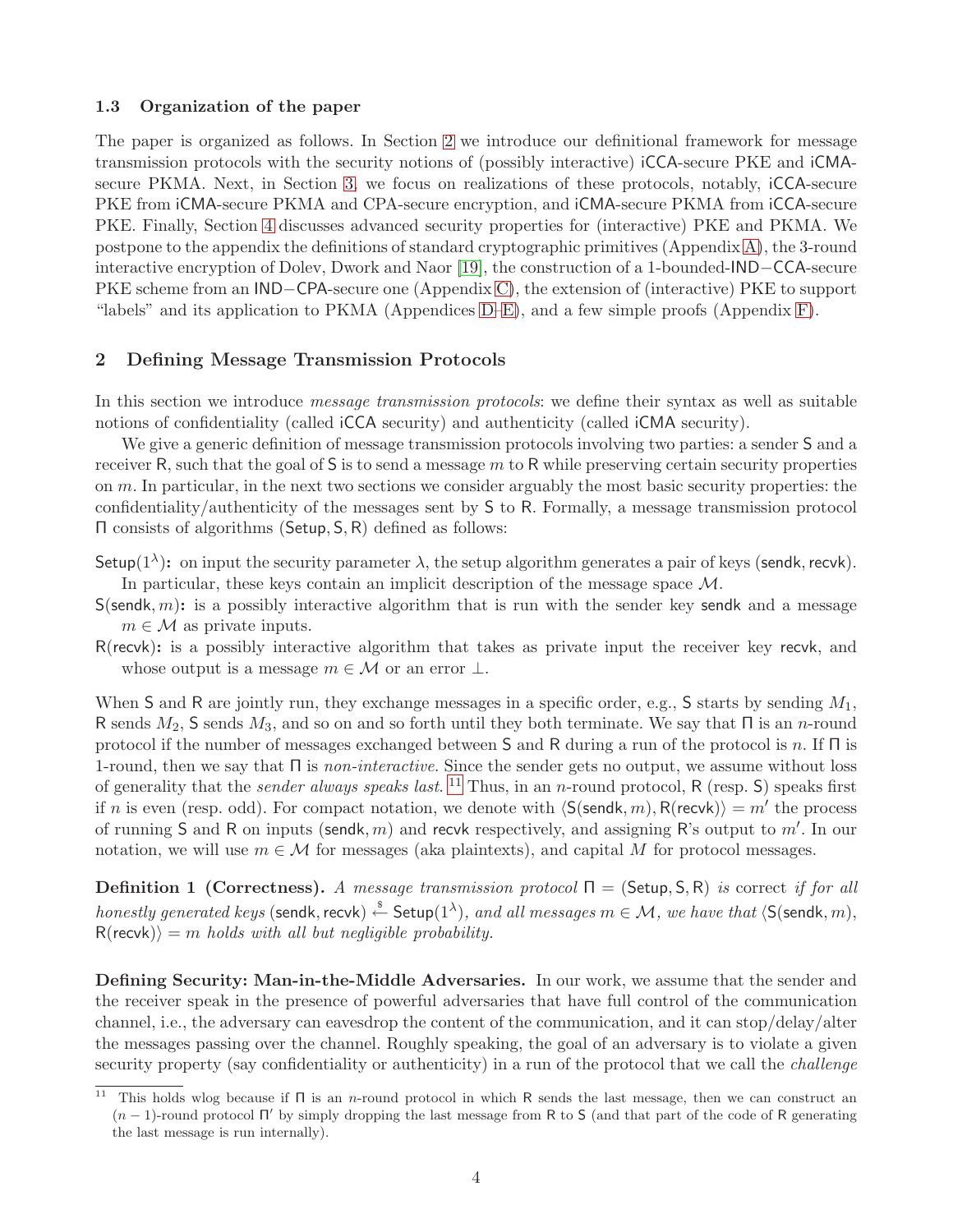session. Formally, this session is a protocol execution  $\langle S(\mathsf{sendk}, m), \mathcal{A}^{\mathsf{R}(\mathsf{recv}}\rangle$  or  $\langle \mathcal{A}^{\mathsf{S}(\mathsf{sendk},\cdot)}, \mathsf{R}(\mathsf{recv})\rangle$ where the adversary runs with a honest party (S or R). By writing  $A^P$ , we mean that the adversary has oracle access to *multiple* honest copies of party P (where  $P = R$  or  $P = S$ ), i.e., A can start as many copies of P as it wishes, and it can run the message transmission protocol with each of these copies. This essentially formalizes the fact that the adversary can "sit in the middle of two honest parties" relaying messages between them in an active way. Sometimes, we also write  $A^{P_k}$  to denote that the adversary can start at most k copies of party P. In our model we assume that whenever  $A$  sends a message to the oracle  $P$ , then  $\mathcal A$  always obtains  $P$ 's output. In particular, in the case of the receiver oracle, when A sends the last protocol message to R, A obtains the (private) output of the receiver, i.e., a message  $m$  or  $\perp$ .

Since all these protocol sessions can be run in a concurrent way, the adversary might entirely replay the challenge session by using its oracle. This is something that we would like to prevent in our definitions. To formalize this idea, we take an approach similar to the one introduced by Bellare and Rogaway [\[6\]](#page-21-7) in the context of key exchange, which is based on the idea of "matching conversations". First of all, we introduce a notion of time during the execution of the security experiment. We stress that this is done for ease of analysis of the security model: there is no need to keep track of global timing in the real protocols. Let t be a global counter which is progressively incremented every time a party (including the adversary) sends a message, and assume that every message sent by a party (S, R or  $\mathcal{A}$ ) gets timestamped with the current time t. Note that this includes all messages of the sessions established by the adversary using its oracle. Using this notion of time, we define the transcript of a protocol session as follows:

Definition 2 (Protocol Transcript). The transcript of a protocol session between two parties is the timestamped sequence of messages exchanged by the parties during a run of the message transmission protocol Π. If Π is n-round, then a transcript T is of the form  $T = \langle (M_1, t_1), \ldots, (M_n, t_n) \rangle$ , where  $M_1$ ,  $\ldots, M_n$  are the exchanged messages, and  $t_1, \ldots, t_n$  are the respective timestamps.

In a protocol run  $\langle S(\mathsf{sendk}, m), \mathcal{A}^{\mathsf{R}(\mathsf{recvk})} \rangle$  (resp.  $\langle \mathcal{A}^{\mathsf{S}(\mathsf{sendk},\cdot)}, \mathsf{R}(\mathsf{recvk}) \rangle$ ) we have a transcript  $T^*$  of the challenge session between S and A (resp. A and R), and Q transcripts  $T_1, \ldots, T_Q$ , one for each of the Q sessions established by  $A$  with R (resp. S) via the oracle.

While we postpone to the next two sections the definition of specific security properties of message transmission (e.g., confidentiality and authenticity), our goal here is to formalize in a generic fashion which adversaries are effective for "uninteresting"/unavoidable reasons. Namely, when the challenge session is obtained by entirely replaying one of the oracle sessions: what we call a "ping-pong" attack, that we formalize via the following notion of matching transcripts.

Definition 3 (Matching Transcripts). Let  $T = \langle (M_1, t_1), \ldots, (M_n, t_n) \rangle$  and  $T^* = \langle (M_1^*, t_1^*), \ldots,$  $(M_n^*, t_n^*)\rangle$  be two protocol transcripts. We say that T matches  $T^*$  ( $T \equiv T^*$ , for short) if  $\forall i = 1, \ldots, n$ ,  $M_i = M_i^*$  and the two timestamp sequences are "alternating", i.e.,  $t_1 < t_1^* < t_2^* < t_2 < t_3 < \cdots$  $t_{n-1} < t_n < t_n^*$  if R speaks first, or  $t_1^* < t_1 < t_2 < t_2^* < t_3^* < \cdots < t_{n-1} < t_n < t_n^*$  if S speaks first. We remark that the notion of match is not commutative.

<span id="page-6-0"></span>Given all the definitions above, we can define the notion of ping-pong adversary:

Definition 4 (Ping-pong Adversary). Consider a run of the protocol Π involving A and a honest party (it can be either  $\langle S(\mathsf{sendk}, m), \mathcal{A}^{\mathsf{R(recvk)}}\rangle$  or  $\langle \mathcal{A}^{\mathsf{S(sendk,.)}}, \mathsf{R(recvk)}\rangle$ ), and let  $T^*$  be the transcript of the challenge session, and  $T_1, \ldots, T_Q$  be the transcripts of all the oracle sessions established by A. Then we say that A is a ping-pong adversary if there is a transcript  $T \in \{T_1, \ldots, T_Q\}$  such that T matches  $T^*, i.e., T \equiv T^*.$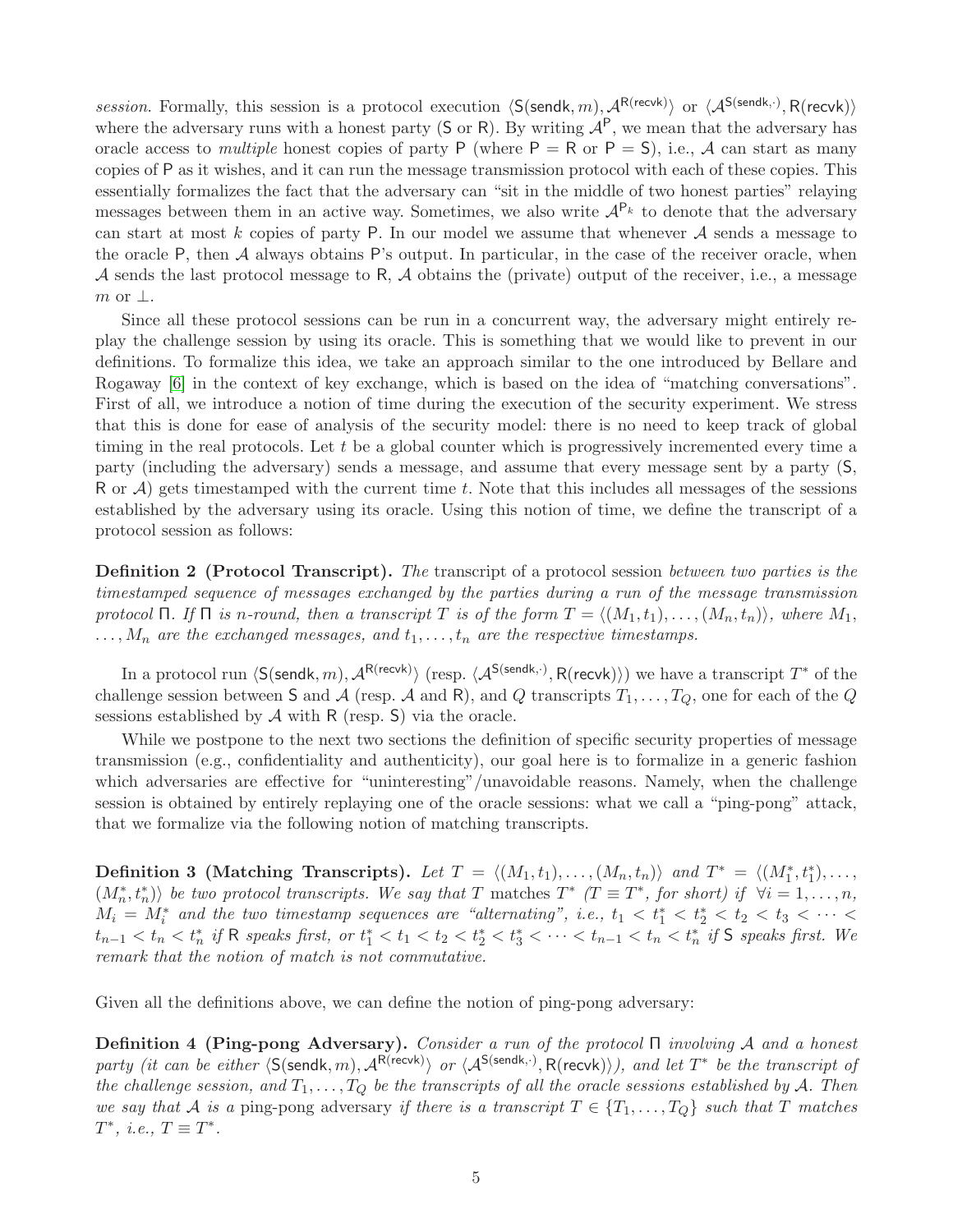#### <span id="page-7-0"></span>2.1 Interactive Chosen-Ciphertext-Secure Encryption.

Here we propose a suitable notion of confidentiality for message transmission protocols that we call interactive chosen ciphertext security (iCCA). Our notion is designed as a very natural generalization of the classical notion of IND−CCA security to the interactive setting. In fact, IND−CCA security is a special case of iCCA security for 1-round (i.e., non-interactive) protocols (we leave this check to the reader). Roughly speaking, in the IND−CCA definition the adversary has to distinguish whether a given "challenge" ciphertext encrypts a message  $m_0$  or  $m_1$  while having access to a decryption oracle. To make the definition non-trivial, the adversary is denied to query the decryption oracle on the challenge ciphertext. Our notion of  $\text{icCA}$  security is obtained similarly: the adversary  $\mathcal A$  interacts with a sender which sends either  $m_0$  or  $m_1$  and A has to tell the two cases apart while having access to the receiver (instead of the decryption oracle); the restriction on the challenge ciphertext is replaced by requiring that A cannot be ping-pong. The formal definition follows.

Let  $\Pi = (Setup, S, R)$  be a message transmission protocol and A be an adversary. To define iCCA security, consider the following experiment:

Experiment  $\text{Exp}_{\Pi,\mathcal{A}}^{\text{iCCA}}(\lambda)$  $b \stackrel{\hspace{0.1em}\mathsf{\scriptscriptstyle\$}}{\leftarrow} \{0,1\}$  $(\textsf{sendk}, \textsf{recvk}) \overset{\$}{\leftarrow} \textsf{Setup}(1^{\lambda})$  $(m_0, m_1)$ ←  $\mathcal{A}^{\mathsf{R}(\mathsf{recv})}$ (sendk)  $b^\prime{\leftarrow}\langle{\sf S}({\sf sendk},m_b),{\cal A}^{{\sf R}{\sf(recvk)}}({\sf sendk})\rangle$ If  $b' = b$  and A is not "ping-pong", then output 1. Else output 0.

<span id="page-7-1"></span>**Definition 5** (iCCA security). For any  $\lambda \in \mathbb{N}$ , we define the advantage of an adversary A in breaking iCCA security of a message transmission protocol  $\Pi$  as  $\text{Adv}_{\Pi,\mathcal{A}}^{\text{icCA}}(\lambda) = \Pr[\text{Exp}_{\Pi,\mathcal{A}}^{\text{icCA}}(\lambda) = 1] - \frac{1}{2}$  $\frac{1}{2}$ , and we say that  $\Pi$  is iCCA-secure if for any PPT A,  $\text{Adv}_{\Pi,\mathcal{A}}^{ICCA}(\lambda)$  is negligible. We call a message transmission protocol satisfying this notion an interactive encryption scheme.

As we mentioned in the introduction, it is worth noting that our definition is similar to the one proposed by Katz in [\[29\]](#page-22-7). The main difference is in the restrictions applied to the adversary in the security game. In [\[29\]](#page-22-7) this is realized by means of a notion of "equality of transcripts" which considers only equality of messages (in the same order) and leaves any time constraint to the specific protocols realizations. Our security definition, instead, directly takes into account time constraints in the security experiment via the notion of matching transcripts. To see the difference between the two definitions with an example, consider an adversary who creates an oracle session having the same transcript as the one of the challenge session, but where the timestamps of the messages are not correctly alternating. Such an adversary would not be legal according to the definition of [\[29\]](#page-22-7), but is legal (i.e., not ping-pong) according to ours.

Later, in Section [4.3,](#page-19-0) we strengthen our requirements by considering an orthogonal security property for interactive encryption that we call "Replay Security". This will allow to model MiM attacks more easily and from a different perspective. It will also turn out to be realizable under our basic iCCA notion. However, since a replay attack is *always* possible in any non-interactive solution, replay security will only be realizable by an interactive protocol.

q-bounded-iCCA Security. In this work we also consider a weaker notion of iCCA security, called  $q$ -bounded-iCCA, in which the adversary is restricted to complete at most q sessions with the oracle R, i.e., in  $\text{Exp}_{\Pi,\mathcal{A}}^{\text{ICCA}}(\lambda)$  we run  $\mathcal{A}^{\mathsf{R}_q}$ . This is the analogous of (non-interactive) q-bounded IND−CCA security [\[12\]](#page-21-0).

Labeled (Interactive) Encryption. We define an extension of interactive encryption in which both the sender and the receiver algorithms take a public string—a label—as an additional input (similarly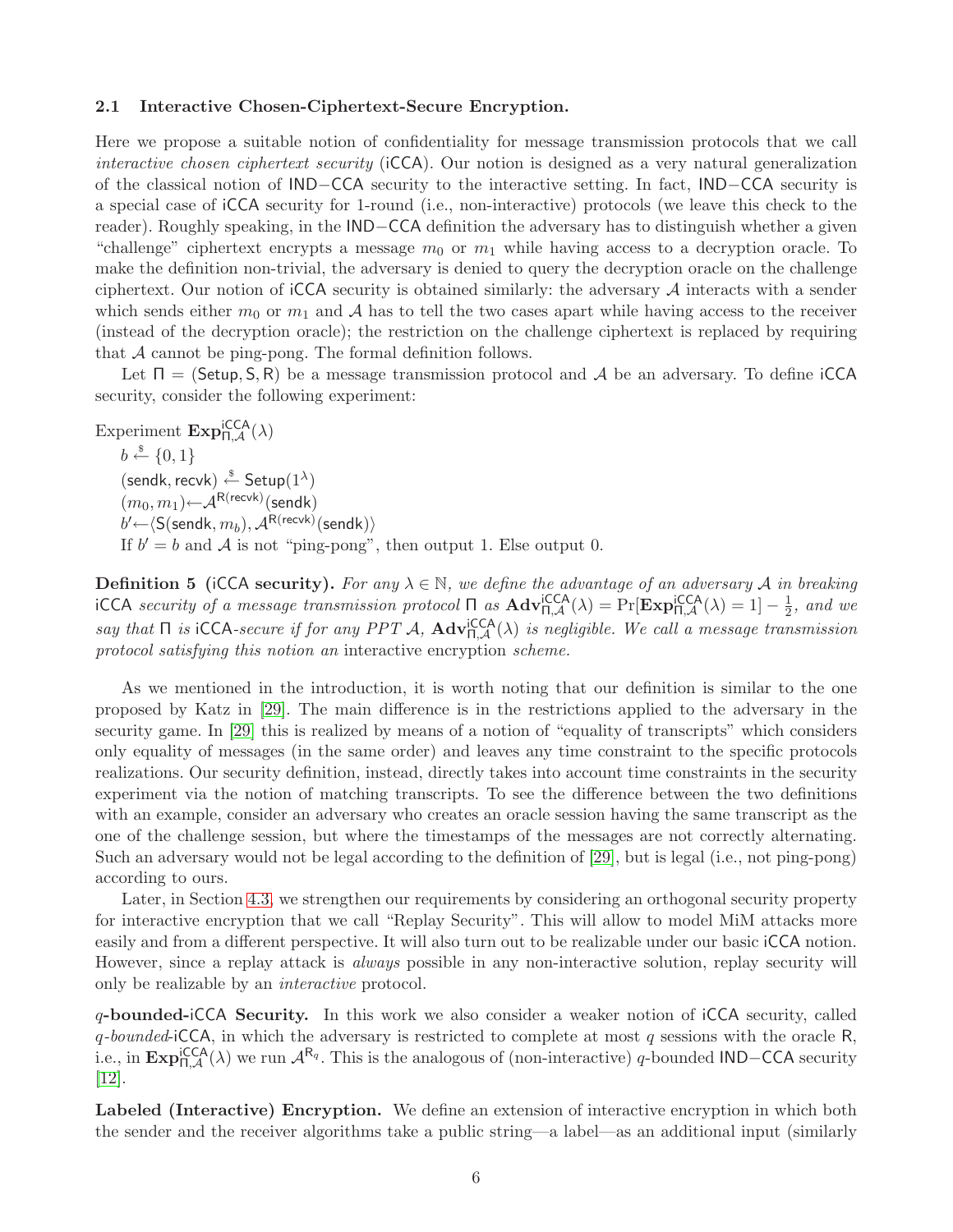to the non-interactive setting  $[8]$ . Very intuitively, the idea is that the receiver working with label L decrypts correctly only if the sender works with the same label L. In Appendix [D](#page-25-1) we provide a full formalization of labeled iCCA encryption and show that it can be generically constructed from 'plain' iCCA-secure encryption. Here we briefly recall that for any label  $L$  we use  $\mathsf{S}^L$  to denote that an algorithm S takes as input L.

## <span id="page-8-0"></span>2.2 Interactive Chosen-Message Secure Public Key Message Authentication.

Here we propose a suitable notion of authenticity for message transmission protocols that we call interactive unforgeability under chosen message attacks (iCMA). Our notion is designed as a very natural generalization to the interactive setting of the standard notion of strong unforgeability (suf-cma) for digital signatures. In fact, suf-cma security is a special case of iCMA security for 1-round protocols. Roughly speaking, in strong unforgeability the adversary has to produce a valid signature while having access to the signer. In order for the definition to be non-trivial, however, such signature has to be "new", i.e., not obtained from the signing oracle. Our notion of iCMA security naturally extends suf-cma as follows: the adversary A has to convince a receiver while having oracle access to the sender (instead of the signing oracle); the requirement that the signature must be new is replaced by requiring that  $\mathcal A$  is not ping-pong. The formal definition follows.

Let  $\Pi = (Setup, S, R)$  be a message transmission protocol and A be an adversary. To define iCMA security, consider the following experiment:

Experiment  $\text{Exp}_{\Pi,\mathcal{A}}^{\text{iCMA}}(\lambda)$ 

 $(\textsf{sendk}, \textsf{recvk}) \overset{\$}{\leftarrow} \textsf{Setup}(1^{\lambda})$ 

 $m^* {\leftarrow} \langle {\cal A}^{\mathsf{S}(\mathsf{sendk},\cdot)}(\mathsf{recvk}), \mathsf{R}(\mathsf{recvk}) \rangle$ 

If  $m^* \neq \perp$  and A is not "ping-pong", then output 1. Else output 0.

<span id="page-8-3"></span>**Definition 6** (iCMA security). For any  $\lambda \in \mathbb{N}$ , the advantage of A in breaking the iCMA security of a message transmission protocol  $\Pi$  is  $\text{Adv}_{\Pi,\mathcal{A}}^{iCMA}(\lambda) = \Pr[\text{Exp}_{\Pi,\mathcal{A}}^{iCMA}(\lambda) = 1]$ , and we say that  $\Pi$  is  $iCMA$ secure if for any PPT A,  $\text{Adv}_{\Pi,\mathcal{A}}^{\text{ICMA}}(\lambda)$  is negligible. We call a message transmission protocol satisfying this notion a public key message authentication (PKMA) protocol.

Later, we further motivate the importance of interactive PKMA protocols by considering additional security notions that can be realized *only* in the interactive setting. This is the case for our notion of Replay Security (see Section [4.3\)](#page-17-0), and for the deniability property (see Section [4.1\)](#page-15-0). The former notion intuitively captures the idea of obtaining security by denying the adversary to access the sender oracle during the challenge session. Deniability, instead, allows the authenticator to deny his active participation in a protocol, i.e., it denies the verifier to transfer the information authenticated by S.

# <span id="page-8-1"></span>3 Basic Constructions

In this section we propose realizations of message transmission protocols satisfying our iCCA and iCMA security notions. Interestingly, our constructions show that iCCA security is implied by the iCMA and IND−CPA notions, whereas (somehow vice-versa) iCMA security is directly implied by iCCA. Our results thus show that in the interactive setting—and with a minimum level of interaction (i.e., 2 rounds) indeed!—the notions of confidentiality and authenticity present somewhat surprising and interesting relations unknown in the non-interactive case.

# <span id="page-8-2"></span>3.1 iCCA Encryption from IND−CPA Encryption and iCMA PKMA

Our result is a simple interactive encryption protocol that is based on a PKMA protocol Π ′ and a public key encryption scheme  $\mathcal{E} = (K\mathsf{G}, \mathsf{Enc}, \mathsf{Dec})$ . The idea is simple and is illustrated in Figure [1:](#page-9-1) the receiver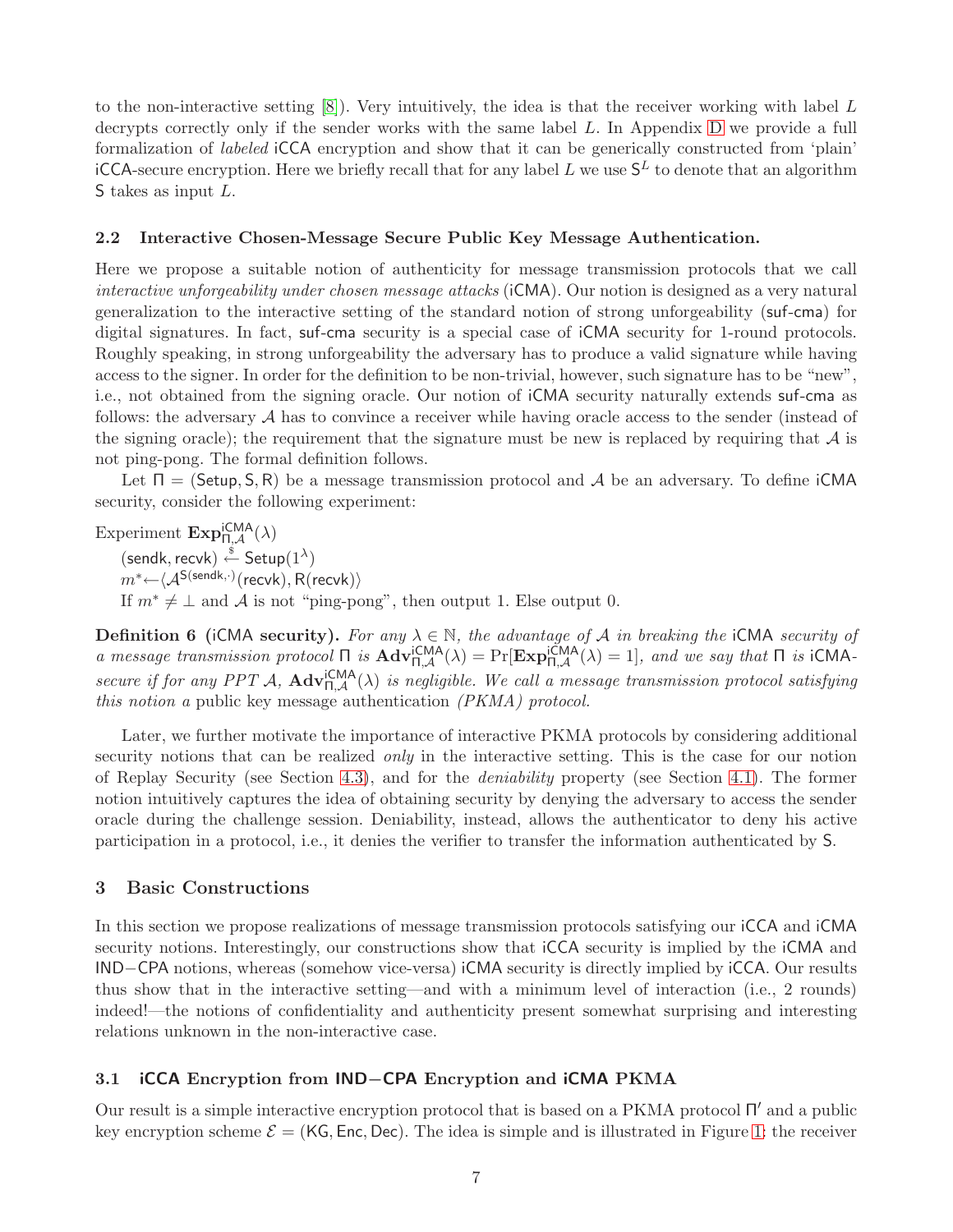

<span id="page-9-1"></span>sends a "fresh" public key ek authenticated using  $\Pi'$ , and the sender encrypts the message using ek. As we show in our theorem below, the PKMA protocol has to be iCMA-secure, while the PKE scheme  $\mathcal E$  needs only to be 1-bounded-IND-CCA-secure. Concretely, Π' can be a strongly unforgeable signature and  $\mathcal E$  can be constructed using an IND−CPA-secure encryption (as shown by Cramer et al. [\[12\]](#page-21-0) and recalled in Appendix [C\)](#page-25-0), thus yielding an *optimal* 2-round encryption protocol that is iCCA-secure based only on IND−CPA security. A more precise description follows.

Let  $\Pi' = (\mathsf{Setup}', \mathsf{S}', \mathsf{R}')$  be a PKMA protocol, and  $\mathcal{E} = (\mathsf{KG}, \mathsf{Enc}, \mathsf{Dec})$  be a (non-interactive) public key encryption scheme. We build protocol  $\Pi = (Setup, S, R)$  as follows:

Setup(1<sup> $\lambda$ </sup>): run (sendk', recvk')  $\stackrel{\$}{\leftarrow}$  Setup'(1 $\stackrel{\lambda}{\leftarrow}$ ) and output sendk = recvk' and recvk = sendk'.

- S(sendk, m): first run the PKMA protocol  $\Pi'$  with R by playing the role of the receiver, i.e., S runs R'(recvk'). If Π' terminates correctly with output ek, then send  $c = \text{Enc}(\text{ek}, m)$  to R. Otherwise, stop running.
- R(recvk): generate (ek, dk)  $\xleftarrow{\$}$  KG(1<sup> $\lambda$ </sup>), run S'(sendk', ek) to send ek with authenticity to S, and keep dk as private information. After  $\Pi'$  terminates, on input a message c from S, the receiver algorithm computes  $m \leftarrow \text{Dec}(\text{dk}, c)$  and returns the message m as its private output.

<span id="page-9-3"></span>**Theorem 1.** If  $\mathcal{E}$  is 1-bounded-IND-CCA-secure and  $\Pi'$  is iCMA-secure, then  $\Pi$  is iCCA-secure.

*Proof.* Consider the experiment  $\mathbf{Exp}_{i\in K, \mathcal{A}}^{i\in C(A)}$  in which  $T_1, \ldots, T_Q$  and  $T^*$  are the transcripts of the oracle sessions and the challenge session. Each transcript T can be written as  $T = (T', T_c)$  such that T' is the transcript of the PKMA protocol  $\Pi'$  and  $T_c$  is the portion containing the last message c. Let Forge be the event that in  $\text{Exp}_{i\text{PKE},\mathcal{A}}^{i\text{CCA}}$  the adversary  $\mathcal A$  is not ping-pong in the subprotocol  $\Pi'$  (i.e.,  $T_i'$  $T_i \not\equiv T^{*'}$  $\forall i = 1, \ldots, Q$ , and that in the challenge session the sender accepts (i.e., R' terminates correctly returning  $ek^* \neq \perp$ ). It is not hard to see that

<span id="page-9-0"></span>
$$
\mathbf{Adv}_{\mathcal{A},\Pi}^{\mathsf{ICCA}}(\lambda) \leq \Pr[\mathbf{Exp}_{\mathsf{iPKE},\mathcal{A}}^{\mathsf{iCCA}} = 1 \mid \overline{\mathsf{Forge}}] - \frac{1}{2} + \Pr[\mathsf{Forge}].
$$

The security of our protocol then follows from showing that: (1) Forge occurs with negligible probability under the assumption that Π' is iCMA-secure, and (2) if Forge does not occur, then any adversary winning in  $\text{Exp}_{i\text{PKE},\mathcal{A}}^{i\text{CCA}}$  can be used to break the 1-bounded-IND−CCA security of the encryption scheme. We formally prove these facts in the following claims.

Claim 1 If  $\Pi'$  is iCMA-secure, then Pr[Forge] is negligible.

<span id="page-9-2"></span>Claim 2 If  $\mathcal E$  is 1-bounded IND–CCA-secure, then Pr[Exp¦<sub>PKE, $\mathcal A$ </sub> = 1 |  $\overline{\text{Forge}}$ ] −  $\frac{1}{2}$  $rac{1}{2}$  is negligible.

The proof of Claim [1](#page-9-0) is straightforward and appears in Appendix [F.1.](#page-28-1) The proof of Claim [2](#page-9-2) is given below.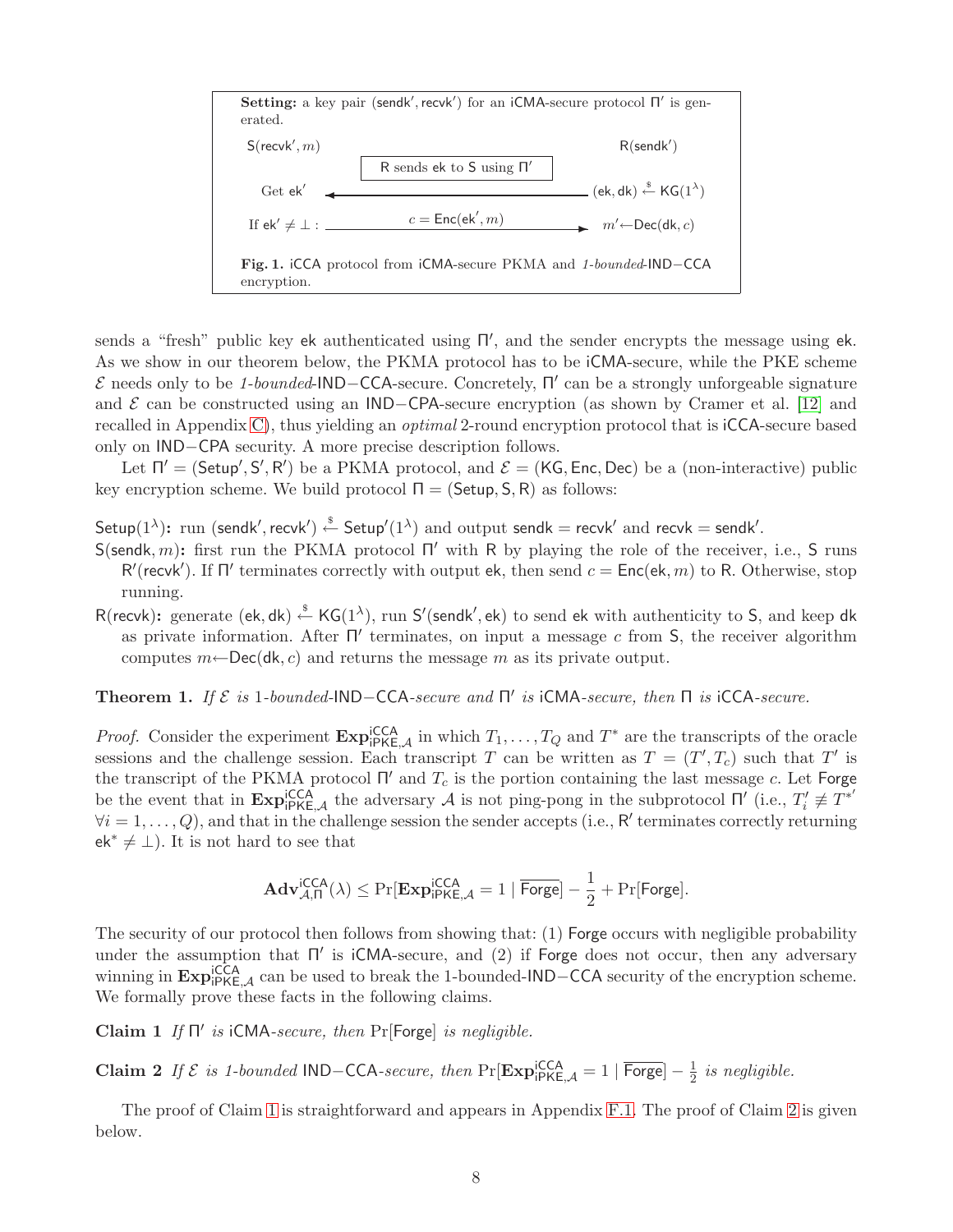*Proof (Claim [2\)](#page-9-2).* Assume by contradiction there exists an efficient adversary A such that

$$
\Pr[\mathbf{Exp}_{\Pi,\mathcal{A}}^{\mathsf{ICCA}}(\lambda) = 1 \mid \overline{\mathsf{Forge}}] - \frac{1}{2} \ge \epsilon
$$

is non-negligible. Then we build a PPT adversary  $\beta$  that has non-negligible advantage in breaking the 1-bounded-IND−CCA security of the encryption scheme  $\mathcal{E} = (KG, Enc, Dec)$ .

On input a public key  $ek$ ,  $\beta$  works as follows:

- $-$  Generate a key pair sendk', recvk')  $\stackrel{\hspace{0.1em}\mathsf{\scriptscriptstyle\$}}{\leftarrow}$  Setup'(1^^), set sendk = recvk' and run  $\mathcal{A}$ (sendk).
- Initialize a counter  $j\leftarrow 0$  for the number of new sessions opened by A with R during the experiment. – Choose a random index  $\mu \stackrel{\$}{\leftarrow} \{1,\ldots,Q\}$  where  $Q = poly(\lambda)$  is an upper bound on the number of sessions opened by  $A$  with the oracle receiver R. Since Forge does not occur,  $A$  is ping-pong in the subprotocol  $\Pi'$  and thus in the challenge session A will re-use one of the public keys  $ek_1, \ldots, ek_Q$ obtained by the oracle R. Therefore,  $\mu$  represents a guess for the index of such public key  $ek_{\mu}$ .
- For every oracle query asking to interact with a new copy of R: first, increment j by 1. Now, let j be the index of the current query. If  $j \neq \mu$ , then B generates a new encryption key pair  $ek_j, dk_j$   $\stackrel{\$}{\leftarrow}$ KG(1<sup> $\lambda$ </sup>), and runs S'(sendk', ek<sub>j</sub>) to simulate all the oracle answers of this session corresponding to the run of  $\Pi'$ . Otherwise, if  $j = \mu$ , it sets  $ek_{\mu} = \bar{ek}$ , and runs  $S'$ (sendk',  $\bar{ek}$ ).
- When A queries R with the last protocol message  $c_i$  on the *i*-th opened session: let  $ek_i$  be the public key previously generated in the above step. If  $i \neq \mu$ , then B knows the corresponding decryption key dk<sub>i</sub>, (B generated it by itself), and it answers by computing  $m_i \leftarrow \textsf{Dec}(\textsf{dk}, c_i)$ . If  $i = \mu$ , B asks  $c_i$ to the decryption oracle, obtains  $\tilde{m}$ , and answers  $\tilde{m}$ . Notice that for  $i = \mu$  such a query can occur only once, as  $c_i$  is the last message of the protocol (the session is then closed).
- Let  $(m_0, m_1)$  be the message pair returned by the adversary A. Then the challenge session starts and  $\mathcal A$  is expected to "speak first", by sending  $ek^*$  using  $\Pi'$ . Since Forge does not occur, we have that either  $ek^* = \bot$ , or  $ek^* \neq \bot$  and A is ping-pong, i.e.,  $ek^* \in \{ek_1, \ldots, ek_Q\}$ . In the first case B returns an error (this is a correct simulation by protocol's construction). In the second case: if  $ek^* \neq ek_{\mu}$ , then B aborts the simulation and outputs a random bit. Otherwise, it continues as described below. B forwards  $(m_0, m_1)$  to its challenger, gets back a ciphertext  $c^*$ , and sends  $c^*$  to A in the challenge session.
- $-$  B answers oracle queries as before.
- Finally, let b' be  $\mathcal{A}$ 's output, then  $\mathcal B$  outputs the same bit.

Let Abort be the event that  $\mathcal B$  aborts during the experiment. If Abort occurs, then  $\Pr[\mathbf{Exp}^{1-\mathsf{IND-CCA}}_{\mathcal E,\mathcal B}(\lambda)=0]$  $1 |$  Abort $= 1/2$ . Moreover, as long as Abort does not occur the distribution of the public keys simulated by  $\beta$  is identical to the one in the real experiment, and thus the index  $\mu$  is perfectly hidden. Hence, we have that  $Pr[Abort] = 1/Q$  and

$$
\mathbf{Adv}_{\mathcal{E},\mathcal{B}}^{1-\mathsf{IND}-\mathsf{CCA}}(\lambda) \geq \frac{1}{Q} \cdot \left( \Pr[\mathbf{Exp}_{\mathcal{E},\mathcal{B}}^{1-\mathsf{IND}-\mathsf{CCA}}(\lambda) = 1 \mid \overline{\mathsf{Abort}}] - \frac{1}{2} \right).
$$

To complete the proof we show that in the case Abort does not occur  $\mathcal{B}$ 's simulation of the iCCA game to  $A$  is perfect. In particular, we show that as long as  $A$  is not ping-pong (as it must be by definition of iCCA security)  $\beta$  can answer correctly to all queries made by  $\mathcal A$ . Precisely, the tricky case that needs to be checked is that  $\beta$  can answer with the correct decryption when the adversary sends the last message on sessions that were already opened. Let  $T = (T', T_c)$  be the transcript of the queried session where ek is the corresponding public key and c is the ciphertext sent by A, and let  $T^* = (T^{*'}, T_c^*)$ be the transcript of the challenge session. If  $T' \neq T^{*'}$ , it essentially means that  $\beta$  generated ek and thus it can decrypt. If  $T' \equiv T^{*'}$ , since A is not ping-pong, then it must be that either (I)  $c \neq c^*$  (in this case B forwards c to the decryption oracle), or (II)  $c = c^*$  and the corresponding timestamps are not alternating, i.e.,  $t_n^* > t_n$ , that is c was sent before  $\beta$  asked (and sent) the challenge ciphertext. Thus  $\beta$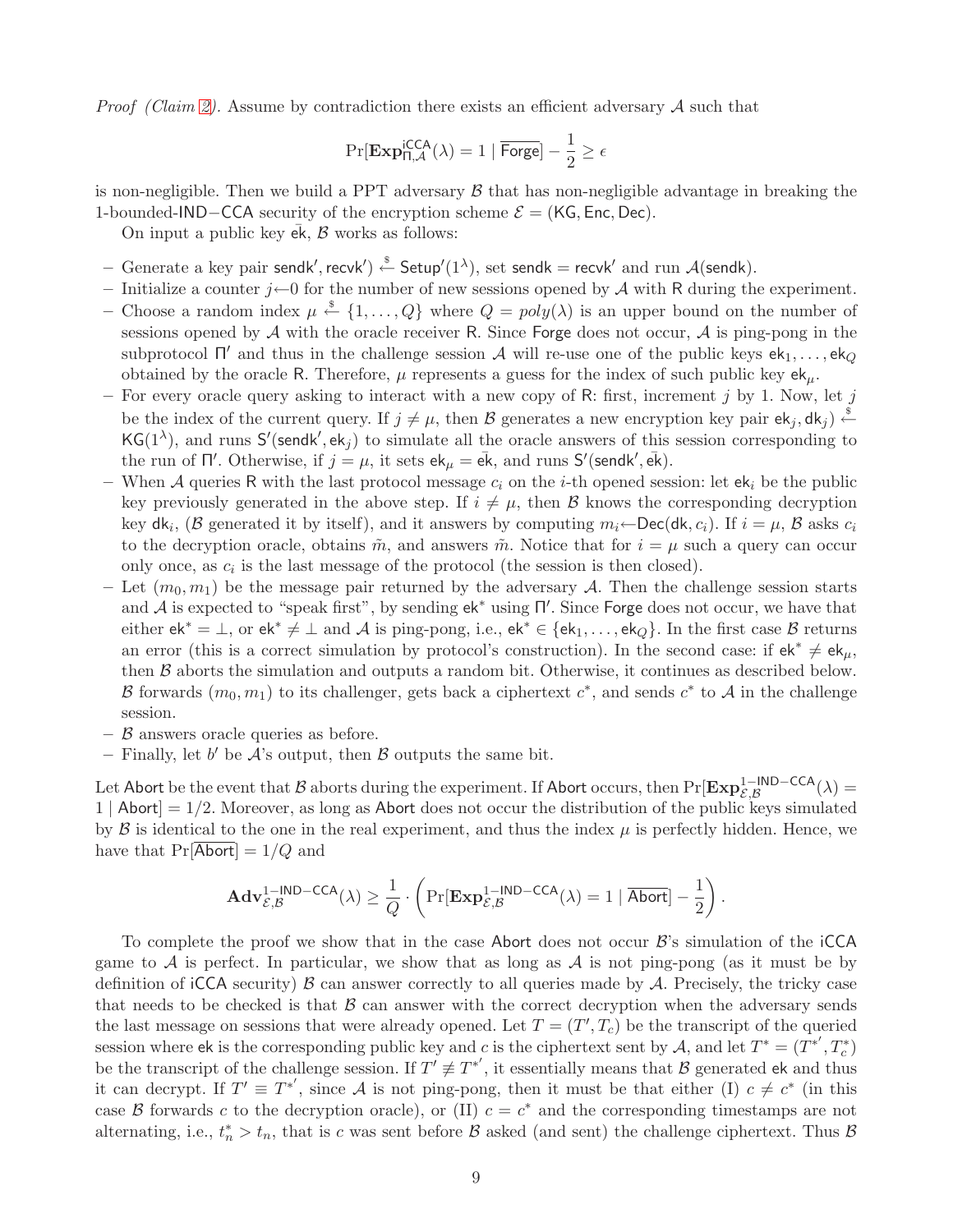could have asked c to its decryption oracle recall that in the 1-bounded-IND−CCA game such decryption query is legal.

In conclusion, we obtain:  $\mathbf{Adv}_{\mathcal{E},\mathcal{B}}^{\mathbb{1}-\mathsf{IND-CCA}}(\lambda) \geq \frac{\epsilon}{Q}$ Q . ⊓⊔

As an interesting consequence of Theorem [1](#page-9-3) we obtain an equivalence between the notions of IND−CPA and iCCA security:

Corollary 1. 2-round-iCCA encryption exists if and only if (non-interactive) IND−CPA PKE exists.

Proof. The first direction (IND−CPA ⇒ 2-round-iCCA) follows by observing that: (i) 1-bounded-IND−CCA is implied by IND−CPA security (see [\[12\]](#page-21-0) and Appendix [C\)](#page-25-0); (ii) iCMA security can be realized using digital signatures, and thus from one-way functions (see our Corollary [3\)](#page-14-2). The second direction follows from the following simple Lemma:

Lemma 1. 2-round-iCCA ⇒ IND−CPA

*Proof.* Let  $\Pi = (\mathsf{Setup}, \mathsf{S}, \mathsf{R})$  be a 2-round iCCA protocol (recall that wlog we assume that R speaks first). We construct a non-interactive encryption scheme  $\mathcal{E} = (KG, Enc, Dec)$  from  $\Pi$  as follows:

 $\mathsf{KG}(1^\lambda)$ : run (sendk, recvk)  $\stackrel{\hspace{0.1em}\mathsf{\scriptscriptstyle\$}}{\leftarrow}$  Setup $(1^\lambda)$ , and  $(R;\rho)\stackrel{\hspace{0.1em}\mathsf{\scriptscriptstyle\$}}{\leftarrow}$  R(recvk) where we denote with  $R$  the message sent by R, and by  $\rho$  its private coins. Output  $ek = (sendk, R)$  and  $dk = (recvk, \rho)$ .

 $Enc(\mathsf{ek}, m)$ : run the sender algorithm  $S(\mathsf{sendk}, m)$  with input message R. Let C be the message generated by S. Output  $C$  as the ciphertext.

 $Dec(dk, C)$ : run  $m \leftarrow R(DK)$  with input message C and private random coins  $\rho$ , and output m.

PROOF OF SECURITY. Assume there exists an efficient A that breaks the IND−CPA security of  $\mathcal E$  with non-negligible advantage  $\epsilon$ , i.e.,  $\mathbf{Adv}_{\mathcal{A},\mathcal{E}}^{\mathsf{IND}-\mathsf{CPA}}(\lambda) \geq \epsilon$ . We build an adversary  $\mathcal B$  that uses  $\mathcal A$  to obtain non-negligible advantage in breaking the iCCA security of protocol Π.  $\beta$  is run on input the public sender key sendk and has oracle access to R. First,  $\beta$  queries R(recvk) to start a new session, and it obtains R. B sets  $\mathsf{ek} = (\mathsf{sendk}, R)$  and runs  $(m_0, m_1) \overset{\hspace{0.1em}\mathsf{\scriptscriptstyle\$}}{\leftarrow} \mathcal{A}(\mathsf{ek}).$  B outputs the same pair of messages, and then runs the challenge session with  $S(\text{sendk}, m_b)$ , to which it sends R and receives  $C^*$  back. B finally runs  $b' \stackrel{\$}{\leftarrow} \mathcal{A}(C^*)$  and outputs the same bit  $b'$ . It is easy to see that the simulation of the IND-CPA experiment is perfect, and thus  $\mathbf{Adv}_{\beta,\Pi}^{ICCA}(\lambda) = \mathbf{Adv}_{\mathcal{A},\mathcal{E}}^{IND-CPA}(\lambda) \geq \epsilon$ .

For the case of non-interactive public key encryption, it is an open problem to understand whether the notion of IND−CPA security implies the one of IND−CCA security (in a fully black-box sense), and there have been provided some evidences that it may not be the case [\[25\]](#page-22-13). In contrast, our result shows that by adding a single round of communication the basic notion of IND−CPA-security is sufficient to realize 2-round iCCA-secure encryption.

It is worth noting that a 3-round encryption protocol based on IND−CPA encryption was earlier proposed by Dolev, Dwork and Naor [\[19\]](#page-22-2). While the protocol in [\[19\]](#page-22-2) can be proven in our formalization of interactive encryption (see Appendix [B\)](#page-24-1), our contribution is a protocol which is optimal (2 rounds) and is based on the same weaker assumption (IND−CPA security).

# <span id="page-11-0"></span>3.2 iCMA-secure PKMA from iCCA security

We show how to realize  $\mathsf{ICMA}\text{-} \mathsf{secure}$  message transmission from any message transmission protocol that is iCCA-secure, and any strongly unforgeable MAC. The protocol is based on an old idea of realizing public key authentication via CCA-secure encryption and message authentication codes. The basic idea is that the authenticator shows its ability to decrypt: the verifier encrypts a MAC key  $r$  for the authenticator, who decrypts and sends back the MAC of message  $m$  using the key  $r$ . This protocol (briefly sketched in Figure [2\)](#page-12-0) implicitly appeared first in [\[30\]](#page-22-25) and was proven secure in [\[1\]](#page-21-6). Here we generalize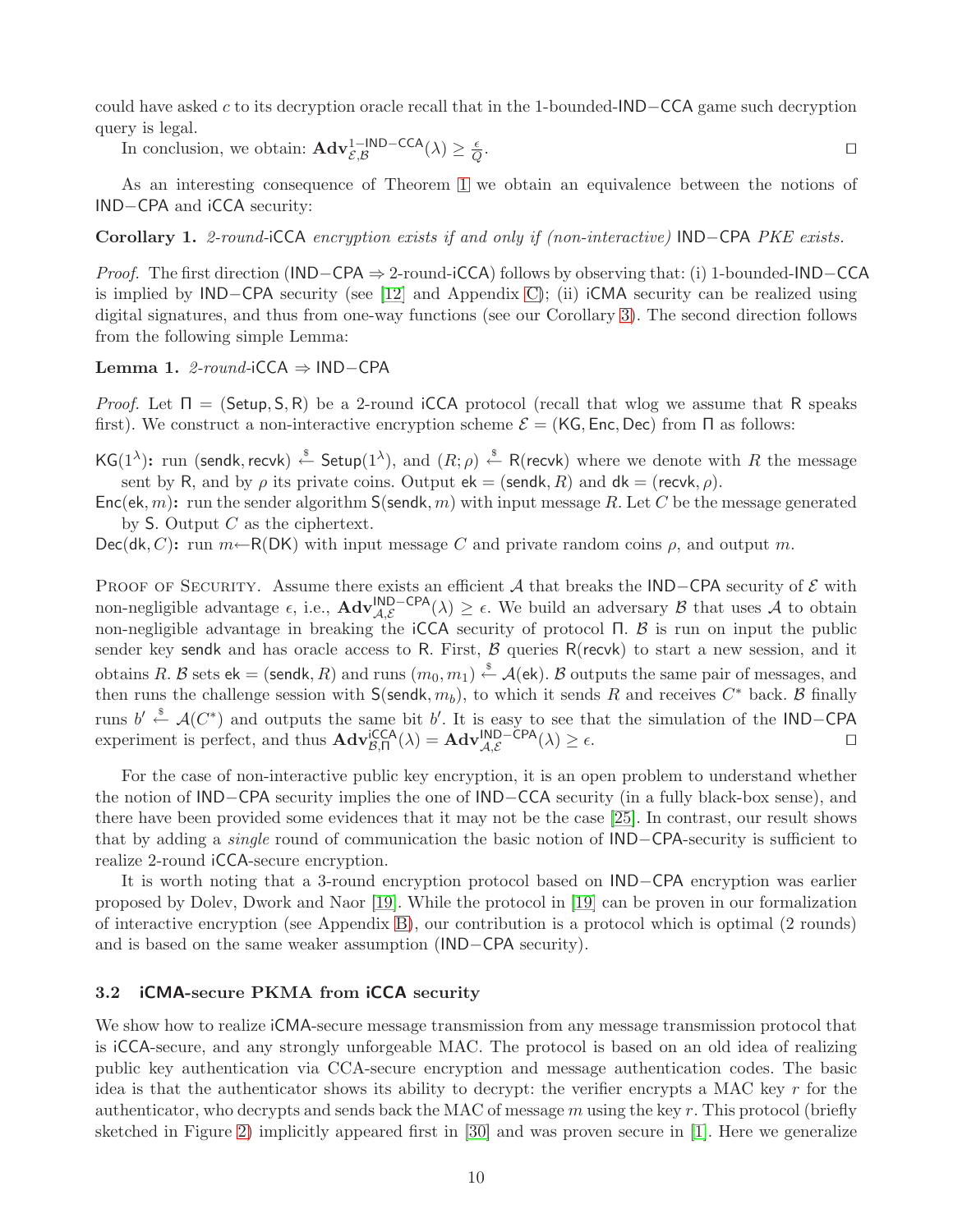

<span id="page-12-0"></span>this construction in the framework of our definitions, i.e., by using (possibly interactive) iCCA-secure encryption in place of (non-interactive) IND−CCA-secure encryption. Furthermore, in Appendix [E](#page-26-0) we generalize a 3-round protocol earlier proposed by Dolev, Dwork and Naor [\[19\]](#page-22-2) that is based only on iCCA security.

Let MAC = (Gen, Tag, Ver) be a strongly unforgeable MAC with message space  $\mathcal{M}$  and key space K, and let  $\Pi' = (\mathsf{Setup}', \mathsf{S}', \mathsf{R}')$  be an encryption protocol with message space K. We build a PKMA protocol  $\Pi = (Setup, S, R)$  as follows.

- Setup(1<sup> $\lambda$ </sup>): run (sendk', recvk')  $\stackrel{\hspace{0.1em}\mathsf{\scriptscriptstyle\$}}{\leftarrow}$  Setup'(1 $\lambda$ ) and output recvk = sendk' and sendk = recvk'. The message space of the protocol  $\Pi$  is the message space  $\mathcal M$  of the MAC.
- S(sendk, m): run the encryption protocol  $\Pi'$  with R with reversed roles, i.e., S runs the receiver algorithm R' of  $\Pi'$  while R will run the sender algorithm S'. Let r be the output of R' at the end of the run of protocol  $\Pi'$ . Then S sends  $(m, \sigma = \text{Tag}(r, m))$  to R as the last message.
- R(recvk): generate a fresh MAC key  $r \stackrel{\$}{\leftarrow}$  Gen(1<sup> $\lambda$ </sup>) and send r to S using the encryption protocol  $\Pi'$ , i.e., R runs S'(sendk', r). Once the encryption protocol is over, R waits for a message  $(m, \sigma')$  from S. If Ver $(r, m, \sigma') = 1$  then R outputs m. Otherwise, it outputs  $\perp$ .

<span id="page-12-1"></span>We can now state the following theorem.

**Theorem 2.** If  $\Pi'$  is iCCA-secure and MAC is strongly-unforgeable, then  $\Pi$  is an iCMA-secure message transmission protocol.

*Proof.* To prove the theorem we define the following hybrid games and we denote with  $G_i$  the event that the outcome of Game i, run with  $A$ , is 1.

Game 0: this is the real iCMA game.

- Game 1: this is the same as Game 0 except that in the challenge session the receiver generates a random key  $r^* \stackrel{\$}{\leftarrow}$  Gen(1<sup> $\lambda$ </sup>) but runs the encryption protocol  $\Pi'$  with the message 0, i.e., R runs S'(sendk', 0). We point out that the receiver keeps using  $r^*$  as the random string associated with the run of the encryption protocol in the challenge session. This means that:
	- 1. the receiver uses r<sup>\*</sup> to check whether  $\text{Ver}(r^*, m^*, \sigma^*) = 1$ , where  $(m^*, \sigma^*)$  is the forgery returned by the adversary (i.e., the last message of  $A$  in the challenge session);
	- 2. the receiver uses  $r^*$  to compute  $\sigma = \text{Tag}(r^*, m)$  in all those queries to  $\text{S}(\text{sendk}, m)$  where the plaintext is  $m$  and all previous messages of the session are exactly the same as those of the challenge session (basically, the adversary replayed all messages of the encryption protocol but asked for a different plaintext  $m \neq m^*$ ).

Via a straightforward reduction to the iCCA-security of the encryption protocol, it is possible to show that there exists an adversary  $\beta$  such that:

$$
\Pr[G_0] - \Pr[G_1] \le 2 \cdot \mathbf{Adv}_{\Pi', \mathcal{B}}^{\mathsf{iCCA}}(\lambda).
$$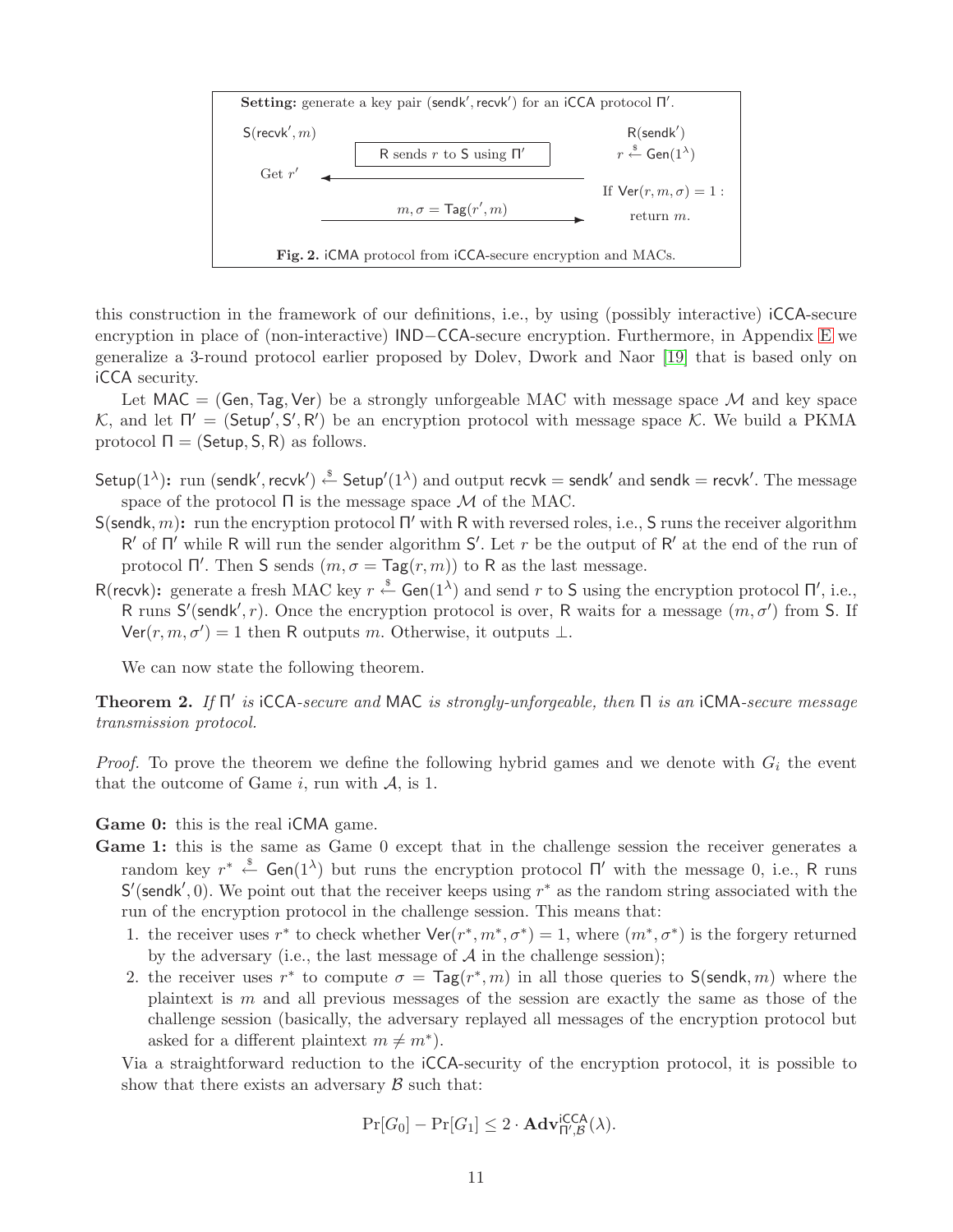<span id="page-13-1"></span>

<span id="page-13-2"></span>Finally, if we consider Game 1 it is not hard to see that by the strong unforgeability of the MAC we have that  $Pr[G_1] \leq \mathbf{Adv}_{\mathcal{A},\mathsf{MAC}}^{\text{suf-cmva}}(\lambda)$ . □

Remark 1. While the protocol uses a fresh MAC key for every session, we stress that a one-time MAC (e.g., a pairwise independent hash function) is not sufficient to prove iCMA security. Intuitively, the reason is that the adversary may fully-replay the first portion of the protocol (i.e., the one related to Π ′ ) from the challenge session to many copies of the sender, each initialized with a different plaintext  $m \neq m^*$ , thus obtaining several MACs under the same key.

If we instantiate the above construction with a 1-round (aka non-interactive) iCCA-secure encryption scheme, and one of the constructions of MACs from **IND**–CCA encryption proposed in [\[17\]](#page-22-28) (that have the advantage of having a 'compact' secret key), we then obtain an elegant and efficient 2-round PKMA protocol based only on IND−CCA security. Moreover, by directly observing the MAC of [\[17\]](#page-22-28) and the resulting protocol, we managed to further optimize this protocol: we notice that the ephemeral secret key  $dk'$  (which is part of the MAC key with r) is only used for verification, and there is no need to encrypt it inside c; instead, we use labels to bind ek′ with c. The resulting optimized protocol is presented in Figure [3.](#page-13-1)

By instantiating the result of Theorem 2 (and our optimization above) with known constructions of CCA-secure encryption from Factoring [\[28\]](#page-22-23), DDH [\[13\]](#page-21-5), or CDH [\[42\]](#page-22-24), we obtain the following corollary.

Corollary 2. If the Factoring (resp. DDH, CDH) assumption holds, there exists an efficient 2-round PKMA.

#### <span id="page-13-0"></span>3.3 Secure Round Extension of Message Transmission Protocols

The basic idea for constructing an  $(n + 1)$  message transmission protocol  $\Pi$  from an *n*-round  $\Pi'$  is sketched in Figure [4,](#page-13-2) and consists in letting the party who speaks first send a random nonce  $r$ , and then running the *n*-round protocol with plaintext  $m|r$ . Finally, the receiver will terminate correctly only if the *n*-round protocol returns a plaintext  $m|r$ , where r is the *same* nonce sent in the first message. A formal description of our round-extension construction follows.

If  $\Pi' = (\tilde{\mathsf{Setup}}', \mathsf{S}', \mathsf{R}')$  is an *n*-round message transmission protocol, then we construct an  $(n+1)$ round protocol  $Π = (Setup, S, R)$  as follows. The key generation algorithm is the same, i.e., Setup =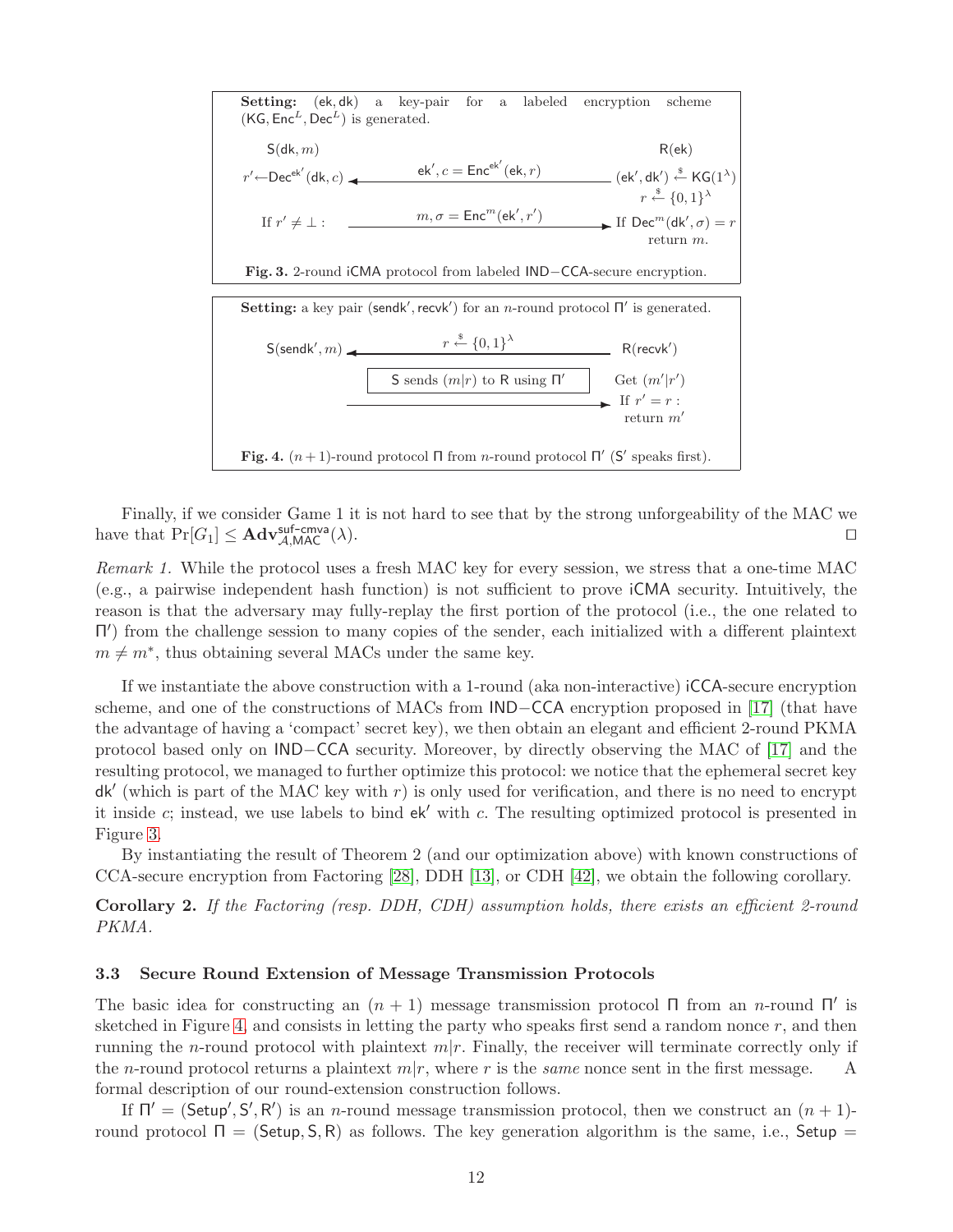Setup' and sendk  $=$  sendk', recvk  $=$  recvk'. To build algorithms S and R we distinguish two cases according to which party speaks first in  $\Pi'$ : S' or R'.

- 1. R speaks first. In the new protocol  $\Pi'$ , it will be  $S'$  who will speak first.
	- S'(sendk', m): first, choose  $r \stackrel{\$}{\leftarrow} \{0,1\}^{\lambda}$  and send r to R'. To react to the later messages, run S(sendk,  $m(r)$  (i.e., on the message obtained by concatenating m and r).
	- $R'($ recvk'): wait for the message r from S'. Next, store r and run R(recvk). At the end of a session, let  $m = (m'|r')$  be the the message returned by R. If  $r' = r$ , then return m', otherwise, output ⊥.
- 2. S speaks first. In the new protocol  $\Pi'$ , it will be  $R'$  who will speak first.
- $S'$ (sendk', m): wait for the message r from R' and then run  $S$ (sendk, m|r).
	- R'(recvk'): first, choose a random  $r \stackrel{\$}{\leftarrow} \{0,1\}^{\lambda}$  and send r to S'. Next, run R(recvk), and let  $m =$  $(m'|r')$  be the the message returned by R at the end of its execution. If  $r' = r$ , then return m', otherwise output ⊥.

<span id="page-14-2"></span><span id="page-14-1"></span>In the following theorem we prove that the above construction preserves iCCA and iCMA security.

**Theorem 3.** For any  $n \geq 1$ , if  $\Pi'$  is an iCCA (resp. iCMA) secure n-round protocol, there exists an  $(n + 1)$ -round protocol Π that is iCCA (resp. iCMA) secure.

The proof of the Theorem appears in Appendix [F.2](#page-28-2) and [F.3.](#page-29-0) In what follows we show the following interesting corollary, where (a) is obtained by applying our observation that 1-round iCMA-secure PKMA is equivalent to strongly unforgeable signatures, and (b) follows from our Theorem [1.](#page-9-3)

**Corollary 3.** (a) For any  $n \geq 1$ , one-way functions are sufficient to build an n-round PKMA protocol that is iCMA-secure. (b) For any  $n \geq 2$ , IND-CPA-secure PKE is sufficient to build an n-round encryption protocol that is iCCA-secure.

#### <span id="page-14-0"></span>4 Advanced Security Properties from the Power of Interaction

We discuss three advanced security properties of message transmission protocols, each requiring interaction: deniability, forward security, and replay security.

While the first two properties have been already considered in previous work in the context of encryption, key exchange, and message authentication, the last one, replay security, is new and aims at obtaining more intuitive security definitions of message transmission. Interestingly, we show that replay security can be achieved only by interactive protocols, and that with enough interaction our notions of iCCA and iCMA security already provide replay-secure protocols.

Below we start with an informal discussion of these advanced security notions. Then, we proceed by defining and discussing these properties in more detail: deniability (Section [4.1\)](#page-15-0), forward-security (Section [4.2\)](#page-16-0), and replay-security (Section [4.3\)](#page-17-0).

DENIABILITY. We already mentioned that interactive PKE/PKMA might achieve advanced security properties which are impossible in the non-interactive setting. One such (well studied [\[19,](#page-22-2)[21,](#page-22-3)[20,](#page-22-4)[15\]](#page-22-5)) notion is that of deniable authentication, which was actually the original motivation of the DDN paper. Since this is not the main topic of this work, we only define the weakest notion of *passive deniability* (and its extension called 'passive forward deniability' [\[15\]](#page-22-5)), and observe that our optimized 2-round variant from non-interactive CCA-secure PKE is passively forward deniable.<sup>[12](#page-14-3)</sup>

FORWARD SECURITY. Another example is the notion of *forward security*, which (intuitively) states that 'old' message transmissions should remain private even if the party's long term secret key is later compromised. Prior to our work, forward security has been extensively studied in the KE literature

<span id="page-14-3"></span> $12$  The construction can be made 'actively deniable', with more rounds, using the techniques developed by [\[21\]](#page-22-3).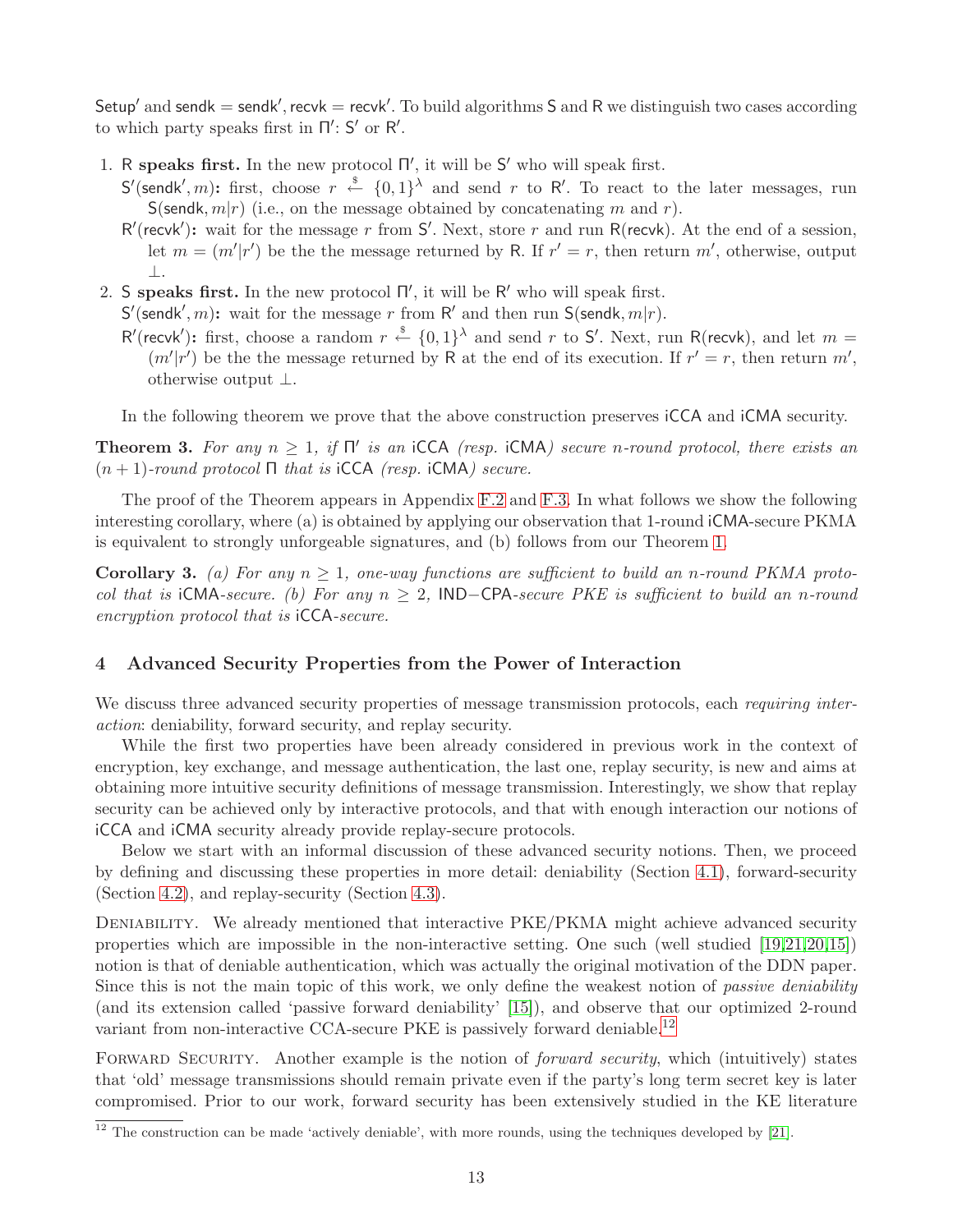(in fact, in many cases being a mandatory part of a 'secure' KE). On the other hand, forward security is (obviously) impossible for non-interactive PKE without "changing the model"; e.g. by introducing global time periods, and periodically refreshing the secret key [\[9\]](#page-21-9). In contrast, no such impossibility exists for interactive PKE, and, indeed, our interactive PKE schemes are forward-secure, since all of them use ephemeral keys to actually encrypt the message.

REPLAY-SECURITY. Yet another limitation of non-interactive PKE/PKMA schemes is that they necessarily suffer from what we informally (for now) term "replay" attacks. In the case of encryption, for example, an attacker can always record an 'old' ciphertext, and then manage to decrypt it much later. Similarly, a verifier can always pass an 'old' signature to another verifier in the future. Motivated by this impossibility, we formalize (to the best of our knowledge, for the first time) the notion of replay-secure (necessarily) interactive PKMA/PKE schemes. For the former, a honest verifier is assured that the "current" message is actually being authenticated by the secret key owner "now", as opposed to some time in the past. For the latter, a honest encryptor is similarly assured that the "current" message can only be decrypted by the secret key owner "now", as opposed to some time in the future. We then show that any interactive PKE/PKMA scheme which has at least 2 rounds is already replay-secure.<sup>[13](#page-15-1)</sup> For example, we automatically get replay-secure PKE/PKMA schemes, by using the 2-round solutions in this paper.[14](#page-15-2) We also notice that a very special case of our replay-secure PKMA, when the message space has cardinality 1, essentially corresponds to the strongest security notion for identification schemes, called impersonation security under concurrent attacks [\[5\]](#page-21-10). Here the attacker has concurrent oracle access to the prover (i.e., 'signer of a fixed message'), then loses this oracle access, and, finally, has to convince an honest verifier. In fact, our 2-round PKMA protocols, when specialized to this trivial case, essentially "collapse" to well-known challenge-response identification protocols from CCA-encryption and signature schemes, respectively. Of course, by having an extra "non-trivial" message, we think that replay-secure PKMA schemes should have more applications than concurrently secure identification schemes.

# <span id="page-15-0"></span>4.1 Deniability

Informally speaking, a PKMA protocol is deniable if the authenticator S can authenticate a message m to the receiver R in such a way that R *cannot* use the transcript of their conversation as evidence to later convince third parties about the fact that  $S$  took part in the protocol and authenticated m.

The area of deniable authentication has attracted a lot of attention [\[21,](#page-22-3)[20,](#page-22-4)[29,](#page-22-7)[15\]](#page-22-5) and has several variants depending on the exact attack scenario. While a detailed exploration of this area is beyond the scope of our work, to illustrate the potential of interactivity we show that our PKMA protocols based on iCCA encryption already satisfies the weakest form of (perfect) passive deniability, which we define below.

<span id="page-15-3"></span>**Definition 7 (Passive Deniability).** A PKMA protocol  $\Pi = (Setup, S, R)$  is passive deniable if there exists a PPT simulator Sim such that for all honestly generated keys (recvk, sendk)  $\stackrel{\$}{\leftarrow}$  Setup $(1^{\lambda})$ , and for any message  $m \in \mathcal{M}$ , Sim(recvk, m) generates a transcript  $\pi_S$  that is (computationally, statistically, or perfectly) indistinguishable from a transcript  $\pi$  of a real execution  $\langle S(\mathsf{sendk}, m), R(\mathsf{recvk}) \rangle$  of the protocol.

FORWARD DENIABILITY. As noted by Di Raimondo and Gennaro [\[15\]](#page-22-5), the standard definition of deniability provides guarantees only to the sender. However, if the sender later changes its mind, it might be able to exhibit some witness (e.g., its private key) that proves its participation in the protocol. To rule out even this possibility, Di Raimondo and Gennaro introduced the notion of forward deniability, and showed that every protocol which is deniable in a statistical or perfect sense is also forward deniable.

<span id="page-15-1"></span><sup>&</sup>lt;sup>13</sup> For encryption, we also define a stronger notion of replay-security, which requires at least 3 rounds, and is realized by any 3-round CCA secure scheme.

<span id="page-15-2"></span><sup>&</sup>lt;sup>14</sup> This includes already mentioned 2-round PKMA from CCA-encryption and 2-round PKE from signatures, as well as simple 2-round PKE/PKMA obtained by "extending" 1-round PKE/PKMA schemes.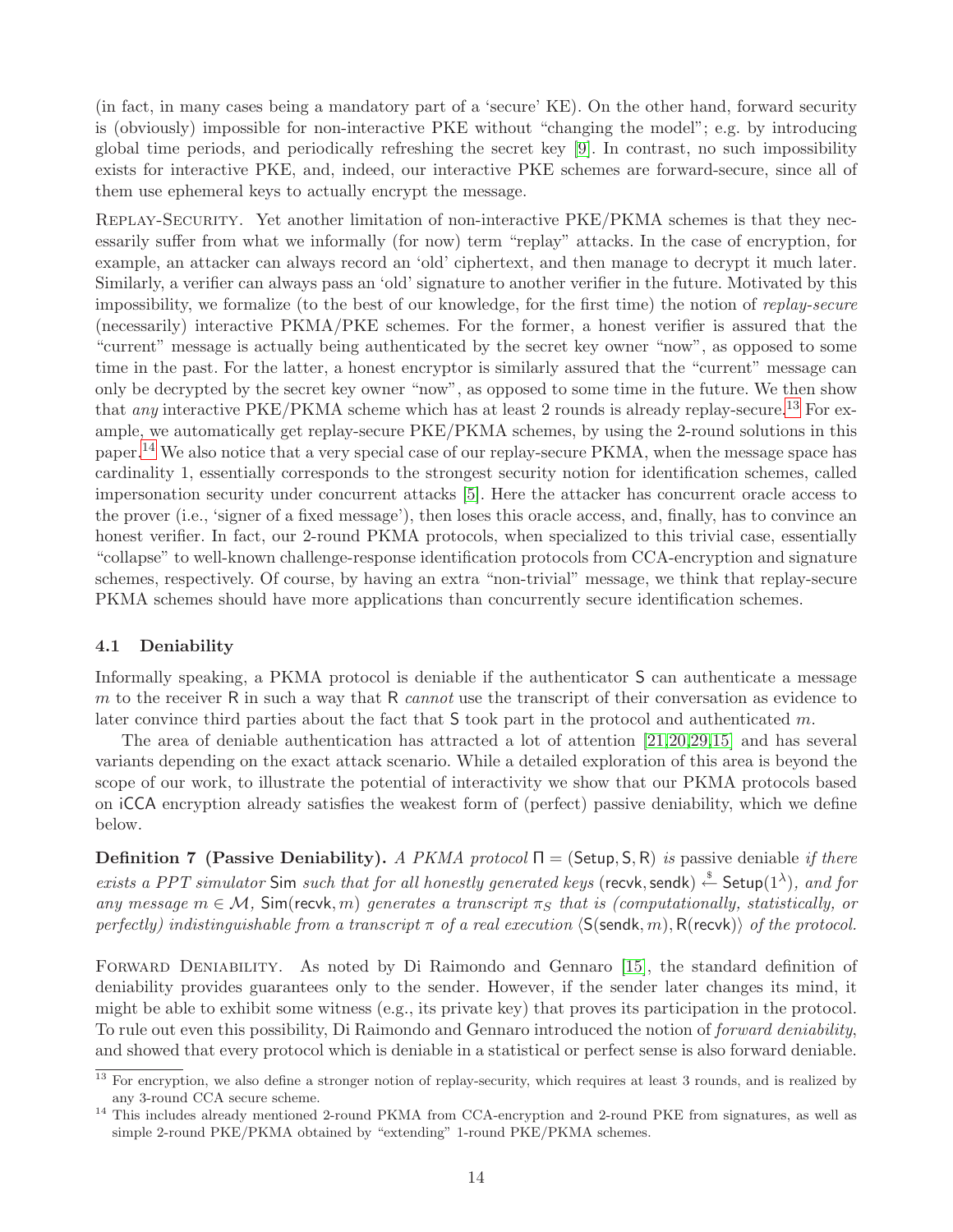Remark 2 (Strong Deniability). It is possible to also consider a stronger form of deniability [\[21\]](#page-22-3), in which the receiver might be dishonest. The resulting definition is essentially very similar to the one for dishonest verifier zero-knowledge. We refer to [\[21\]](#page-22-3) for more details.

Building Forward Deniable PKMA. Let  $\Pi_{mac}$  and  $\Pi_{lab}$  be our PKMA protocols in Section [3.2](#page-11-0) and Appendix [E](#page-26-0) based on iCCA encryption and MACs and on labeled iCCA encryption, respectively, when instantiated with non-interactive, i.e., 1-round, (labeled) iCCA protocols. Then we can state the following theorem:

#### **Theorem 4.** The protocols  $\Pi_{mac}$  and  $\Pi_{lab}$  are passive forward deniable.

For protocol  $\Pi_{lab}$ , the proof simply follows by observing that the following PPT simulator Sim satisfies Definition [7.](#page-15-3) Sim(recvk, m) chooses a random  $r \stackrel{\$}{\leftarrow} \tilde{\mathcal{M}}$  (where  $\tilde{\mathcal{M}}$  is the message space of the labeled iCCA encryption protocol), and outputs  $\pi_S = \langle m, S_m(\text{recvk}, r), r \rangle$ . It is easy to observe that  $\pi_S$  is exactly distributed as the transcript of a real execution of the protocol. For the protocol  $\Pi_{mac}$  the proof is essentially the same except that the simulated transcript is  $\pi_S = \langle \mathsf{S}(\mathsf{recvk}, r), \mathsf{Tag}_r(m) \rangle$ . Finally, note that since the transcripts are perfectly indistinguishable the protocols are also forward deniable.

As already noticed in previous work [\[21](#page-22-3)[,16\]](#page-22-29), both protocols  $\Pi_{mac}$  and  $\Pi_{lab}$  can be modified by adding a challenge-response subprotocol in order to make them strong deniable for sequential executions.

## <span id="page-16-0"></span>4.2 Forward Security

Intuitively, forward security guarantees that any leak of secret information at some time t should not affect the security of protocol runs that occurred in the past, i.e., at any time  $t' < t$ . Forward security is a desirable property that is not known to be achieved by standard non-interactive public key encryption. Here we formalize suitable definitions of forward security for interactive encryption protocols, and we show that our constructions satisfy this property.

We consider both a weak and a strong version of forward security. To define weak forward security, we introduce an oracle Corrupt, which outputs the secret key recvk of the receiver R. Then we define the experiment  $\text{Exp}_{\Pi,\mathcal{A}}^{\text{wFS}}(\lambda)$  to be the same as  $\text{Exp}_{\Pi,\mathcal{A}}^{\text{iCCA}}(\lambda)$  except that  $\mathcal{A}$  is additionally given access to the oracle Corrupt that can be queried only after the challenge session is completed.

**Definition 8 (Weak Forward Security).** We define the advantage of an adversary  $A$  in breaking weak forward security (wFS) of protocol  $\Pi$  as  $\mathbf{Adv}_{\Pi,\mathcal{A}}^{\mathsf{wFS}}(\lambda) = \Pr[\mathbf{Exp}_{\Pi,\mathcal{A}}^{\mathsf{wFS}}(\lambda) = 1] - \frac{1}{2}$  $\frac{1}{2}$ , and we say that  $\Pi$ is weak forward secure (wFS) if for any PPT A,  $\text{Adv}_{iPKE,A}^{wFS}(\lambda)$  is negligible.

To define *strong forward security* we introduce another oracle, **StateCorrupt**, which outputs the receiver's secret key recvk as well as R's private state, consisting of random coins and private information generated during the run of the protocol. In order to make the game non-trivial for the adversary, we restrict the revealed state only to sessions that are at the time of the query not completed, and whose transcript T does not *partially match* with the transcript  $T^*$  of the challenge session. We say that a transcript T partially matches with  $T^*$  if T matches  $T^*$  in the old sense up to the first n' messages, where n' is the length of T, i.e., if T<sup>\*</sup> has length n and T has length  $n' \leq n$ , we consider the first portion  $\tilde{T}^*$  of length n' of the transcript  $T^*$ , and we apply the previous definition of match, i.e.,  $T \equiv \tilde{T}^*$ . This notion of partial match is introduced to formalize the fact that the adversary should obtain not even a small portion of the private state concerning the challenge session. Although this may appear a restriction, we make the following two observations. First, it follows our intuition for the security of interactive encryption in which sensitive transmissions should be particularly secured so as not to leak private state information. Second, it is reasonable to think that once the decryptor loses its control and reveals *all* its private state to the adversary (even the state of uncompleted sessions), then there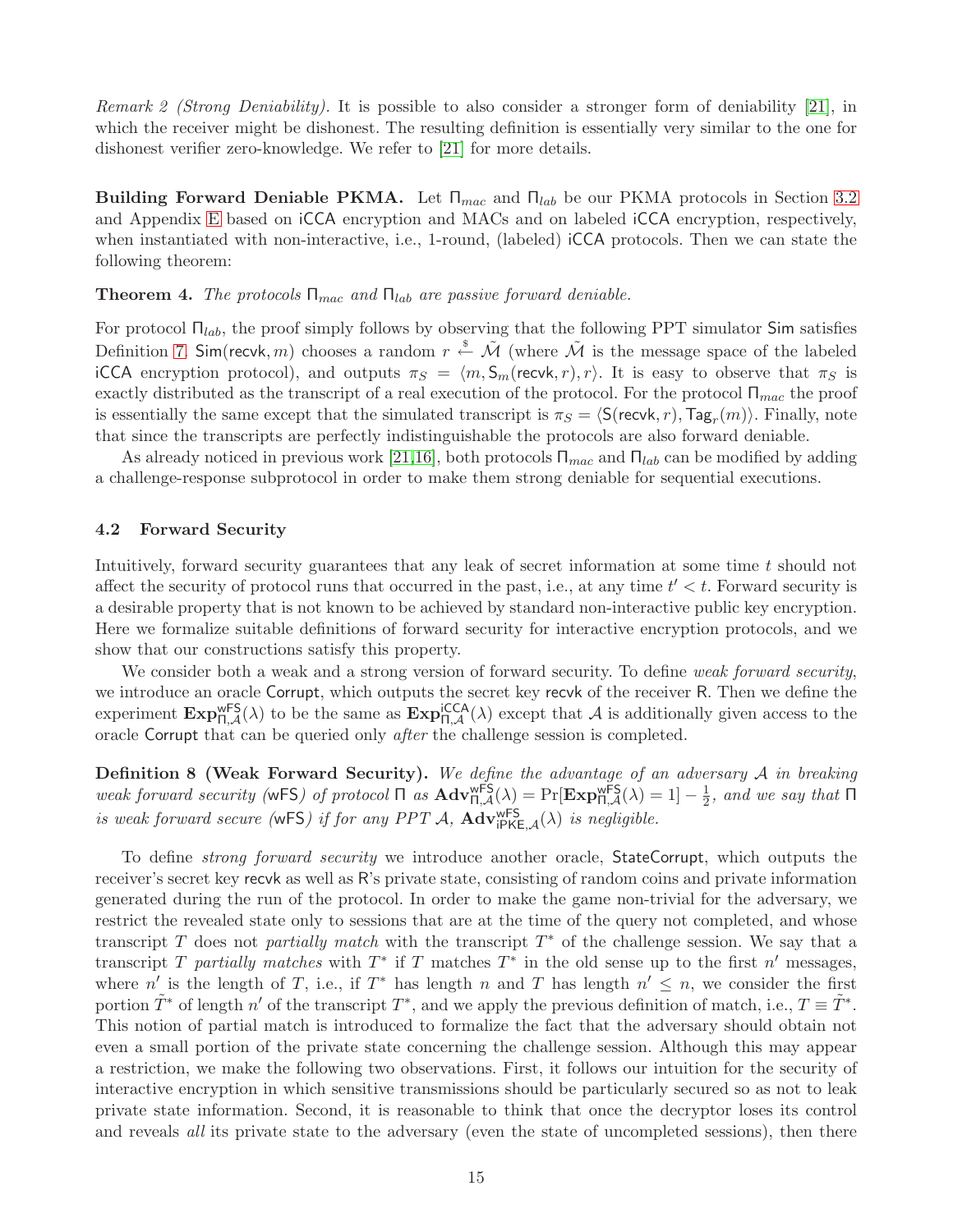should be no specific security guarantees for every session which is significantly related with the revealed private state.

Formally, we define the experiment  $\text{Exp}_{\Pi,\mathcal{A}}^{\text{sFS}}(\lambda)$  to be the same as  $\text{Exp}_{\Pi,\mathcal{A}}^{\text{icCA}}(\lambda)$  except that  $\mathcal{A}$  is additionally given access to the oracle StateCorrupt, that can be queried only *after* the challenge session is completed.

Definition 9 (Strong Forward Security). We define the advantage of A in breaking the strong forward security (sFS) of  $\Pi$  as  $\mathbf{Adv}_{\Pi,\mathcal{A}}^{\mathsf{sFS}}(\lambda) = \Pr[\mathbf{Exp}_{\Pi,\mathcal{A}}^{\mathsf{sFS}}(\lambda) = 1] - \frac{1}{2}$  $\frac{1}{2}$ , and we say that  $\Pi$  is strong forward secure (sFS) if for any PPT  $A$ ,  $\text{Adv}_{i\text{PKE},\mathcal{A}}^{\text{SFS}}(\lambda)$  is negligible.

Building Forward Secure (Interactive) PKE. Below we show that our construction of interactive encryption from IND−CPA-secure encryption proposed in Section [3.1](#page-8-2) achieves strong forward security.

Intuitively, this follows from observing that the long-term private key of R is the signing key sk whereas its private state consists of one-time decryption keys dk. In more detail, we show that our proof of iCCA security (Theorem [1\)](#page-9-3) can be adapted to the case of strong forward security as follows. First, we can define the same event Forge, and observe that the proof of Claim [1](#page-9-0) to bound Pr[Forge] remains the same. Indeed, in this proof StateCorrupt queries do not have to be simulated as the entire simulation will stop *before* the challenge session is completed. Second, the remaining part of the proof of Theorem [1](#page-9-3) can be easily changed as follows to enable the simulator  $\beta$  answer StateCorrupt queries.  $\beta$  knows the secret key recvk = sendk' (it is the secret key generated by  $\beta$  itself), which can thus be returned in output. Then, by definition of strong forward security the only sessions whose state is to be revealed are those sessions that do not partially match with the challenge session: essentially those sessions for which  $\beta$  already knows the one-time decryption key dk.

Remark 3. While we showed that our construction of Section [3.1](#page-8-2) satisfies strong forward security, we observe that a construction obtained by applying our round-extension Theorem [3](#page-14-1) instead cannot be proven strong forward secure because of the following attack (here we consider the case when S speaks first).

- The adversary starts the challenge session with to get the first message  $r^*$  from the challenger.
- Next, it chooses some  $r \neq r^*$  and queries R by sending r to start a new session.
- It receives back ek from R (at the end of  $\Pi'$ ), and forwards ek to the challenger as the second message.
- Let  $c^*$  be the message received by the challenger. Now,  $\mathcal A$  queries StateCorrupt which will return the secret key dk corresponding to ek. Notice that such a query is legal as this session does not partially match with the challenge one as  $r \neq r^*$ .
- Finally,  $A$  uses dk to decrypt the ciphertext  $c^*$ .

The above issue stems from the fact that our round extension transformation does not preserve forward secrecy. However, nothing is lost as the issue can be fixed, thus achieving strong forward security even for iCCA protocols obtained via round-extension. To do this, we can modify our generic transformation as follows: when R receives the random r from  $S$ , R signs *every* protocol message together with r, and includes such signatures along with the messages. Clearly, the above attack no longer applies as  $\mathcal A$  will not be able to create valid protocol messages for an  $r \neq r^*$ . A formal proof easily follows the intuition above, and is omitted.

#### <span id="page-17-0"></span>4.3 Replay Security

In what follows we formalize the notion of replay security, and then we show that traditional noninteractive protocols (e.g., CCA encryption and signatures) cannot be replay-secure. Intuitively, the reason is that a ciphertext or a digital signature can always be "replayed" after its transmission (this also explains our choice for the name of this notion).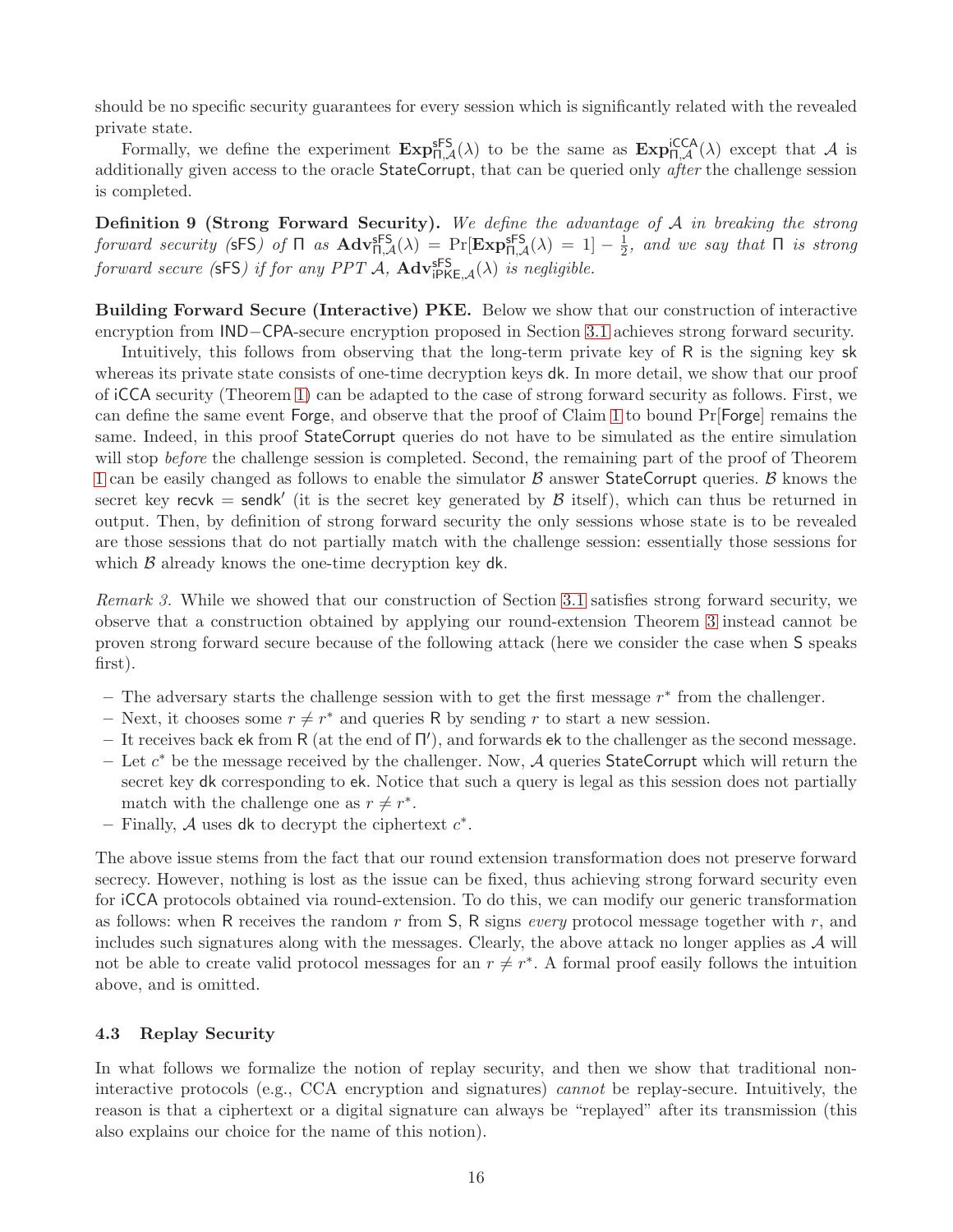TIME INTERVALS AND CONCURRENT SESSIONS. To formalize our definitions and argue more easily about concurrent sessions, we refine our notion of time and we introduce an intuitive terminology. If t and t' are time instants such that  $t < t'$ , then we denote with  $[t, t']$  the time interval between t and t', i.e., the sequence  $\langle t, t + 1, t + 2, \ldots, t' \rangle$ . For every protocol transcript  $T = \langle (M_1, t_1), \ldots, (M_n, t_n) \rangle$  (i.e., for every session) of an *n*-round protocol there exists a corresponding time interval  $[t_1, t_n]$  in which the session starts and ends. Let  $[t<sub>1</sub><sup>*</sup>]$  $\left[1, t_n\right]$  and  $[t_1, t_n]$  be the time intervals of two protocol sessions. We say that  $[t_1^*$  $\left[t_1, t_n\right]$  and  $\left[t_1, t_n\right]$  overlap if  $\left[t_1, t_n\right] \cap \left[t_1^*\right]$  $\mathbf{a}_1^*, t_n^* \neq \emptyset$ . Moreover, we say that A is an *overlapping* adversary if it generates an oracle session  $[t_1, t_n]$  that overlaps with the challenge session  $[t_1^*]$  $_{1}^{*},t_{n}^{*}].$ 

<span id="page-18-0"></span>In the following lemma we show that in any protocol with at least two rounds, any ping-pong adversary is also overlapping. We use this general statement to prove that any 2-round secure messagetransmission protocol is also replay-secure.

**Lemma 2.** Let  $n \geq 2$  and  $\Box$  be an n-round message transmission protocol. If A is a ping-pong adversary against  $\Pi$ , then  $A$  is overlapping.

*Proof.* Assume by contradiction that  $\mathcal A$  is not overlapping, then we show that  $\mathcal A$  is not ping-pong. Let  $T^*$  and  $[t_1^*$  $\mathbf{a}_1^*, t_n^*$  be the transcript and time interval of the challenge session. Since A is not overlapping, no oracle session T overlaps with  $T^*$ , i.e., for every oracle session with time interval  $[t_1, t_n]$  it holds  $[t_1^*$  $\{t_1, t_n^*\} \cap [t_1, t_n] = \emptyset$ . However, since  $n \geq 2$ , it is easy to see that if  $[t_1^*]$  $[t_1, t_n] \cap [t_1, t_n] = \emptyset$  then the timestamps of these two sessions are not alternating, and thus  $T \not\equiv T^*$ . ⊓⊔

Replay-Secure Public-Key Message Authentication. Informally speaking, a PKMA protocol is replay-secure if all oracle sessions initialized with the challenge plaintext  $m^*$  do not overlap with the challenge session. This essentially means that the adversary loses access to the legitimate signer (on message  $m^*$ ) before starting to forge  $m^*$ .

For a more formal definition, consider the experiment  $\text{Exp}_{\Pi,\mathcal{A}}^{\text{iCMA}}$  (defined in Section [2.1\)](#page-7-0) and let  $[t_1^*$ <sup>\*</sup><sub>1</sub>,  $t_n^*$  be the time interval of the challenge session, and  $\{[t_1^i, t_n^i]\}_{i=1,\dots,Q}$  be the time intervals of all the oracle sessions established by  $A$ . Moreover, let  $m<sup>i</sup>$  be the plaintext used to initialize the sender oracle S(sendk,  $m^i$ ) in the *i*-th oracle session. Then we call A a *replay adversary* if there exists  $i \in \{1, ..., Q\}$ such that  $m^i = m^*$  and  $[t_1^i, t_n^i] \cap [t_1^*]$  $\{a}^*, t_n^*$  ≠  $\emptyset$ . Replay security for PKMA is defined as as follows:

**Definition 10 (Replay Secure PKMA).** Let  $\text{Exp}_{\Pi,\mathcal{A}}^{\text{RSMA}}$  be the same experiment as  $\text{Exp}_{\Pi,\mathcal{A}}^{\text{iCMA}}$ , except that A is required not to be a replay adversary (instead of not being ping-pong). Then we say that an interactive protocol  $\Pi$  is a replay secure PKMA (RSMA for short) if for any PPT A, its advantage  $\mathbf{Adv}_{\Pi,\mathcal{A}}^{\mathsf{RSMA}}(\lambda) = \Pr[\mathbf{Exp}_{\Pi,\mathcal{A}}^{\mathsf{RSMA}}(\lambda) = 1]$  is negligible.

First, in the following theorem we show that 1-round PKMA protocols cannot be replay-secure. Its proof is rather simple and follows from the fact that in 1-round protocols there is clearly no overlap between different sessions. Hence, the dummy adversary who replays a signature received from the legitimate signer is a valid adversary in the RSMA experiment.

Theorem 5. Any 1-round iCMA-secure PKMA protocol is not RSMA-secure.

It is worth noting that one can obtain 1-round replay-secure solutions in different models, e.g., by introducing global time periods and requiring the signer to always sign the message with the current timestamp. However, such a solution falls outside the pure non-interactive model considered by our work.

<span id="page-18-1"></span>Therefore, while 1-round replay-secure PKMA cannot be achieved, in the following theorem we show that with at least two rounds of interaction any iCMA-secure protocol is a replay-secure PKMA.

**Theorem 6.** For  $n \geq 2$ , any n-round iCMA-secure protocol  $\Pi$  is RSMA-secure.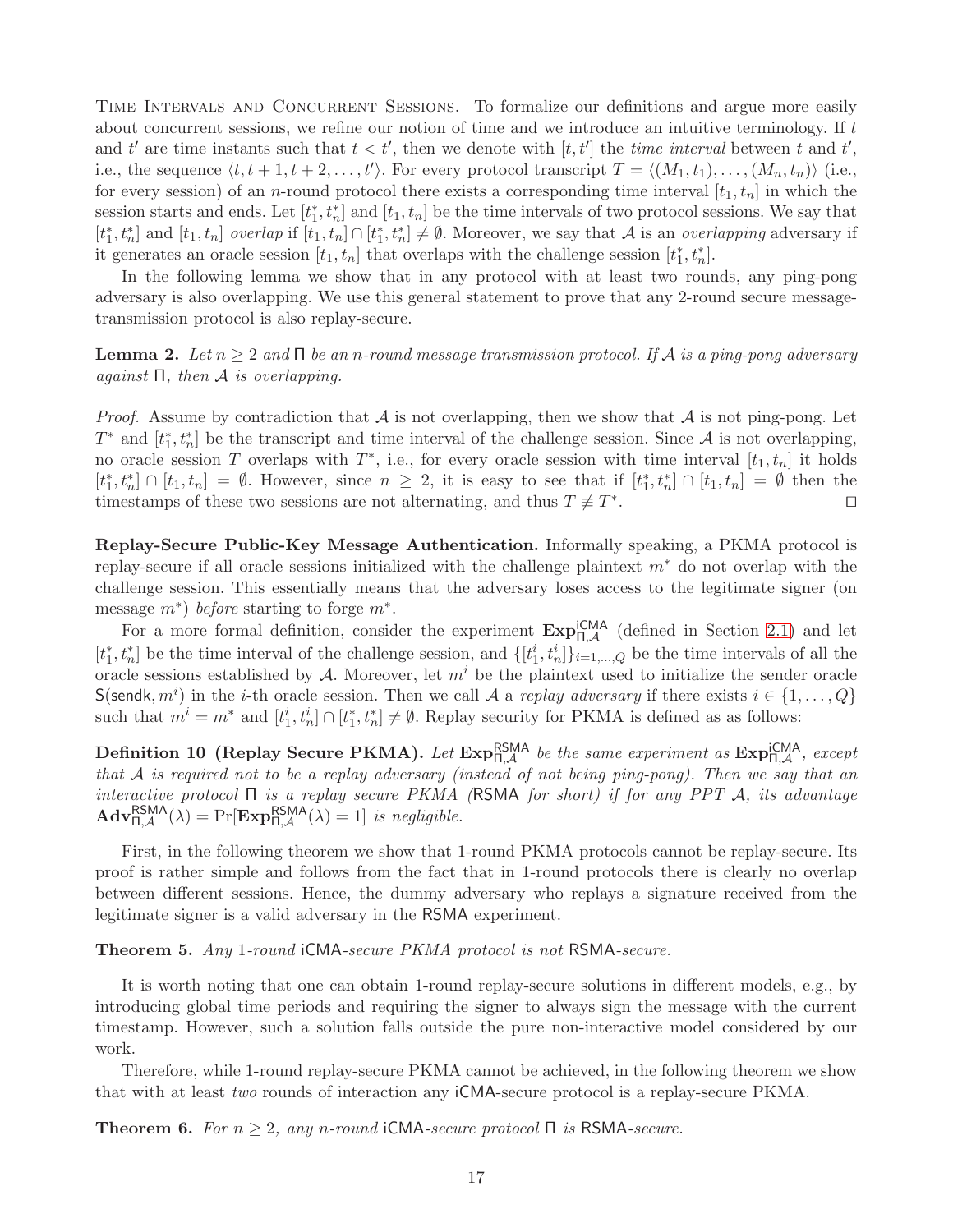*Proof.* The proof follows by observing that if A is not a replay adversary in  $\text{Exp}_{n,\mathcal{A}}^{\text{RSMA}}$  (for  $\Pi$  with at least 2 rounds), then A is also not ping-pong in  $\text{Exp}_{\Pi,\mathcal{A}}^{\text{iCMA}}$ . Namely, we show that for a non-replay A we have that for all  $i = 1, \ldots, Q, T_i \neq T^*$ . For every i, there are only two possible cases:  $m^i = m^*$  or  $m^i \neq m^*$ . If  $m^i = m^*$ , then  $T_i \not\equiv T^*$  follows by Lemma [2.](#page-18-0) In the case of sessions i where  $m^i \neq m^*$ , assume by contradiction that  $T_i \equiv T^*$ . Then by definition of match the sessions must share the same protocol messages in the same order (i.e.,  $M_j^i = M_j^*$ ) which, by correctness, implies that  $m^i = m^*$ , a contradiction. ⊓⊔

<span id="page-19-1"></span>From Theorem [6](#page-18-1) we obtain two interesting results that we summarize in the following corollary:

Corollary 4. (1) There exists a simple 2-round replay-secure PKMA protocol based on any strongly unforgeable signature scheme (and thus on one-way functions); (2) there exists a simple 2-round replaysecure PKMA protocol based on any IND−CCA-secure PKE.

The construction (1) follows by combining Theorem [6](#page-18-1) with our round-extension result (Theorem [3\)](#page-14-1) applied to any strongly unforgeable signature (aka 1-round iCMA-secure PKMA). The construction (2) from IND−CCA-secure PKE is instead obtained by applying Theorem [6](#page-18-1) to our 2-round construction of Theorem [2](#page-12-1) (instantiated with a non-interactive IND−CCA-secure PKE scheme).

<span id="page-19-0"></span>Remark 4 (Relation to Concurrent-Secure Identification Schemes). Notice that in the special case when the message space has cardinality 1, our notion of replay-secure PKMA essentially corresponds to the strongest security notion for identification schemes, called impersonation security under concurrent attacks [\[5\]](#page-21-10). In this case (i.e., message space of cardinality 1), a PKMA can be indeed seen as an identification scheme. Moreover, by considering authentication with an empty message space, the 2 round PKMA protocols mentioned in Corollary [4](#page-19-1) recover well known 2-round, signature-based and encryption-based, identification schemes (see, e.g., [\[2\]](#page-21-11), and notice that outputting the secret key is indeed a secure MAC for an empty message space).

Replay-Secure Public-Key Encryption. Informally speaking, a PKE protocol is replay-secure if there is no overlap between the challenge session and all oracle sessions in which the plaintext revealed by the receiver is one of the two challenge plaintexts. In essence, this means that during the challenge session the adversary loses access to the legitimate decryptor, but only on the challenge plaintexts  $m_0$  or  $m_1$ . More formally, consider the experiment  $\text{Exp}^{\text{ICCA}}_{\Pi,\mathcal{A}}$  (defined in Section [2.1\)](#page-7-0) and let  $[t_1^*$  $\left[\begin{matrix} 1 \\ 1 \end{matrix}\right]$  be the time interval of the challenge session, and  $\{[t_1^i, t_n^i]\}_{i=1,\dots,Q}$  be the time intervals of all the oracle sessions established by A. Moreover, let  $m<sup>i</sup>$  be the plaintext revealed by the receiver in the *i*-th oracle session (wlog we only consider completed sessions). Then, we call  $A$  a replay adversary if there exists  $i \in \{1, \ldots, Q\}$  such that  $m^i = m_0$  or  $m^i = m_1$ , and  $[t_1^i, t_n^i]$  overlaps with  $[t_1^*]$  $\mathbf{r}_1^*, t_n^*$ . Replay security for PKE is defined as follows:

Definition 11 (Replay-Secure Encryption). Let  $\text{Exp}_{\Pi,\mathcal{A}}^{\text{RSE}}$  be the same as experiment  $\text{Exp}_{\Pi,\mathcal{A}}^{\text{iCCA}}$ , except that A is required not to be a replay adversary (instead of denying it to be ping-pong). Then we say that an interactive protocol  $\Pi$  is a replay-secure encryption (RSE) if for any PPT A, its advantage  $\mathbf{Adv}_{\Pi,\mathcal{A}}^{\mathsf{RSE}}(\lambda) = \Pr[\mathbf{Exp}_{\Pi,\mathcal{A}}^{\mathsf{RSE}}(\lambda) = 1] - \frac{1}{2}$  $rac{1}{2}$  is negligible.

It is worth mentioning that the notion of replay-secure PKE is similar to the notion of Replayable CCA-secure encryption (RCCA) introduced by Canetti, Krawczyk and Nielsen [\[10\]](#page-21-12). In RCCA security the adversary is allowed to submit any ciphertext  $c$  to the decryption oracle, except that if  $c$  decrypts to  $m_0$  or  $m_1$  the adversary gets a special string test as response.

Similarly to replay-secure PKMA, in the following theorems we show that replay-secure PKE requires at least 2-rounds of interaction to be achieved.

Theorem 7. Any 1-round iCCA-secure PKE protocol is not RSE-secure.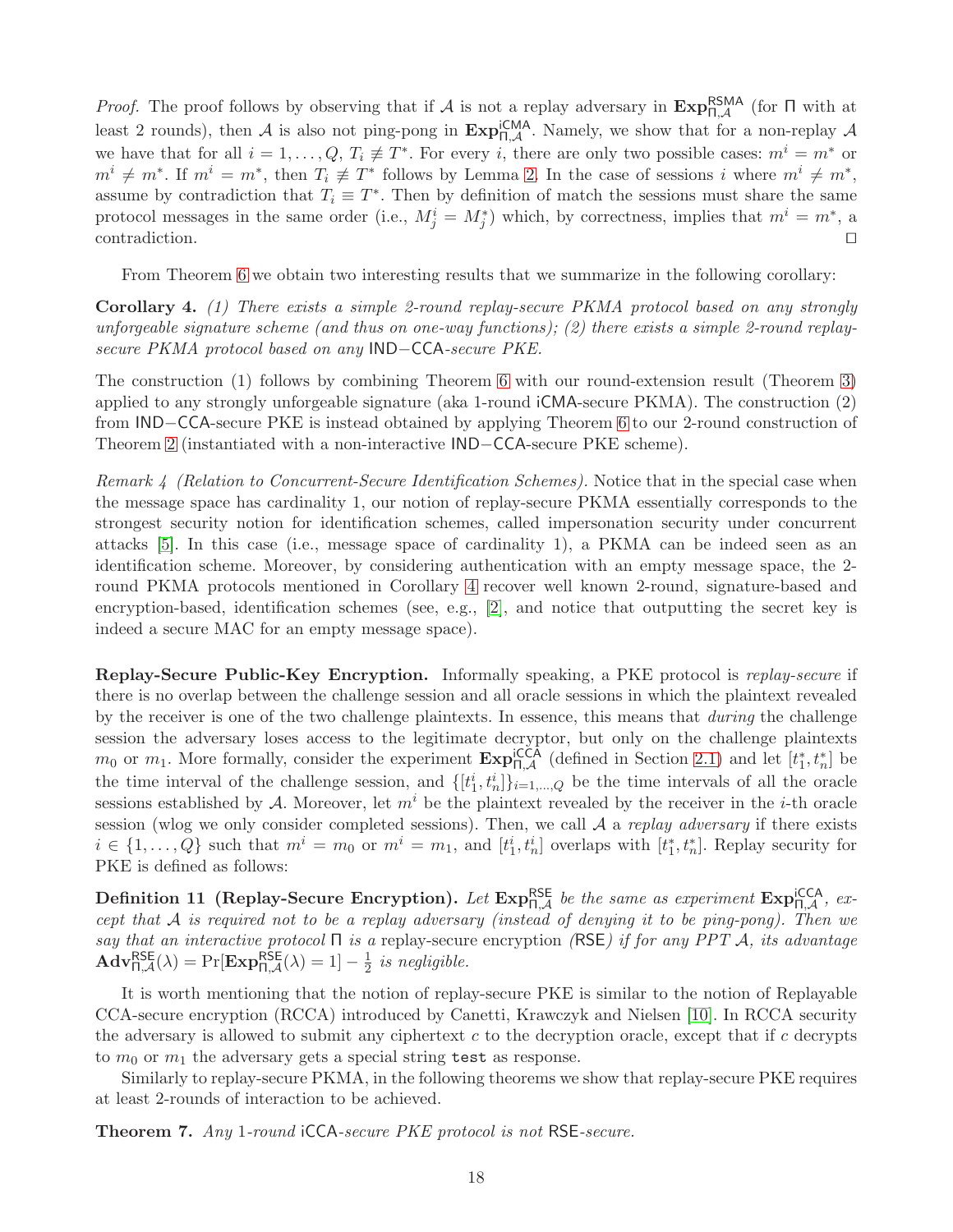<span id="page-20-0"></span>The proof is obtained by considering the adversary who replays the challenge ciphertext to the receiver.

**Theorem 8.** For  $n \geq 2$ , any n-round iCCA-secure protocol  $\Pi$  is RSE-secure.

*Proof.* The proof follows by observing that if  $A$  is not a replay adversary in  $Exp_{\Pi,A}^{\text{RSE}}$  where  $\Pi$  has at least 2 rounds, then A is also not ping-pong in  $\text{Exp}_{n,\mathcal{A}}^{\text{ICCA}}$ . Namely, we show that for a non-replay adversary A we have that for all  $i = 1, \ldots, Q$ , it holds  $T_i \neq T^*$ . For every i, there are only two possible cases: (1)  $m^i = m_0$  or  $m^i = m_1$ , and (2)  $m^i \neq m_0, m_1$ . In the first case, note that  $T_i \not\equiv T^*$  follows by Lemma [2,](#page-18-0) i.e., if the  $A$  is not replay, then  $A$  is not ping-pong w.r.t. these sessions. In the case of sessions i where  $m^{i} \neq m_{0}, m_{1}$ , assume by contradiction that  $T_{i} \equiv T^{*}$ . Then by definition of match, these sessions must share the same protocol messages in the very same order (i.e.,  $M_j^i = M_j^*$ ). However, by correctness, this implies  $m^i = m_b$  where b is the secret bit chosen in the experiment, which is a contradiction as we assumed  $m^i \neq m_0, m_1$ . □

From Theorem [8](#page-20-0) we obtain a collection of nice results summarized in the following Corollary:

Corollary 5. (1) IND−CPA-secure PKE is sufficient to build RSE-secure PKE; (2) there exists an efficient 2-round RSE-secure PKE protocol based on 1-bounded-IND−CCA-secure PKE and signature schemes (see Theorem [1\)](#page-9-3); (3) there exists an efficient 2-round RSE-secure PKE protocol based on any IND−CCA-secure PKE (via our round-extension transformation of Theorem [3\)](#page-14-1).

Strong Replay-Secure Encryption. We notice that our definition of replay security (for both PKMA and PKE) does not allow the adversary to suspend "critical" sessions (e.g., sessions authenticating  $m^*$ , or sessions which decrypt to  $m_0$  or  $m_1$ ) during the challenge session, and to later resume these sessions once the challenge session is over. While allowing such suspended sessions would not make sense for PKMA (indeed observe that the outcome of the security experiment is determined upon the end of the challenge session), it might be a reasonable strengthening for replay-secure PKE. Here we define strong-replay-secure PKE, and we show that two rounds of interaction are insufficient to achieve strong replay-security with suspended sessions (see Theorem [9](#page-20-1) below), but three rounds are enough and indeed any (at least) 3-round iCCA-secure PKE is strong replay-secure (cf. Theorem [10\)](#page-21-13).

Towards defining strong replay security more formally, let us say that  $[t_1, t_n]$  is off during  $[t_1^*]$  $_{1}^{*},t_{n}^{*}]$ if for all  $j = 1, ..., n$  we have that  $t_j \notin [t_1^*]$  $\hat{a}_1, t_n^*$ . We call A a *strong replay adversary* if there exists  $i \in \{1, \ldots, Q\}$  such that  $m^i = m_0$  or  $m^i = m_1$ , and  $[t_1^i, t_n^i]$  is not off during  $[t_1^*]$  $_{1}^{*},t_{n}^{*}].$ 

 ${\rm Definition~12~\ (Strong\,Replace\, Encryption).}$  Let  ${\rm Exp}^{\rm sRSE}_{\Pi,\mathcal A}$  be the same experiment as  ${\rm Exp}^{\rm iCCA}_{\Pi,\mathcal A}$  , except that A is required not to be a strong replay adversary (instead of denying it to be ping-pong). Then we say that an interactive protocol  $\Pi$  is a strong replay secure encryption (sRSE) if for any PPT *A*, its advantage  $\mathbf{Adv}_{\Pi,\mathcal{A}}^{\sf sRSE}(\lambda) = \Pr[\mathbf{Exp}_{\Pi,\mathcal{A}}^{\sf sRSE}(\lambda) = 1] - \frac{1}{2}$  $rac{1}{2}$  is negligible.

<span id="page-20-1"></span>Theorem 9. Any 2-round iCCA-secure PKE protocol is not sRSE-secure.

*Proof.* To prove the theorem we show that there exists an adversary  $A$  who is not a strong replay adversary in  $\text{Exp}_{n,\mathcal{A}}^{\text{SSE}}$  but is a ping-pong adversary. Then, being ping-pong,  $\mathcal{A}$  can trivially obtain a decryption of the challenge plaintext.

First, observe that in any 2-round protocol we have the first message from R to S. So, consider the following adversary  $A$  that plays the role of the receiver in the challenge session:

- A queries R on a new session and obtains  $M_1$  with timestamp  $t_1 = t$ .
- A sends  $M_1$  to the honest sender S as the first protocol message in the challenge session (here  $M_1$ ) gets timestamp  $t_1^* = t + 1$ ). A receives back  $M_2$  from S, where  $M_2$  gets timestamp  $t_2^* = t + 2$ .
- A forwards  $M_2$  to R in the session previously opened in step 1 (this message gets timestamp  $t_2 =$  $t + 3$ ).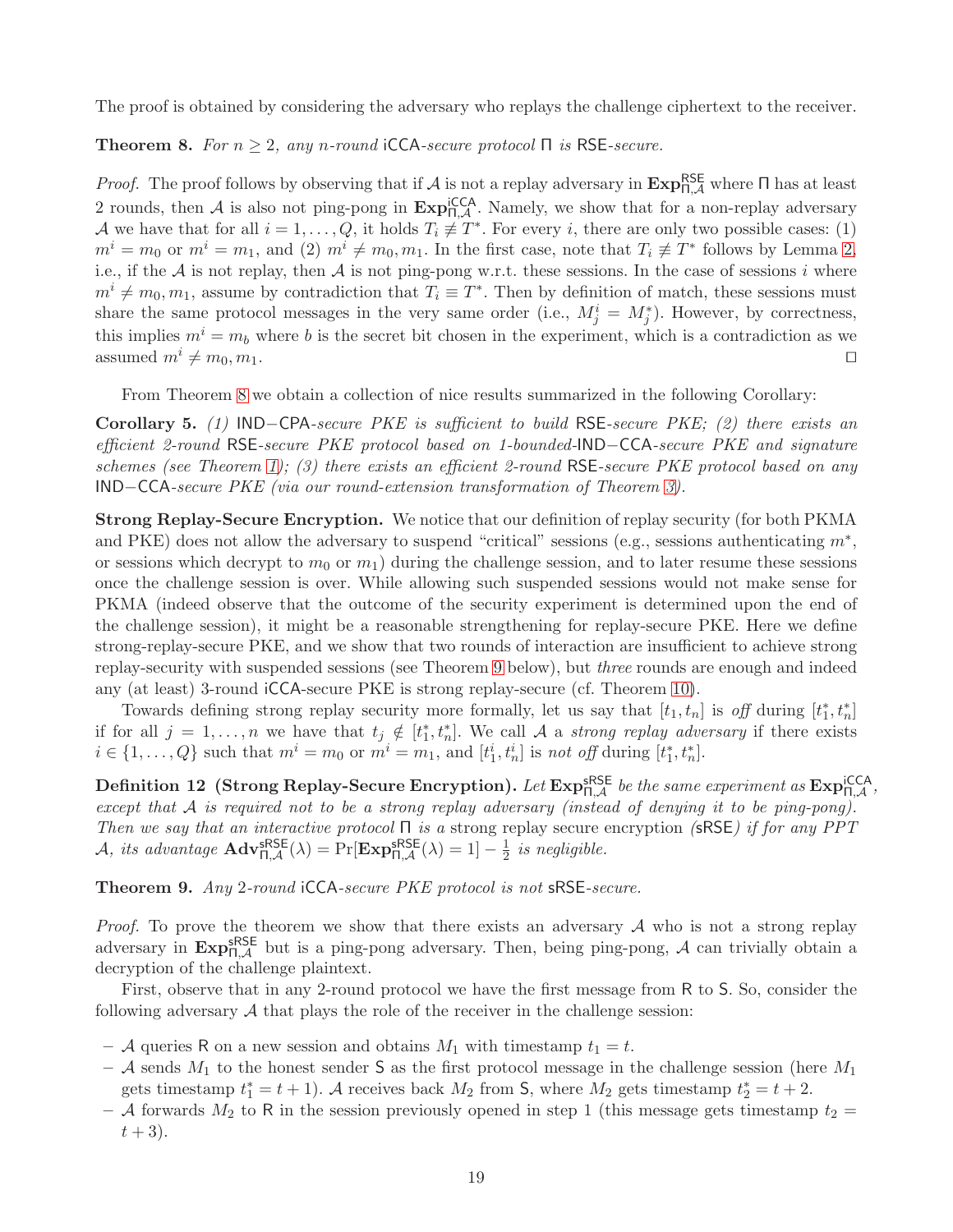<span id="page-21-13"></span>While  $A$  is clearly ping-pong according to Definition [4,](#page-6-0)  $A$  is still not a strong replay adversary in  $\text{Exp}_{\Pi,\mathcal{A}}^{\text{sRSE}}$  since  $t_1, t_2 \notin [t+1, t+2]$ . This is exactly a case in which the adversary suspended a session.  $\Box$ 

**Theorem 10.** For  $n \geq 3$ , any n-round iCCA-secure protocol  $\Pi$  is sRSE-secure.

The proof is basically the same as that of Theorem [8,](#page-20-0) except that here we use the following lemma to show that for 3-round protocols any ping-pong adversary generates an oracle session (decrypting to one of the challenge plaintexts) which is not off during the challenge session.

**Lemma 3.** Let  $n \geq 3$ , and let T,  $[t_1, t_n]$  and  $T^*$ ,  $[t_1^*$  $\mathbf{a}_1^*, t_n^*$  be the transcripts and time intervals of two sessions of an n-round protocol. If  $[t_1, t_n]$  is off during  $[t_1^*]$  $\left[\mathbf{r}_1^*, t_n^*\right]$ , then T does not match with  $T^*$ .

*Proof.* Recall that  $[t_1, t_n]$  is off during  $[t_1^*]$ <sup>\*</sup><sub>1</sub>,  $t_n^*$ ] if for all  $j = 1, ..., n$  we have that  $t_j \notin [t_1^*]$  $\binom{1}{1}$ ,  $t_n^*$ . This means that either one of the following cases occurs: (1)  $[t_1^*]$  $[t_1^*, t_n^*] \cap [t_1, t_n] = \emptyset, (2) [t_1^*]$  $\binom{1}{1}, t_n \rceil \cap [t_1, t_n] \neq \emptyset$ . Case (1) is identical to that of Lemma [2.](#page-18-0) In case (2), we have that the two sessions overlap, and we also know that  $t_j \notin [t_1^*]$  $\{t_1, t_n^*\}, \forall j = 1, \ldots, n$ , that is  $t_1 < t_1^*$  and  $t_3 > t_3^*$ . Since there are at least 3 rounds, there exists at least a distinct timestamp  $t_2$  such that  $t_1 < t_2 < t_n$  and such that  $t_2$  satisfies either one of the following conditions:  $t_1 < t_2 < t_1^*$ , or  $t_n > t_2 > t_n^*$ . However, one can again check that in neither one of these cases the timestamps are correctly alternating. Therefore,  $T \neq T^*$ . ⊓⊔

Acknowledgements. The authors would like to thank Adam O'Neill, Victor Shoup and Stefano Tessaro for valuable discussions on this work. The research of Yevgeniy Dodis is partially supported by gifts from VMware Labs and Google, and NSF grants 1319051, 1314568, 1065288, 1017471. The research of Dario Fiore is partially supported by the European Commission Seventh Framework Programme Marie Curie Cofund Action AMAROUT-II (grant no. 291803), and the Madrid Regional Government under project PROMETIDOS-CM (ref. S2009/TIC1465).

# <span id="page-21-6"></span>References

- 1. M. Bellare, R. Canetti, and H. Krawczyk. A modular approach to the design and analysis of authentication and key exchange protocols (extended abstract). In 30th ACM STOC, pages 419–428. ACM Press, May 1998.
- <span id="page-21-11"></span>2. M. Bellare, M. Fischlin, S. Goldwasser, and S. Micali. Identification protocols secure against reset attacks. In B. Pfitzmann, editor, EUROCRYPT 2001, volume 2045 of LNCS, pages 495–511. Springer, May 2001.
- <span id="page-21-3"></span><span id="page-21-2"></span>3. M. Bellare and S. Micali. How to sign given any trapdoor function (extended abstract). In 20th ACM STOC, pages 32–42. ACM Press, May 1988.
- 4. M. Bellare and S. Micali. How to sign given any trapdoor function. Journal of the ACM, 39(1):214–233, 1992.
- <span id="page-21-10"></span>5. M. Bellare and A. Palacio. GQ and Schnorr identification schemes: Proofs of security against impersonation under active and concurrent attacks. In M. Yung, editor, CRYPTO 2002, volume 2442 of LNCS, pages 162–177. Springer, Aug. 2002.
- <span id="page-21-7"></span>6. M. Bellare and P. Rogaway. Entity authentication and key distribution. In D. R. Stinson, editor, CRYPTO'93, volume 773 of LNCS, pages 232–249. Springer, Aug. 1993.
- <span id="page-21-4"></span>7. M. Bellare and P. Rogaway. Random oracles are practical: A paradigm for designing efficient protocols. In V. Ashby, editor, ACM CCS 93, pages 62–73. ACM Press, Nov. 1993.
- <span id="page-21-8"></span>8. J. Camenisch and V. Shoup. Practical verifiable encryption and decryption of discrete logarithms. In D. Boneh, editor, CRYPTO 2003, volume 2729 of LNCS, pages 126–144. Springer, Aug. 2003.
- <span id="page-21-9"></span>9. R. Canetti, S. Halevi, and J. Katz. A forward-secure public-key encryption scheme. In E. Biham, editor, EURO-CRYPT 2003, volume 2656 of LNCS, pages 255–271. Springer, May 2003.
- <span id="page-21-12"></span>10. R. Canetti, H. Krawczyk, and J. B. Nielsen. Relaxing chosen-ciphertext security. In D. Boneh, editor, CRYPTO 2003, volume 2729 of LNCS, pages 565–582. Springer, Aug. 2003.
- <span id="page-21-1"></span>11. S. G. Choi, D. Dachman-Soled, T. Malkin, and H. Wee. Black-box construction of a non-malleable encryption scheme from any semantically secure one. In R. Canetti, editor, TCC 2008, volume 4948 of LNCS, pages 427–444. Springer, Mar. 2008.
- <span id="page-21-0"></span>12. R. Cramer, G. Hanaoka, D. Hofheinz, H. Imai, E. Kiltz, R. Pass, A. Shelat, and V. Vaikuntanathan. Bounded CCA2 secure encryption. In K. Kurosawa, editor, ASIACRYPT 2007, volume 4833 of LNCS, pages 502–518. Springer, Dec. 2007.
- <span id="page-21-5"></span>13. R. Cramer and V. Shoup. A practical public key cryptosystem provably secure against adaptive chosen ciphertext attack. In H. Krawczyk, editor, CRYPTO'98, volume 1462 of LNCS, pages 13–25. Springer, Aug. 1998.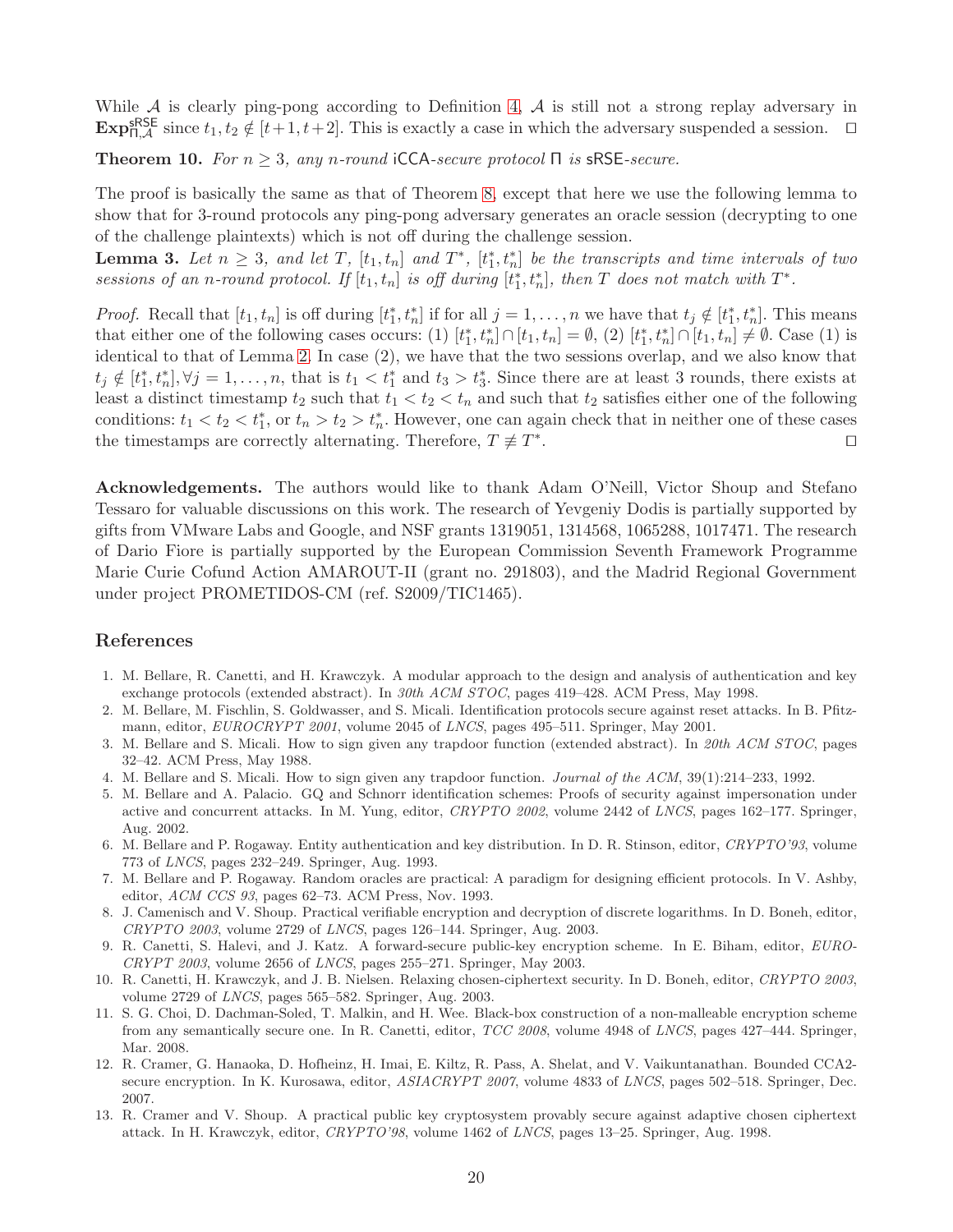- <span id="page-22-20"></span><span id="page-22-5"></span>14. R. Cramer and V. Shoup. Signature schemes based on the strong RSA assumption. In ACM CCS 99, pages 46–51. ACM Press, Nov. 1999.
- <span id="page-22-29"></span>15. M. Di Raimondo and R. Gennaro. New approaches for deniable authentication. In V. Atluri, C. Meadows, and A. Juels, editors, ACM CCS 05, pages 112-121. ACM Press, Nov. 2005.
- 16. M. Di Raimondo, R. Gennaro, and H. Krawczyk. Deniable authentication and key exchange. In A. Juels, R. N. Wright, and S. Vimercati, editors, ACM CCS 06, pages 400–409. ACM Press, Oct. / Nov. 2006.
- <span id="page-22-28"></span><span id="page-22-6"></span>17. Y. Dodis, E. Kiltz, K. Pietrzak, and D. Wichs. Message authentication, revisited. In D. Pointcheval and T. Johansson, editors, EUROCRYPT 2012, volume 7237 of LNCS, pages 355–374. Springer, Apr. 2012.
- 18. D. Dolev, C. Dwork, and M. Naor. Non-malleable cryptography (extended abstract). In 23rd ACM STOC, pages 542–552. ACM Press, May 1991.
- <span id="page-22-4"></span><span id="page-22-2"></span>19. D. Dolev, C. Dwork, and M. Naor. Nonmalleable cryptography. SIAM Journal on Computing, 30(2):391–437, 2000.
- <span id="page-22-3"></span>20. C. Dwork and M. Naor. Zaps and their applications. In 41st FOCS, pages 283–293. IEEE Computer Society Press, Nov. 2000.
- <span id="page-22-30"></span>21. C. Dwork, M. Naor, and A. Sahai. Concurrent zero-knowledge. In 30th ACM STOC, pages 409–418. ACM Press, May 1998.
- 22. C. Dwork and A. Sahai. Concurrent zero-knowledge: Reducing the need for timing constraints. In H. Krawczyk, editor,  $CRYPTO'98$ , volume 1462 of *LNCS*, pages  $442-457$ . Springer, Aug. 1998.
- <span id="page-22-17"></span>23. A. Fiat and A. Shamir. How to prove yourself: Practical solutions to identification and signature problems. In A. M. Odlyzko, editor, CRYPTO'86, volume 263 of LNCS, pages 186–194. Springer, Aug. 1986.
- <span id="page-22-21"></span>24. R. Gennaro, S. Halevi, and T. Rabin. Secure hash-and-sign signatures without the random oracle. In J. Stern, editor, EUROCRYPT'99, volume 1592 of LNCS, pages 123–139. Springer, May 1999.
- <span id="page-22-13"></span>25. Y. Gertner, T. Malkin, and S. Myers. Towards a separation of semantic and CCA security for public key encryption. In S. P. Vadhan, editor, TCC 2007, volume 4392 of LNCS, pages 434–455. Springer, Feb. 2007.
- <span id="page-22-14"></span>26. S. Goldwasser, S. Micali, and R. L. Rivest. A "paradoxical" solution to the signature problem (abstract) (impromptu talk). In G. R. Blakley and D. Chaum, editors, CRYPTO'84, volume 196 of LNCS, page 467. Springer, Aug. 1984.
- <span id="page-22-19"></span>27. L. C. Guillou and J.-J. Quisquater. A "paradoxical" indentity-based signature scheme resulting from zero-knowledge. In S. Goldwasser, editor, CRYPTO'88, volume 403 of LNCS, pages 216–231. Springer, Aug. 1988.
- <span id="page-22-23"></span>28. D. Hofheinz and E. Kiltz. Practical chosen ciphertext secure encryption from factoring. In A. Joux, editor, EURO- $CRYPT 2009$ , volume 5479 of  $LNCS$ , pages 313–332. Springer, Apr. 2009.
- <span id="page-22-7"></span>29. J. Katz. Efficient and non-malleable proofs of plaintext knowledge and applications. In E. Biham, editor, EURO- $CRYPT 2003$ , volume 2656 of  $LNCS$ , pages 211–228. Springer, May 2003.
- <span id="page-22-25"></span>30. H. Krawczyk. Skeme: a versatile secure key exchange mechanism for internet. In Network and Distributed System Security, 1996., Proceedings of the Symposium on, pages 114 -127, feb 1996.
- <span id="page-22-11"></span>31. Y. Lindell. A simpler construction of cca2-secure public-key encryption under general assumptions. In E. Biham, editor, EUROCRYPT 2003, volume 2656 of LNCS, pages 241–254. Springer, May 2003.
- <span id="page-22-12"></span>32. S. Myers and A. Shelat. Bit encryption is complete. In 50th FOCS, pages 607–616. IEEE Computer Society Press, Oct. 2009.
- <span id="page-22-26"></span>33. M. Naor and O. Reingold. Number-theoretic constructions of efficient pseudo-random functions. In 38th FOCS, pages 458–467. IEEE Computer Society Press, Oct. 1997.
- <span id="page-22-27"></span>34. M. Naor, O. Reingold, and A. Rosen. Pseudo-random functions and factoring (extended abstract). In 32nd ACM STOC, pages 11–20. ACM Press, May 2000.
- <span id="page-22-15"></span>35. M. Naor and M. Yung. Universal one-way hash functions and their cryptographic applications. In 21st ACM STOC, pages 33–43. ACM Press, May 1989.
- <span id="page-22-8"></span>36. M. Naor and M. Yung. Public-key cryptosystems provably secure against chosen ciphertext attacks. In 22nd ACM STOC, pages 427–437. ACM Press, May 1990.
- <span id="page-22-9"></span>37. C. Rackoff and D. R. Simon. Non-interactive zero-knowledge proof of knowledge and chosen ciphertext attack. In J. Feigenbaum, editor, CRYPTO'91, volume 576 of LNCS, pages 433–444. Springer, Aug. 1991.
- <span id="page-22-16"></span>38. J. Rompel. One-way functions are necessary and sufficient for secure signatures. In 22nd ACM STOC, pages 387–394. ACM Press, May 1990.
- <span id="page-22-10"></span>39. A. Sahai. Non-malleable non-interactive zero knowledge and adaptive chosen-ciphertext security. In  $\mu$ 0th FOCS, pages 543–553. IEEE Computer Society Press, Oct. 1999.
- <span id="page-22-18"></span>40. C.-P. Schnorr. Efficient identification and signatures for smart cards. In G. Brassard, editor, CRYPTO'89, volume 435 of LNCS, pages 239–252. Springer, Aug. 1989.
- <span id="page-22-22"></span>41. B. R. Waters. Efficient identity-based encryption without random oracles. In R. Cramer, editor, EUROCRYPT 2005, volume 3494 of LNCS, pages 114–127. Springer, May 2005.
- <span id="page-22-24"></span>42. H. Wee. Efficient chosen-ciphertext security via extractable hash proofs. In T. Rabin, editor, CRYPTO 2010, volume 6223 of LNCS, pages 314–332. Springer, Aug. 2010.

# <span id="page-22-1"></span><span id="page-22-0"></span>A Standard Cryptographic Primitives

#### A.1 (Non-Interactive) CCA-secure Public-Key Encryption

A public key encryption scheme  $\mathcal E$  is a tuple of algorithms (KG, Enc, Dec) defined as follows: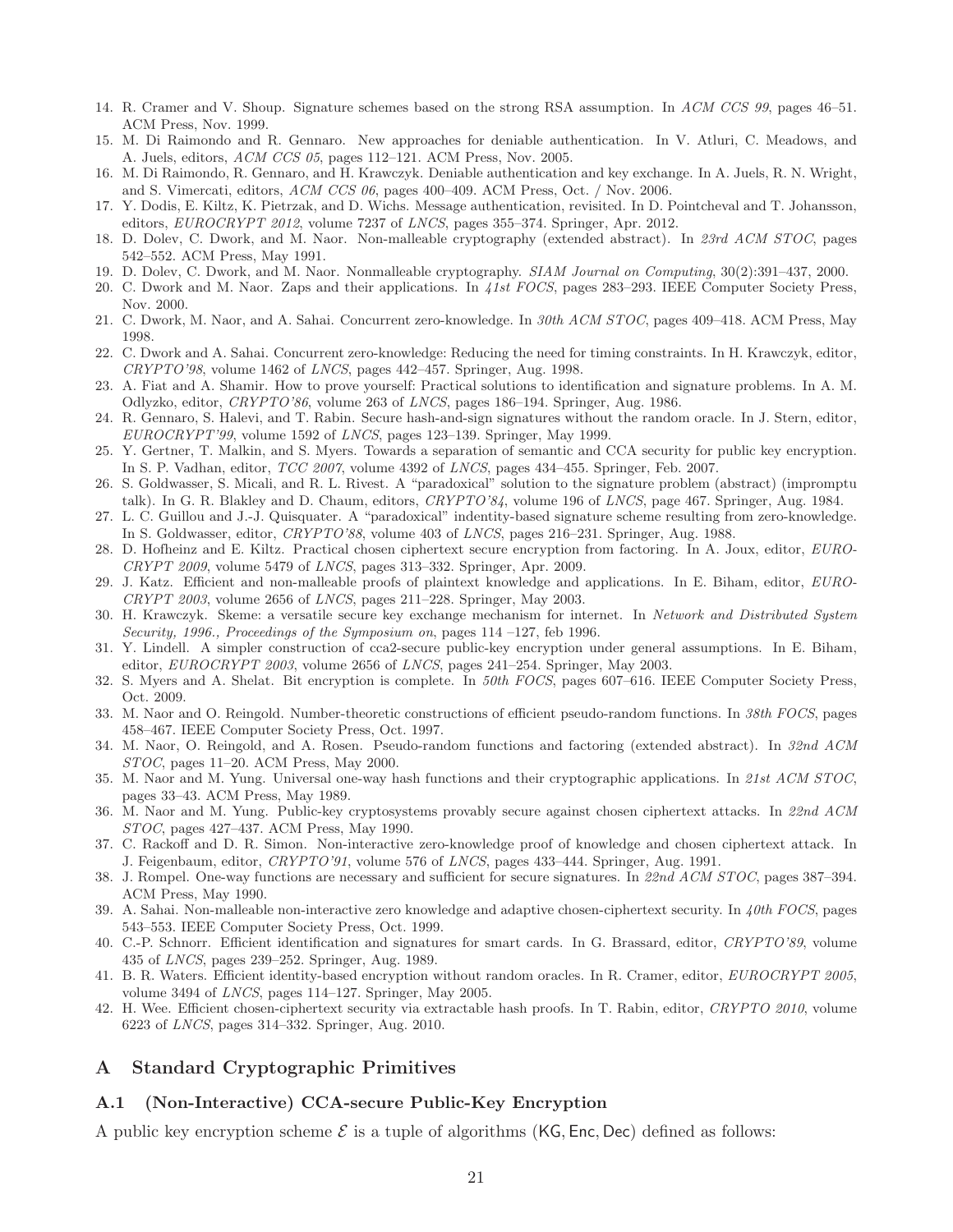$\mathsf{KG}(1^{\lambda})$  on input the security parameter, the key generation returns a public key ek and a secret key dk.

 $Enc(\mathsf{ek}, m)$  on input the public key ek and a message m, it outputs a ciphertext c.

Dec(dk, c) given the secret key dk and a ciphertext c, it outputs a message m or an error symbol  $\perp$ .

Consider the following experiment involving the scheme  $\mathcal E$  and an adversary  $\mathcal A$ :

Experiment  $\mathbf{Exp}_{\mathcal{E},\mathcal{A}}^{\mathsf{IND-CCA}}(\lambda)$  $b \stackrel{\hspace{0.1em}\mathsf{\scriptscriptstyle\$}}{\leftarrow} \{0,1\}$  $(\mathsf{ek}, \mathsf{dk}) \overset{\$}{\leftarrow} \mathsf{KG}(1^{\lambda})$  $(m_0,m_1)\!\!\leftarrow\!\!{\mathcal{A}^{\mathsf{Dec}({\mathsf{dk}},\cdot)}({\mathsf{ek}}) }$  $c^* \overset{\hspace{0.1em}\mathsf{\scriptscriptstyle\$}}{\leftarrow} \mathsf{Enc}(\mathsf{ek},m_b)$  $b'$   $\leftarrow$   $\mathcal{A}^{\mathsf{Dec}(\mathsf{dk},\cdot)}(c^*)$ If  $b' = b$  and  $\mathcal A$  is "legal" output 1 Else output 0.

In the above experiment, A is called "legal" if it does not query the decryption oracle  $Dec(dk, \cdot)$  on the challenge ciphertext  $c^*$  (after A receives  $c^*$ ).

The advantage of an adversary A in breaking the IND−CCA security of an encryption scheme  $\mathcal E$  is

$$
\mathbf{Adv}_{\mathcal{E},\mathcal{A}}^{\mathsf{IND-CCA}}(\lambda) = \left| \Pr[\mathbf{Exp}_{\mathcal{E},\mathcal{A}}^{\mathsf{IND-CCA}}(\lambda) = 1] - \frac{1}{2} \right|
$$

Definition 13 (IND−CCA security). An encryption scheme  $\mathcal E$  is IND−CCA-secure if for any PPT A,  $\mathbf{Adv}_{\mathcal{E},\mathcal{A}}^{\mathsf{IND-CCA}}(\lambda)$  is negligible.

A weaker notion of IND−CCA security that we consider in our work is q-bounded IND−CCA security [\[12\]](#page-21-0). This notion is defined as IND−CCA security except that the adversary is restricted to query the decryption oracle at most q times (where q is a pre-fixed bound).

A further weaker notion of security for public key encryption is semantic security, or indistinguishability against chosen-plaintext attacks (IND−CPA). Its definition is the same as IND−CCA security except that the adversary does not get access to any decryption oracle.

## <span id="page-23-0"></span>A.2 Digital Signatures

A digital signature scheme consists of a triple of algorithms  $\Sigma = (\Sigma \text{ kg}, \text{Sign}, \text{Ver})$  working as follows:

 $\Sigma$ .kg(1<sup> $\lambda$ </sup>) the key generation takes as input a security parameter  $\lambda$  and returns a pair of keys (sk, vk). Sign(sk, m) on input a signing key sk and a message m, the signing algorithm produces a signature  $\sigma$ . Ver(vk,  $m, \sigma$ ) given a triple vk,  $m, \sigma$  the verification algorithm tests if  $\sigma$  is a valid signature on m with respect to verification key vk.

For security we define the following experiment:

Experiment  $\text{Exp}_{\mathcal{A},\Sigma}^{\text{uf-cma}}(\lambda)$  $(\mathsf{sk}, \mathsf{vk}) \overset{\$}{\leftarrow} \Sigma.\mathsf{kg}(1^\lambda)$  $(m^*, \sigma^*) \stackrel{\$}{\leftarrow} \mathcal{A}^{\mathsf{Sign}(\mathsf{sk}, \cdot)}(\mathsf{vk})$ If  $Ver(vk, m^*, \sigma^*) = 1$  and  $(m^*, \sigma^*)$  is "new" then output 1 Else Output 0

We say that the forgery  $(m^*, \sigma^*)$  is "new" if it is different from all the pairs  $(m_i, \sigma_i)$  obtained from the signing oracle Sign(sk,  $\cdot$ ). We define the advantage of an adversary  $A$  in breaking the strong unforgeability against chosen-message attacks (suf-cma) of  $\Sigma$  as  $\mathbf{Adv}_{\mathcal{A},\Sigma}^{\mathsf{suf-cma}}(\lambda) = \Pr[\mathbf{Exp}_{\mathcal{A},\Sigma}^{\mathsf{suf-cma}}(\lambda) = 1].$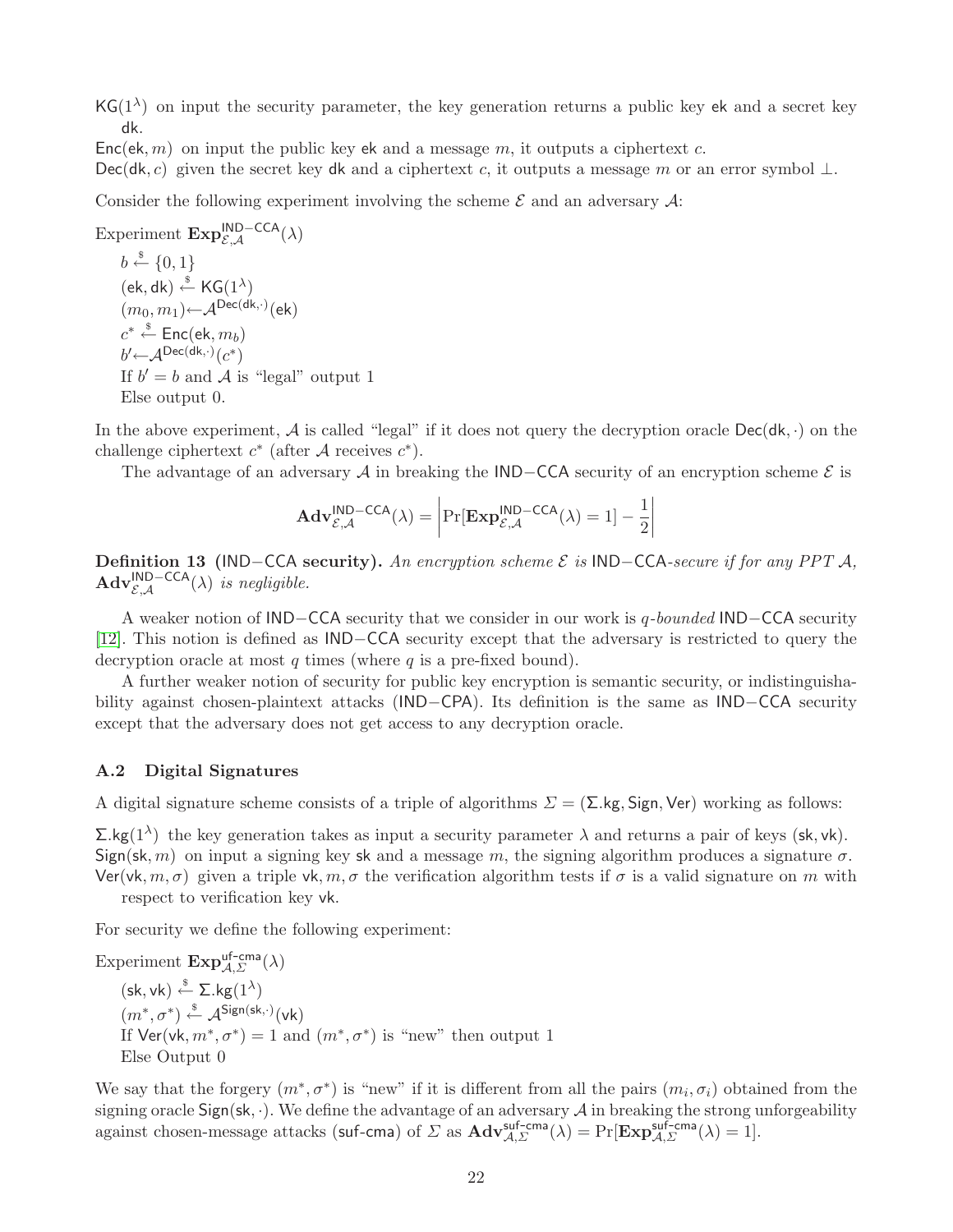**Definition 14 (suf-cma security).** A digital signature scheme  $\Sigma$  is suf-cma-secure if for any PPT A,  $\mathbf{Adv}_{\mathcal{A},\Sigma}^{\mathsf{suf-cma}}(\lambda)$  is negligible.

A weaker notion of security is (simple) unforgeability against chosen-message attacks (uf-cma), which is defined as the strong version above, except that  $(m^*, \sigma^*)$  is considered "new" if only the message  $m^*$ (instead of the pair) is different from all messages  $m_i$  queried to the signing oracle.

## <span id="page-24-0"></span>A.3 Message Authentication Codes

A message authentication code consists of a triple of algorithms  $MAC = (Gen, Tag, Ver)$  working as follows:

**Gen**(1<sup> $\lambda$ </sup>): the key generation algorithm takes as input the security parameter  $\lambda$  and returns a key  $k \in \mathcal{K}$ .  $\text{Tag}(k, m)$ : on input a secret key  $k \in \mathcal{K}$  and a message  $m \in \mathcal{M}$ , the authentication algorithm produces an authentication tag  $\sigma$ .

 $\text{Ver}(k, m, \sigma)$ : given the secret key k, a message m and an authentication tag  $\sigma$ , the verification algorithm tests if  $\sigma$  correctly authenticates m.

A scheme MAC is correct if for all  $\lambda \in \mathbb{N}$  and  $m \in \mathcal{M}$ , the probability  $Pr[Ver(k, m, \sigma) = 1 : k \stackrel{\$}{\leftarrow}$  $Gen(1^{\lambda}), \sigma \stackrel{\$}{\leftarrow} Tag(k, m)$  is overwhelming. The security is defined via the following experiment:

Experiment  $\text{Exp}_{\mathcal{A},\text{MAC}}^{\text{suf-cmva}}(\lambda)$  $k \stackrel{\hspace{0.1em}\mathsf{\scriptscriptstyle\$}}{\leftarrow} \mathsf{Gen}(1^\lambda)$  $\operatorname{Run}\,\mathcal{A}^{\mathsf{Tag}(k,\cdot),\mathsf{Ver}(k,\cdot,\cdot)}(\lambda)$ If A makes a verification query  $(m^*, \sigma^*)$  such that  $\text{Ver}(k, m^*, \sigma^*) = 1$  and  $(m^*, \sigma^*)$  is "new", then output 1. Else output 0

where for  $(m^*, \sigma^*)$  being "new" we mean that it must be different from all the pairs  $(m_i, \sigma_i)$  obtained from the tag oracle  $\text{Tag}(k, \cdot)$ . The advantage of an adversary A in breaking the strong unforgeability against chosen-message and chosen verification queries attacks (suf-cmva) of MAC is  $\overrightarrow{Adv}_{A,MAC}^{suf-cmva}(\lambda) =$  $Pr[\mathbf{Exp}_{\mathcal{A}, \mathsf{MAC}}^{\mathsf{suf-cmva}}(\lambda) = 1].$ 

Definition 15 (suf-cmva security). A message authentication code MAC is suf-cmva-secure if for any  $PPT\ \mathcal{A},\ \mathbf{Adv}_{\mathcal{A},\mathsf{MAC}}^{\mathsf{suf-cmva}}(\lambda)$  is negligible.

#### <span id="page-24-1"></span>B DDN 3-round iCCA-Secure Encryption from IND−CPA Security

In this section we recall the 3-round iCCA-secure PKE proposed by Dolev, Dwork and Naor [\[19\]](#page-22-2), which is based on IND−CPA-secure PKE and signature schemes.

Let  $\Sigma = (\Sigma \text{ kg}, \text{Sign}, \text{Ver})$  be a (regular) signature scheme,  $\Sigma' = (\Sigma \text{ kg}', \text{Sign}', \text{Ver}')$  be a one-time signature scheme, and  $\mathcal{E} = (K\mathsf{G}, \mathsf{Enc}, \mathsf{Dec})$  be a (non-interactive) public key encryption scheme. Using our syntax, the DDN protocol  $\Pi_{DDN} = (Setup, S, R)$  is as follows:

Setup $(1^{\lambda})$ : run (sk, vk)  $\stackrel{\hspace{0.1em}\mathsf{\scriptscriptstyle\$}}{\leftarrow}$   $\Sigma.\mathsf{kg}(1^{\lambda})$  and output sendk  $=\mathsf{vk}$  and recvk  $=\mathsf{sk}.$ 

S(sendk, m): first generate a fresh one-time signing key pair (sks, vks)  $\xleftarrow{\$} \Sigma$ .kg'(1<sup> $\lambda$ </sup>) and send vks to R. Upon receiving the second message from R, the sender checks that  $Ver(sendk, vkg|ek, \sigma_R) = 1$ , and if

so computes  $c \stackrel{\$} \leftarrow \mathsf{Enc}(\mathsf{ek}, m)$  and  $\sigma_{\mathsf{S}} \stackrel{\$} \leftarrow \mathsf{Sign}'(\mathsf{sk}_{\mathsf{S}}, c)$ , and sends  $(c, \sigma_{\mathsf{S}})$ .

R(recvk): upon receipt of the first message vk<sub>S</sub> from S, generate a fresh encryption key pair (ek, dk)  $\stackrel{\$}{\leftarrow}$ KG(1<sup> $\lambda$ </sup>), compute  $\sigma_R \stackrel{\hspace{0.1em}\mathsf{\scriptscriptstyle\$}}{\leftarrow}$  Sign(recvk, vk<sub>S</sub>|ek) and send (ek,  $\sigma_R$ ) to S.

Once the message  $(c, \sigma_s)$  is obtained, the receiver checks that  $\text{Ver}'(\text{vk}_s, c, \sigma_s) = 1$ , and if so returns  $m \leftarrow \text{Dec}(\text{dk}, c)$  as its private output.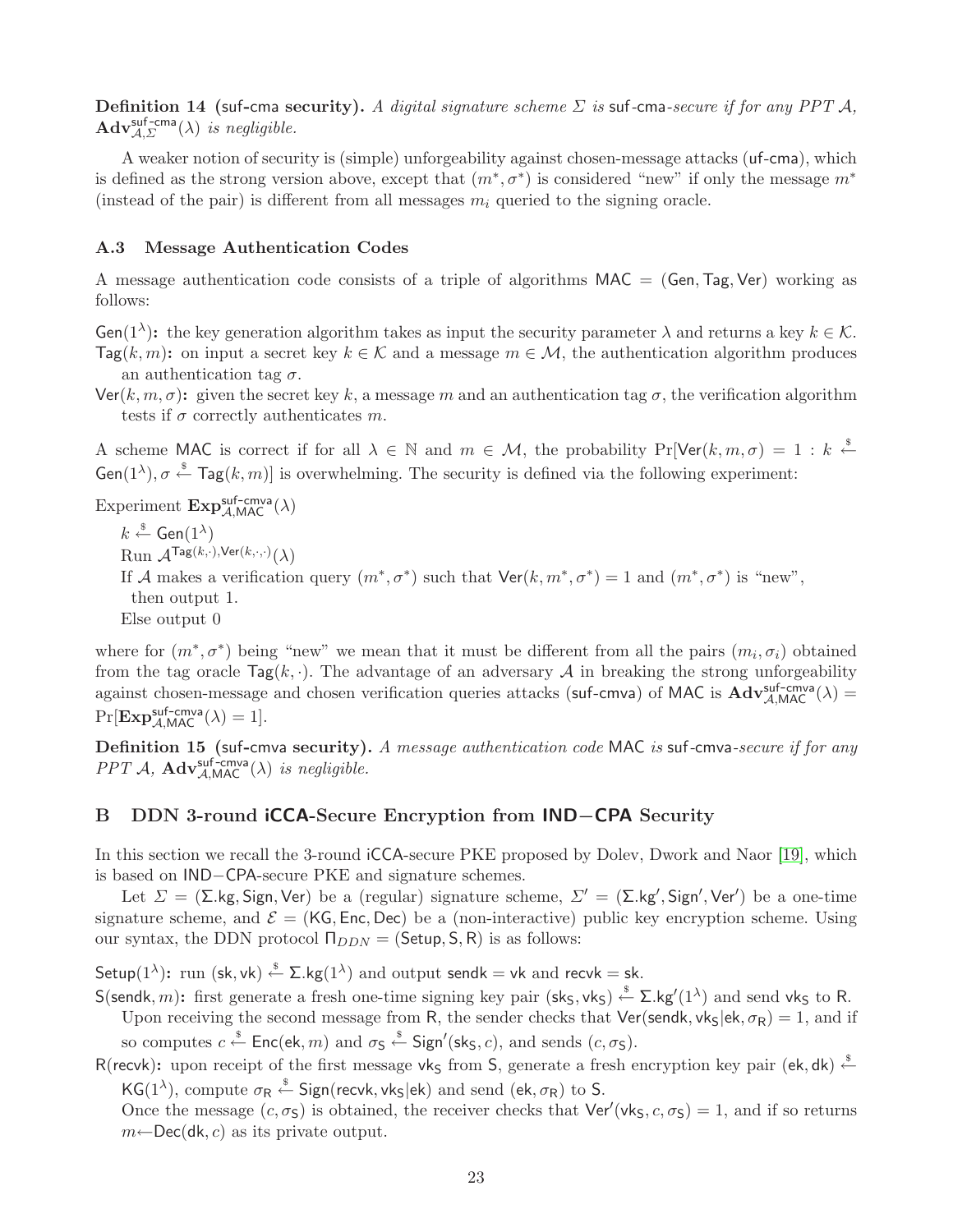Below we sketch the proof of security of  $\Pi_{DDN}$  under our iCCA notion.

Theorem 11. If  $\mathcal E$  is IND-CPA-secure,  $\Sigma$  is uf-cma-secure, and  $\Sigma'$  is one-time uf-cma-secure, then  $\Pi_{DDN}$  is iCCA-secure.

*Proof (Sketch)*. Consider the experiment  $\mathbf{Exp}_{\Pi_{DDN},\mathcal{A}}^{ \text{icCA}},$  and let  $\mathsf{vk}_{\mathsf{S}}^*$  and  $(c^*,\sigma_{\mathsf{S}}^*)$  be the first and the third protocol messages, respectively, generated by the honest sender in the challenge session. Let  $\mathsf{Forge}_1$  be the event that in the challenge session the adversary A outputs a second protocol message including a valid signature  $\sigma_R$  that was not obtained by the R oracle. It is not hard to see that under the assumption that the signature scheme  $\Sigma$  is secure we have that  $Pr[\mathsf{Forge_1}]$  is negligible. Also, let  $\mathsf{Forge_2}$  be the event that the adversary queries the receiver oracle with a third protocol message  $(c, \sigma_s)$  such that: the first protocol message of the given session is vk<sup>\*</sup><sub>5</sub> (i.e., the same verification key as in the challenge session), but c is "new", in particular  $c \neq c^*$ . Again, it is possible to show that under the assumption that  $\Sigma'$  is a one-time signature the probability  $Pr[Forge_2]$  is negligible.

Finally, it is possible to show that  $Pr[\mathbf{Exp}_{\Pi_{DDN},\mathcal{A}}^{i\mathsf{CCA}} \mid \overline{\mathsf{Forge}_1} \wedge \overline{\mathsf{Forge}_2}]$  is negligible under the assumption that  $\mathcal E$  is IND−CPA-secure. The main observation is that one can simulate answers of the receiver oracle to third messages (i.e., decryptions). This follows from the fact that when  $\text{Forge}_1$  and  $\text{Forge}_2$  do not occur, a non-ping-pong adversary cannot create a valid third message that uses the same one-time signature/encryption keys of the challenge session. ⊓⊔

## <span id="page-25-0"></span>C A 1-bounded IND−CCA-Secure Encryption Scheme

Here we recall a black-box construction of a 1-bounded IND−CCA-secure encryption scheme from an IND−CPA-secure one. The scheme is a (simplified) special case of the q-bounded one of Cramer et al. [\[12\]](#page-21-0), but it is also very similar to the scheme of Dolev, Dwork and Naor [\[19\]](#page-22-2) without NIZK proofs.

Let  $\mathcal{E}' = (KG', Enc', Dec')$  be a semantic secure public key encryption scheme. The IND–CCA scheme  $\mathcal{E} = (K\mathsf{G}, \mathsf{Enc}, \mathsf{Dec})$  is defined as follows:

- $\mathsf{KG}(1^{\lambda})$ : Generate 2n keys  $(\mathsf{ek}^b_i, \mathsf{dk}^b_i) \stackrel{\hspace{0.1em}\mathsf{\scriptscriptstyle\$}}{\leftarrow} \mathsf{KG}'(1^{\lambda}) \ \forall i = 1, \ldots, n, \ b = 0, 1, \text{ and a random universal one-}$ way hash function h. Output the public key  $ek = (h, ek_1^0, ek_1^1, \ldots, ek_n^0, ek_n^1)$  and the secret key  $dk =$  $({\sf dk}_1^0, {\sf dk}_1^1, \ldots, {\sf dk}_n^0, {\sf dk}_n^1).$
- Enc(ek, m): First, generate a pair of keys (sk, vk) for a one-time signature, and compute  $v = h(\mathsf{vk})$ (write  $v = v_1 \cdots v_n$  using its bitwise representation). Next, generate random messages  $m_1, \ldots, m_n$ such that  $m_1 \oplus m_2 \oplus \cdots \oplus m_n = m$ . Then, for  $i = 1$  to n, compute  $c_i \stackrel{\$}{\leftarrow} \textsf{Enc}(\mathsf{ek}_i^{v_i}, m_i)$ , create a signature  $\sigma$  on  $(c_1, \ldots, c_n)$  using sk, and output  $C = (\mathsf{vk}, \sigma, c_1, \ldots, c_n)$ .
- Dec(dk, C): Verify that  $\sigma$  is a valid signature on  $(c_1, \ldots, c_n)$  using verification key vk. Then compute  $v = h(\mathsf{vk})$  and decrypt each ciphertext computing  $m_i \leftarrow \mathsf{Dec}(\mathsf{dk}_i^{v_i})$ . If the signature is valid output  $m = m_1 \oplus m_2 \oplus \cdots \oplus m_n$ . Otherwise output  $\perp$  (reject).

# <span id="page-25-1"></span>D **iCCA-Secure Interactive Encryption with Labels**

In an encryption scheme with "labels" the encryption and decryption algorithms are assumed to take a public string called label as an additional input. While this notion has been already introduced in the non-interactive setting [\[8\]](#page-21-8), here we propose its natural extension to the interactive scenario. We will show an elegant application of labeled iCCA encryption to our notion of public key message authentication (see Section [2.2\)](#page-8-0).

An interactive encryption protocol with labels is basically the same as the one defined in Section [2.1,](#page-7-0) except that both sender and receiver work with a public label  $L$  (i.e., an arbitrary binary string) as additional input. For any label L we denote the algorithms with  $S_L$ (sendk, m) and R<sub>L</sub>(recvk). For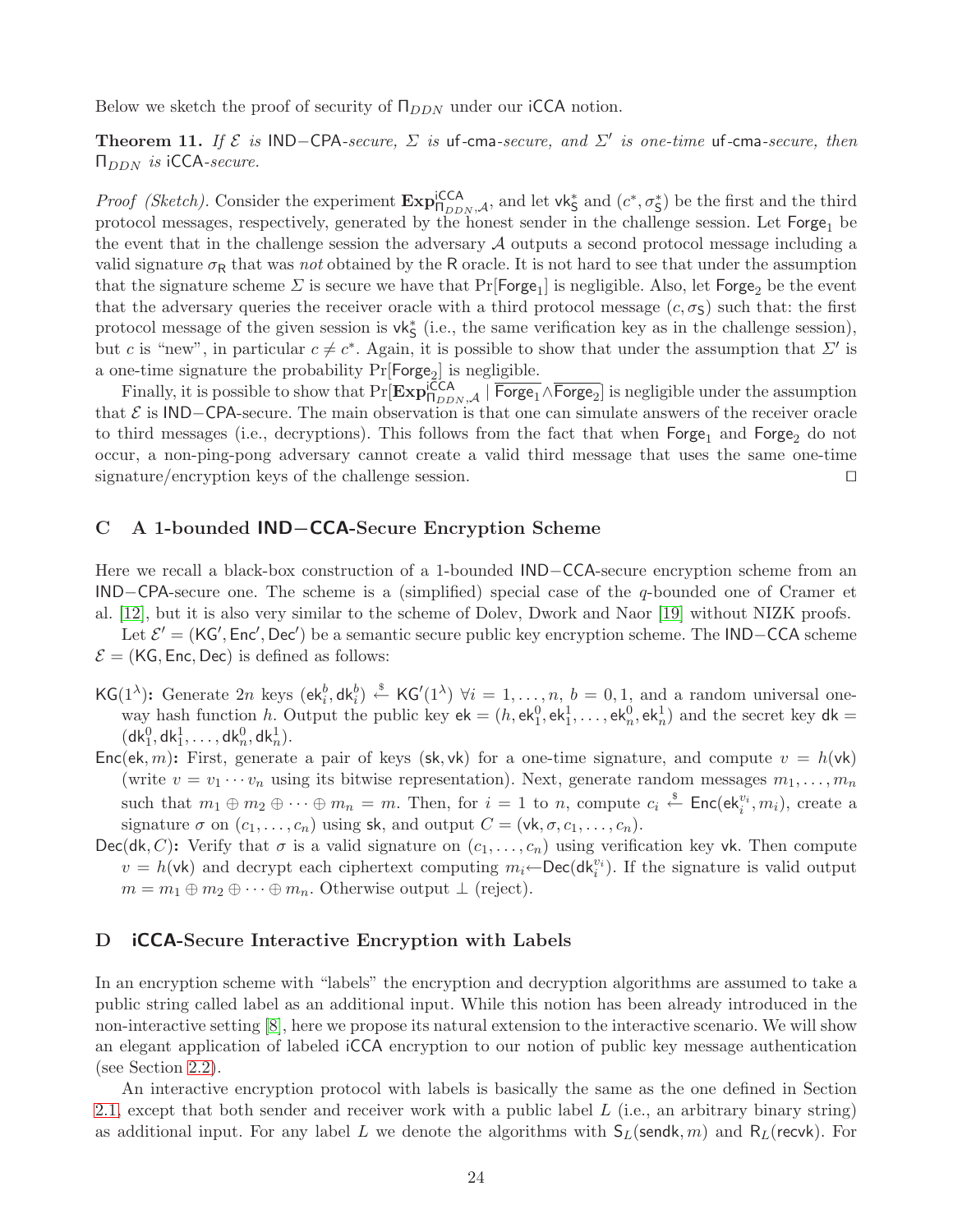correctness, we require that for all honestly generated keys (sendk, recvk), all messages  $m \in \mathcal{M}$  and all labels L,  $\langle S_L(\mathsf{sendk}, m), R_L(\mathsf{recvk}) \rangle = m$  holds with all but negligible probability.

The iCCA security notion is extended to the labeled case as follows: when the adversary queries the receiver oracle, it also specifies a label L, i.e., A interacts with  $R_L$ (recvk). The adversary A is also required to output a label  $L^*$  along with the message pair  $(m_0, m_1)$ , and the challenge session is  $\langle S_{L^*}(\text{sendk}, m_b), \mathcal{A}^{R_{(\cdot)}(\text{recvk})}\rangle$ . The restriction on A not to be ping-pong is extended in such a way that for every oracle session with transcript T and label L, it must hold  $L \neq L^*$  or  $T \not\equiv T^*$ .

Building iCCA Encryption with Labels from iCCA Encryption. We show that iCCA encryption with labels can be realized from  $\text{ICCA}$ -secure encryption. The idea of the construction is the same as for the non-interactive case: if  $L$  is the label, then the encryption protocol is run with plaintext  $m_L = L|m$ , i.e., the concatenation of the label and the plaintext m; when the decryptor obtains a plaintext  $m'_L = L'|m'$  it checks whether it obtained the label L, i.e., if  $L' = L$ .

A formal description of this construction follows. Let  $\Pi = (Setup, S, R)$  be an interactive encryption protocol. We build an interactive encryption protocol with labels  $\Pi' = (\textsf{Setup}', S', R')$  as follows. The key generation is the same Setup' = Setup, thus sendk' = sendk, recvk' = recvk. The sender algorithm S ′  $L'$  (sendk, m) simply runs  ${\sf S}$ (sendk,  $L|m)$  (i.e., on the concatenation of the message m and the label  $L$ ). The receiver algorithm  $R'_i$ L'(recvk) runs R(recvk). At the end of a session, if  $m'_L = (L'|m')$  is the the message returned by R, then R' returns m' only if  $L' = L$ . Otherwise, it returns  $\perp$ .

We show the security of this construction via the following theorem.

**Theorem 12.** If  $\Pi$  is a iCCA-secure encryption protocol, then  $\Pi'$  is a iCCA-secure encryption protocol with labels.

*Proof.* Assume by contradiction that there exists a PPT adversary  $A$  that breaks the iCCA security of the labeled scheme  $\Pi'$ , then we show how to build a PPT algorithm  $\beta$  that uses  $\mathcal A$  as a subroutine to break the iCCA security of Π.

B is given sendk, it runs  $A$ (sendk) and answers oracle queries as follows. When  $A$  will query R' on a new session,  $A$  has to provide a label L. So,  $B$  stores L, queries its oracle, R, and returns its answer to A. All the oracle queries to R' for sessions that already started are simply forwarded by  $\beta$  to its R oracle. When A queries R' on the last message, B first forwards this query to R, obtains  $m = (L'|m')$ , and returns to A m', if  $L = L'$  (where L is the label stored for this session), and  $\perp$  otherwise.

When A outputs a message pair  $(m_0, m_1)$  and a label  $L^*$ , B starts its challenge session by returning  $(L^*|m_0, L^*|m_1)$  as its message pair. Next, for all subsequent messages B simply forwards them to its challenge session, and forwards back to A the respective responses. Let  $T^* = \langle (M_1^*, t_1^*), \ldots, (M_n^*, t_n^*) \rangle$ be the transcript of the challenge session between  $\mathcal{B}$  (who is simulating  $S'_{L^*}$  (sendk,  $m_b$ )) and  $\mathcal{A}$ .

In this second phase,  $\beta$  answers all oracle queries as before except for the following change. Assume that A sends the last message  $M_n$  in some session whose label is L and whose transcript is  $T =$  $\langle (M_1, t_1), \ldots, (M_n, t_n) \rangle$ . If  $T \equiv T^*$  but  $L \neq L^*$ , then  $\mathcal{B}$  returns  $\perp$  as the R' output. Note that by correctness of  $\Pi$ , R would decrypt T to some message of the form  $L^*|m_b$ . Hence, as  $L \neq L^*$  R' would reject this message, that is  $\mathcal{B}'$ 's answer is correctly distributed. If  $b'$  is the output of  $\mathcal{A}$  at the end of the simulation,  $\beta$  outputs the same value. To complete the proof, we observe that if  $\mathcal A$  is not ping-pong, then B is not ping-pong. □

#### <span id="page-26-0"></span>E iCMA-secure PKMA from labeled iCCA-secure encryption.

Here we consider another protocol that achieves public key message authentication based on iCCAsecure encryption. The basic protocol was first proposed by Dolev, Dwork, and Naor in [\[19\]](#page-22-2), and later discussed by Dwork, Naor, and Sahai [\[21](#page-22-3)[,22\]](#page-22-30). Here we revisit this construction by using the abstraction of encryption with labels, and by using our notion of (possibly) interactive iCCA-secure encryption (see Section [D\)](#page-25-1). A sketch of the protocol is summarized in Figure [5:](#page-27-0) (1) S sends the message m to R; (2)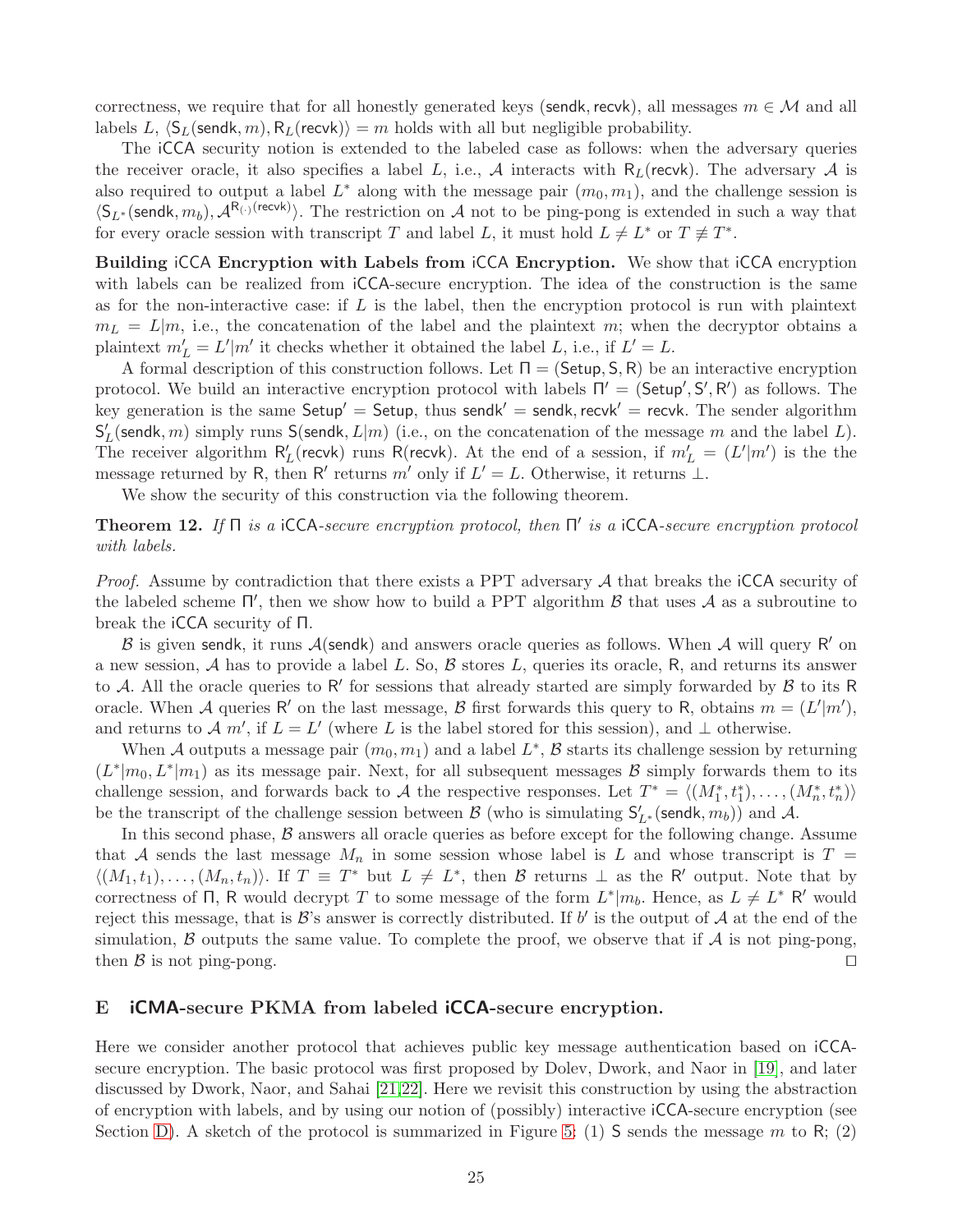

<span id="page-27-0"></span>R picks a random string r and confidentially transmits r with label  $m$  to S by using the encryption protocol Π'; (3) S obtains r' and hands r' to the receiver. If R obtains the same r, then it accepts the message m.

To improve on round complexity, one can use even a 1-round (aka non-interactive) iCCA-secure labeled encryption scheme. In this case, our construction yields a 3-round iCMA-secure protocol. However, we note that the first round, where  $S$  sends  $m$  to  $R$ , can be dropped in all those applications where the message is implicitly known to the receiver (e.g., it is some public information). This way, one obtains an optimal 2-round protocol.

More formally, if  $\Pi' = (\mathsf{Setup}', \mathsf{S}', \mathsf{R}')$  is an encryption protocol with labels with message space  $\tilde{\mathcal{M}}$ such that  $|\tilde{\mathcal{M}}| \approx 2^{\lambda}$ , then we build a PKMA protocol  $\Pi = ($ Setup, S, Ver) as follows.

Setup $(1^{\lambda})$ : run (sendk', recvk')  $\stackrel{\$}{\leftarrow}$  Setup' $(1^{\lambda})$  and output sendk = recvk' and recvk = sendk'.

- S(sendk, m): as first protocol message, send m. Next, run the encryption protocol  $\Pi'$  by playing the role of the receiver. More precisely, use m as the label, and run  $R'_m$  (recvk'). Let r' be the output of R' at the end of the encryption protocol. Finally, send  $r'$  to R as the last message.
- R(recvk): first, wait for message m from S. Next, choose a random string  $r \stackrel{\$}{\leftarrow} \tilde{\mathcal{M}}$  and run the encryption protocol  $\Pi'$  by playing the role of the sender. More precisely, use m as the label and run  $S'_m$  (sendk', r). If the encryption protocol terminates correctly, then wait for the last message r' from S. If  $r' = r$ then output m. Otherwise, output  $\bot$ .

We can now prove the following theorem.

**Theorem 13.** If  $\Pi'$  is iCCA-secure encryption with labels, with message space of size at least  $2^{\lambda}$ , then the protocol Π described above is iCMA-secure.

*Proof.* To prove the theorem we define the following hybrid games and we denote with  $G_i$  the event that the outcome of Game i, run with  $A$ , is 1.

Game 0: this is the real iCMA game.

Game 1: this is the same as Game 0 except that in the challenge session the challenger generates two random strings  $r^* \stackrel{\$}{\leftarrow} \tilde{\mathcal{M}}$ , and it runs the encryption protocol  $\Pi'$  with a fixed string  $r_1^*$  $_{1}^{*}$  (e.g.,  $r_1^* = 0^{\lambda}$ ), i.e.,  $\beta$  runs  $S'_{m^*}$  (sendk',  $r_1^*$ ). However, the challenger keeps using  $r_0^*$  $_{0}^{*}$  as the random string associated with the run of the encryption protocol in the challenge session, i.e., the remaining part of the game (outside the encryption protocol) remains the same as Game 0. Precisely, this means that the challenger uses  $r_0^*$  $\frac{1}{0}$  to check the validity of the last message  $r'$  provided by the adversary in the challenge session, i.e., it checks whether  $r' = r_0^*$  $\overset{*}{\scriptscriptstyle{0}}$ .

Via a straightforward reduction to the iCCA-security of the encryption protocol, it is possible to show that there exists an adversary  $\beta$  such that

$$
\Pr[G_0] - \Pr[G_1] \le 2 \cdot \mathbf{Adv}_{\Pi',\mathcal{B}}^{\mathsf{ICCA}}(\lambda)
$$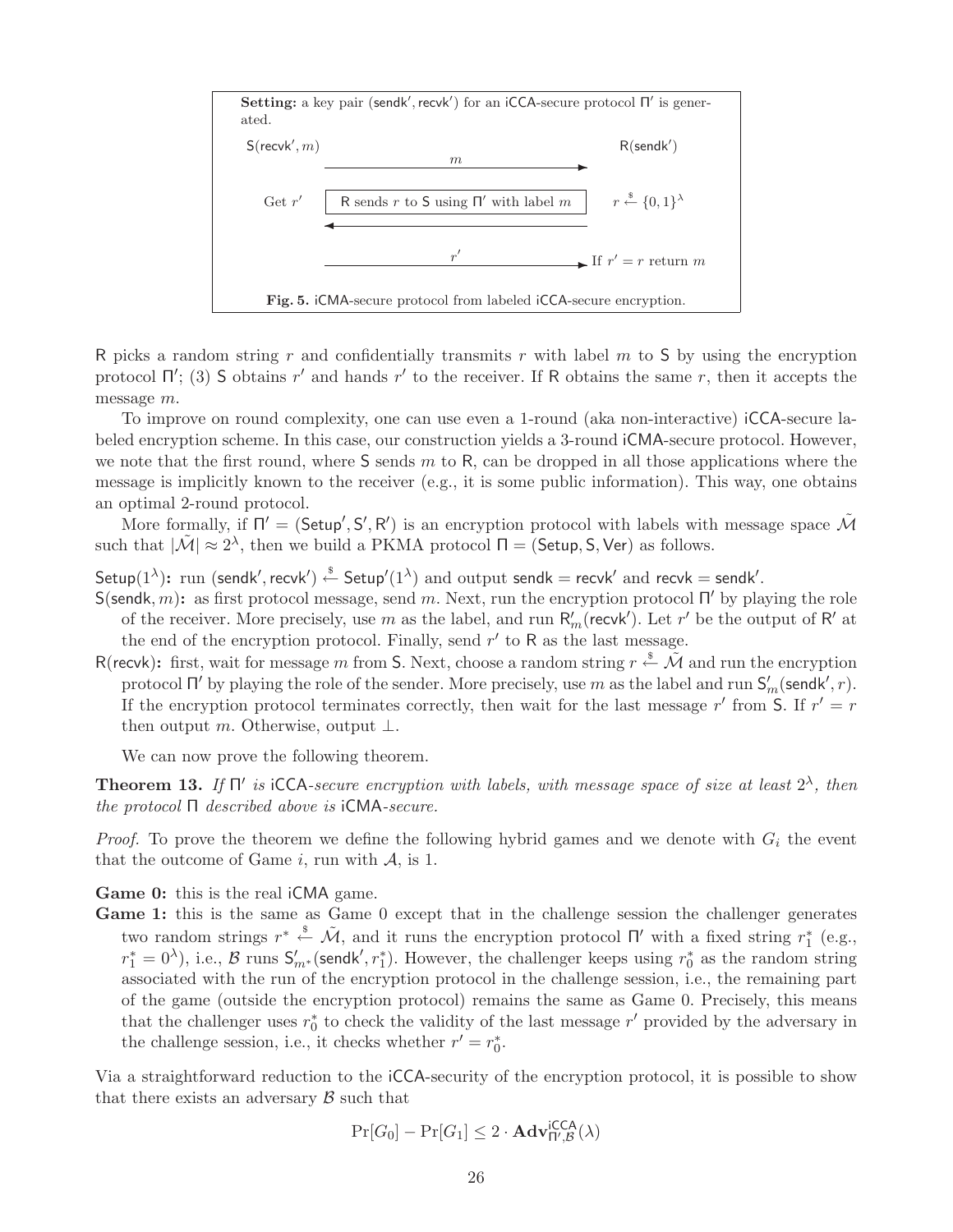Finally, if we analyze Game 1, it is not hard to see that in order to let Game 1 output 1, the adversary has to correctly guess the value of  $r_0^*$ <sup>\*</sup><sub>0</sub>. However, in Game 1, the string  $r_0^*$  $_0^*$  is randomly chosen and is not used in the encryption protocol. Hence, its value is information-theoretically hidden to any adversary A. Hence, we have that  $Pr[G_1] \leq \frac{1}{2^2}$  $\frac{1}{2^{\lambda}}$ , which is negligible, as desired. □

# <span id="page-28-1"></span><span id="page-28-0"></span>F Postponed Proofs

#### F.1 Proof of Claim [1](#page-9-0)

*Proof (Claim [1\)](#page-9-0).* Assume by contradiction that there exists an efficient adversary A such that  $Pr[Forge] >$  $\epsilon$  for a non-negligible value  $\epsilon$ . Then we show how to build a PPT adversary  $\beta$  that has non-negligible advantage against the iCMA security of the message transmission protocol Π ′ .

B is given in input the public receiver key recvk' and it has oracle access to the sender  $S'(sendk', \cdot)$ .  $\beta$  proceeds as follows:

- $-$  Run  $\mathcal{A}$ (sendk) with sendk = recvk'.
- For every oracle query asking to interact with a new copy of R: generate a new encryption key pair  $(ek, dk) \stackrel{\$}{\leftarrow} KG(1^{\lambda}),$  and query  $S'$ (sendk', ek) to simulate the first part of the protocol.
- When the adversary makes the last query to R on a session that is already opened: let ek be the first message previously generated in the above step, and let c be the message sent by  $A$  for this query. B answers by computing  $m \leftarrow \text{Dec}(\mathsf{dk}, C)$  (where dk is the decryption key generated by B together with ek).
- When A outputs the message pair  $(m_0, m_1)$ , B also starts its challenge session, and forwards all  $\mathcal{A}$ 's messages of the subprotocol  $\Pi'$  to its challenger. If  $\Pi'$  in the challenge session terminates with  $ek^*$ , then  $\mathcal B$  returns ek<sup>\*</sup>.

If Forge occurs then, by the definition of the event,  $A$  is not ping-pong and thus  $B$  is not ping-pong either. Hence,  $\mathbf{Adv}_{\mathcal{B},\Sigma}^{\text{suf-cma}}(\lambda) = \Pr[\text{Forge}] \geq \epsilon$ , which concludes the proof of the claim. □

#### <span id="page-28-2"></span>F.2 Proof of Theorem [3](#page-14-1) (iCCA security)

Assume by contradiction there exists a PPT adversary  $A$  that breaks the iCCA security of  $\Pi'$ , then we show how to build a PPT algorithm  $\beta$  that uses  $\mathcal A$  as a subroutine to break the iCCA security of  $\Pi$ .

Here too, we distinguish between the above two cases according to which party speaks first.

1. R speaks first. B is run on input sendk. It runs  $A$ (sendk) and answers oracle queries as follows. Since in  $\Pi'$  it is S' who speaks first, when A will query R' to start a new session, A will also send a nonce  $r \in \{0,1\}^{\lambda}$ . B stores r, queries R and returns its answer to A. R' oracle queries for sessions that already started before are forwarded by  $\beta$  to R, except for the following change for the last message. B forwards the message received from A to R. Let  $(m'|r')$  be its response, and let r be the string stored for this session by  $\mathcal{B}$ . If  $r = r'$  then  $\mathcal{B}$  returns m'. Otherwise, it returns  $\perp$ .

When A outputs a message pair  $(m_0, m_1)$  B chooses a random string  $r^* \stackrel{\$}{\leftarrow} \{0,1\}^{\lambda} \setminus \{r_1, \ldots, r_Q\}$ (where  $r_1, \ldots, r_Q$  are all the strings sent by A to the oracle R' in the previous phase), and sends  $r^*$  to A. Note that as long as the r string is sufficiently large, the distribution of this choice of  $r^*$ is statistically close to the one in the real experiment. So,  $\beta$  outputs  $(r^*|m_0, r^*|m_1)$  as its message pair, and continues the simulation by forwarding the remaining messages of the challenge session to its challenger.

In this second phase, all oracle queries are answered as before, except for the following change. Assume that the challenge session is completed, let  $T^* = \langle (r^*, t_1^*), (M_1^*, t_2^*), \ldots, (M_n^*, t_{n+1}^*) \rangle$  be its transcript, and assume that  $A$  queries R' on an already opened session by sending the last message.  $B$ should then answer with the output of R'. Let  $T = \langle (r, t_1), (M_1, t_2), \ldots, (M_n, t_{n+1}) \rangle$  be the transcript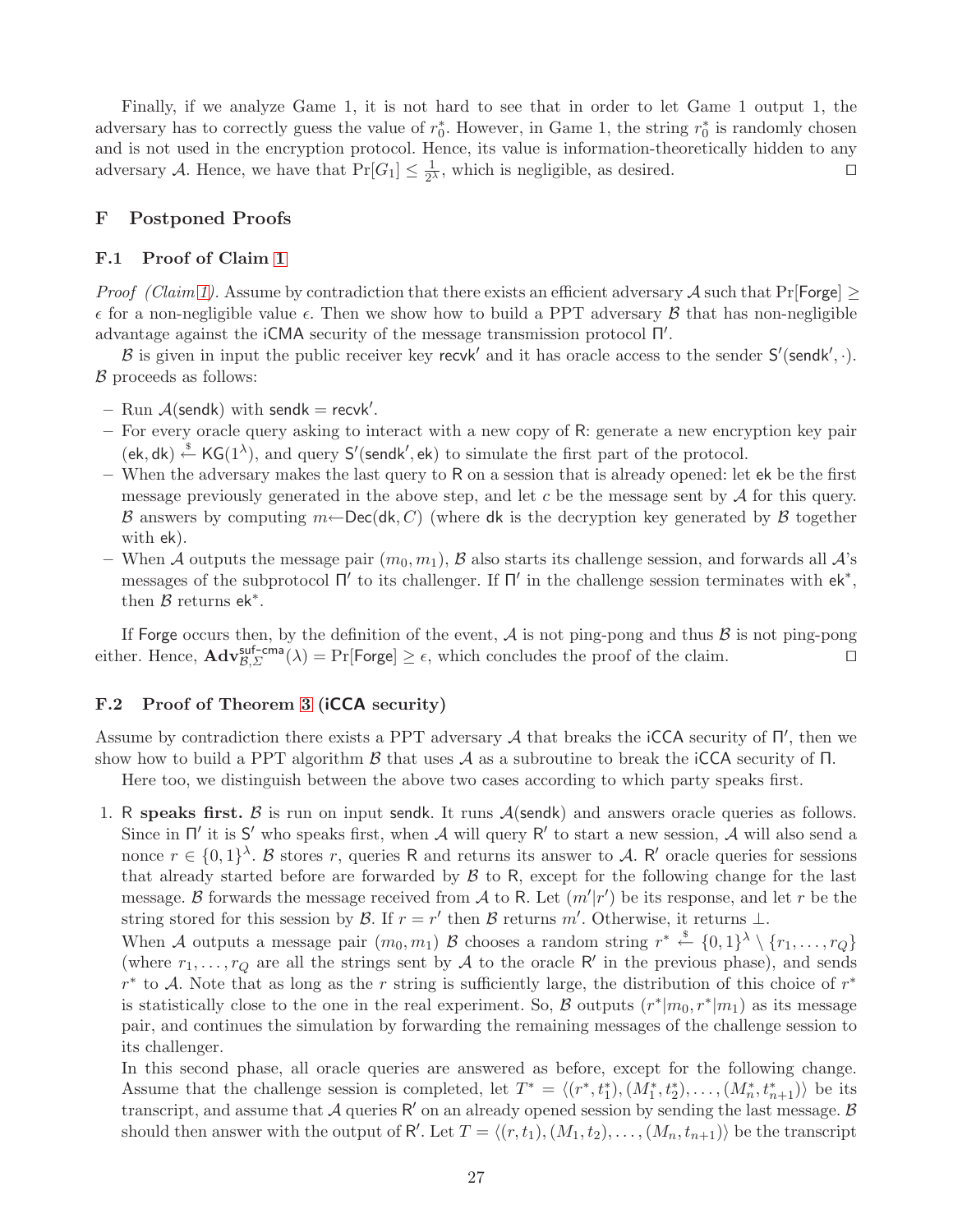of the queried session. Since A is not ping-pong,  $T \neq T^*$ , and we would like to argue that B must not be ping-pong as well while still being capable to answer queries correctly.

Let us write  $T^* = (r^*, t_1^*), T^{*'}$  and  $T = (r, t_1), T'$  (i.e., we explicitly separate the first message from the transcript of the *n*-round protocol). If  $T \neq T^*$ , either one of the following cases holds:

- $-T' \neq T^{*'}$ : B is not ping-pong in its game and it can answer the query by forwarding  $\mathcal{A}$ 's last message to its oracle R.
- $-T' \equiv T^{*'}$ ,  $t_1^* > t_1$  and  $r = r^*$ :  $t_1^* > t_1$  means that  $r^*$  was generated after r has been sent from A. However, by construction of the simulation it must be  $r^* \neq r$ . So, this case cannot occur.
- $-T' \equiv T^{*'}$ ,  $t_1^* < t_1$  and  $r^* \neq r$ : This means that all timestamps are correctly alternating, and the two sessions differ only in the first message, i.e.,  $r \neq r^*$ . This is the case where  $\beta$  changes its way of answering: it does not forward the last message to its oracle R, and returns  $\perp$  to A. We argue that B's answer is correct. Indeed, since  $T' \equiv T^{*'}$ , by correctness of  $\Pi$ , R's private output will be a message of the form  $r^*|m_b$ . However, since  $r^* \neq r$  R' would reject this message

At the end,  $\beta$  returns the same output of  $\mathcal{A}$ .

2. S speaks first. B is run on input sendk. It runs  $A$ (sendk) and answers oracle queries as follows. Since in  $\Pi'$  it is R' who speaks first, when A will query R' on a new session, A does not send any message, and B simulates the answer by returning a randomly chosen string  $r \in \{0,1\}^{\lambda}$ . B stores r, and then forward all subsequent queries on this session to its oracle R, forwarding the corresponding answers to A. The only change is in simulating answers to the last message.  $\beta$  forwards the message received from A to R. Let  $(m'|r')$  be its response, and let r be the string stored for this session by B. If  $r = r'$  then B returns m'. Otherwise, it returns  $\perp$ .

When A outputs a message pair  $(m_0, m_1)$  — recall that A (who is playing the role of the receiver) is supposed to speak first in the challenge session — B waits for the message  $r^* \in \{0,1\}^{\lambda}$  from A.  $\beta$  stores  $r^*$  and starts forwarding all messages to its own challenge session which is initialized by choosing  $(r^*|m_0, r^*|m_1)$  as the challenge message pair.

In this second phase all oracle queries are answered as before, except for the following changes. First, in every query from A to R' to open a new session, B chooses the nonce  $r \stackrel{\$}{\leftarrow} \{0,1\}^{\lambda} \setminus \{r^*\}$ . It is easy to see that the distribution of this choice of  $r$  is statistically close to the one in the real experiment. Second, assume that the challenge session is completed, let  $T^* = \langle (r^*, t_1^*), (M_1^*, t_2^*), \ldots, (M_n^*, t_{n+1}^*) \rangle$  be its transcript, and assume that A queries R ′ on an already opened session by sending the last message. B should then answer with the (simulated) output of R'. Let  $T = \langle (r, t_1), (M_1, t_2), \ldots, (M_n, t_{n+1}) \rangle$ be the transcript of the queried session. Since A is not ping-pong,  $T \neq T^*$ , and we would like to argue that  $\beta$  must not be ping-pong as well while still being capable to answer queries correctly. Let us write  $T^* = (r^*, t_1^*), T^{*'}$  and  $T = (r, t_1), T'$  (i.e., we explicitly separate the first message from

the transcript of the *n*-round protocol). If  $T \neq T^*$ , either one of the following cases holds:

- $-\bar{T}' \not\equiv T^{*'}: \mathcal{B}$  is clearly not ping-pong and it can answer forwarding this query to its oracle R.
- $-T' \equiv T^{*'}$ ,  $t_1 > t_1^*$  and  $r = r^*$ :  $t_1 > t_1^*$  means that r was generated by  $\mathcal{B}$  after  $r^*$  has been sent by
- A. However, by construction of B (see above) we always have  $r^* \neq r$ . So this case cannot occur.  $-T' \equiv T^{*'}$ ,  $t_1 < t_1^*$  and  $r^* \neq r$ : This means that all timestamps are correctly alternating, and the two sessions differ only in the first message, i.e.,  $r \neq r^*$ . In this case B outputs  $\perp$ . By the same reasons in case (1) of the proof, this answer is correct.

At the end, B returns the same output of A. □

# <span id="page-29-0"></span>F.3 Proof of Theorem [3](#page-14-1) (iCMA security)

Assume by contradiction there exists a PPT adversary  $A$  that breaks the iCMA security of  $\Pi'$ , then we show how to build a PPT algorithm  $\beta$  that uses  $\mathcal A$  as a subroutine in order to break the iCMA security of Π. We distinguish between the following two cases according to which party speaks first.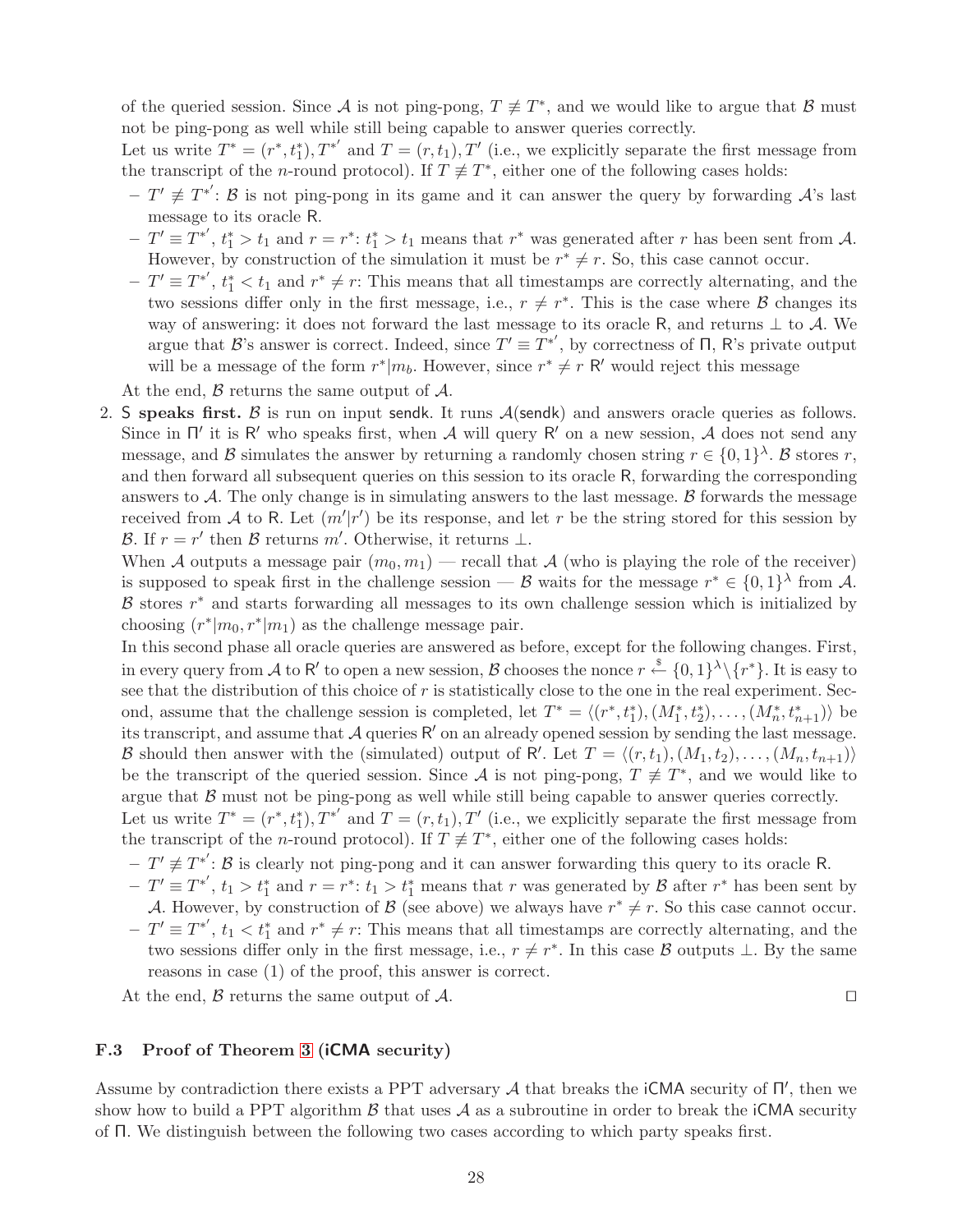1. R speaks first. B is run on input recvk. It runs  $A$ (recvk) and answers oracle queries as follows. Since in  $\Pi'$  it is S' who speaks first, when A queries S' on a new session (providing a plaintext m), B simulates the first message from S' by returning a random string  $r \in \{0,1\}^{\lambda}$ , which is stored by  $\beta$ . All subsequent queries on this session are forwarded from  $\beta$  to its oracle S (initialized with the plaintext  $m(r)$ .

When A starts the challenge session, A must start speaking by sending a string r<sup>\*</sup>. B stores r<sup>\*</sup>, starts its challenge session and forwards all messages to and from A. After the challenge session has started, B chooses the nonces  $r \stackrel{\$}{\leftarrow} \{0,1\}^{\lambda} \setminus \{r^*\}$ . It is easy to see that the distribution of this choice of r is statistically close to the one in the real experiment.

Observe that by construction of R', if A makes R'(recvk) accept and return a message  $m^*$  in the simulated challenge session with  $\beta$ , then  $\beta$  (who forwards the very same queries) will make R(recvk) accept with message  $r^*|m^*$  in its challenge session. Therefore, to complete the proof, it is left to show that if A is not ping-pong, the same holds for B. Namely, let  $T^* = \langle (r^*, t_1^*), (M_1^*, t_2^*), \ldots, (M_n^*, t_{n+1}^*) \rangle$ be the transcript of the challenge session between  $\beta$  (simulating R'(recvk)) and A, and let  $T =$  $\langle (r, t_1), (M_1, t_2), \ldots, (M_n, t_{n+1}) \rangle$  be the transcript of the any session between A and its oracle S' (simulated by  $\mathcal{B}$ ). Since  $\mathcal{A}$  is not ping-pong,  $T \neq T^*$ . Let us write  $T^* = (r^*, t_1^*), T^{*'}$  and  $T = (r, t_1), T'$ (i.e., we explicitly separate the first message from the transcript of the *n*-round protocol). If  $T \neq T^*$ , either one of the following cases holds:

- $\overline{f} T' \not\equiv T^{*'}$ :  $\overline{B}$  is also not ping-pong in its game.
- $-T' \equiv T^{*'}$ ,  $t_1^* > t_1$  and  $r = r^*$ :  $t_1^* > t_1$  means that  $r^*$  was generated after r has been sent from A. However, by construction of the simulation we only have  $r \neq r^*$ , and thus this case cannot occur.
- $-\ T' \equiv T^{*'}$ ,  $t_1^* < t_1$  and  $r^* \neq r$ : This means that all timestamps are correctly alternating, and the two sessions differ only in the first message, i.e.,  $r \neq r^*$ . Since  $T' \equiv T^{*'}$ , by correctness of  $\Pi$ , R would accept in the challenge session with a message of the form  $m^*|r^*$ , but this implies that R' rejects this message as  $r^* \neq r$ .
- 2. S speaks first. B is run on input recvk. It runs  $A$ (recvk) and answer oracle queries as follows. Since in  $\Pi'$  it is R' who speaks first, when A will query S' on a new session, A has to provide a string r (in addition to the chosen plaintext m). B then queries its oracle S with plaintext  $m|r$  and starts forwarding all subsequent queries of this session to  $A$ .

When A starts the challenge session, B chooses a random string  $r^* \stackrel{\$}{\leftarrow} \{0,1\}^{\lambda} \setminus \{r_1,\ldots,r_Q\}$  (where  $r_1, \ldots, r_Q$  are all the strings sent by  $\mathcal A$  to the oracle  $\mathsf R'$  in the previous phase), and sends  $r^*$  to  $\mathcal A$ . Note that as long as the r string is sufficiently large, the distribution of this choice of  $r^*$  is statistically close to the one in the real experiment. Next, in the challenge session  $\beta$  simply relay all messages between  $A$  and its challenger.

Observe that by construction of  $R'$ , if A would make  $R'$  (recvk) accept and return a message  $m^*$  in the simulated challenge session with  $\mathcal{B}$ , then  $\mathcal{B}$  (who forwards the very same messages) can make R(recvk) accept with message  $m^*|r^*$  in its challenge session. Therefore, to complete the proof, it is left to show that if A is not ping-pong, the same holds for B. Namely, let  $T^* = \langle (r^*, t_1^*), (M_1^*, t_2^*), \ldots, (M_n^*, t_{n+1}^*) \rangle$ be the transcript of the challenge session between  $\beta$  (simulating R'(recvk)) and A, and let  $T =$  $\langle (r, t_1), (M_1, t_2), \ldots, (M_n, t_{n+1}) \rangle$  be the transcript of any session between A and its oracle S' (simulated by  $\mathcal{B}$ ). Since  $\mathcal{A}$  is not ping-pong,  $T \not\equiv T^*$ . Let us write  $T^* = (r^*, t_1^*), T^{*'}$  and  $T = (r, t_1), T'$ (i.e., we explicitly separate the first message from the transcript of the *n*-round protocol). If  $T \neq T^*$ , either one of the following cases holds:

- $-T' \not\equiv T^{*'}$ :  $\mathcal{B}$  is clearly not ping-pong in its game.
- $-T' \equiv T^{*'}$ ,  $t_1 > t_1^*$  and  $r = r^*$ :  $t_1 > t_1^*$  means that r was generated after r<sup>\*</sup> has been sent from A. However, by construction of the simulation we only have  $r \neq r^*$ , and thus this case cannot occur.
- $-T' \equiv T^{*'}$ ,  $t_1 < t_1^*$  and  $r^* \neq r$ : This means that all timestamps are correctly alternating, and the two sessions differ only in the first message, i.e.,  $r \neq r^*$ . Since  $T' \equiv T^{*'}$ , by correctness of  $\Pi$ , R